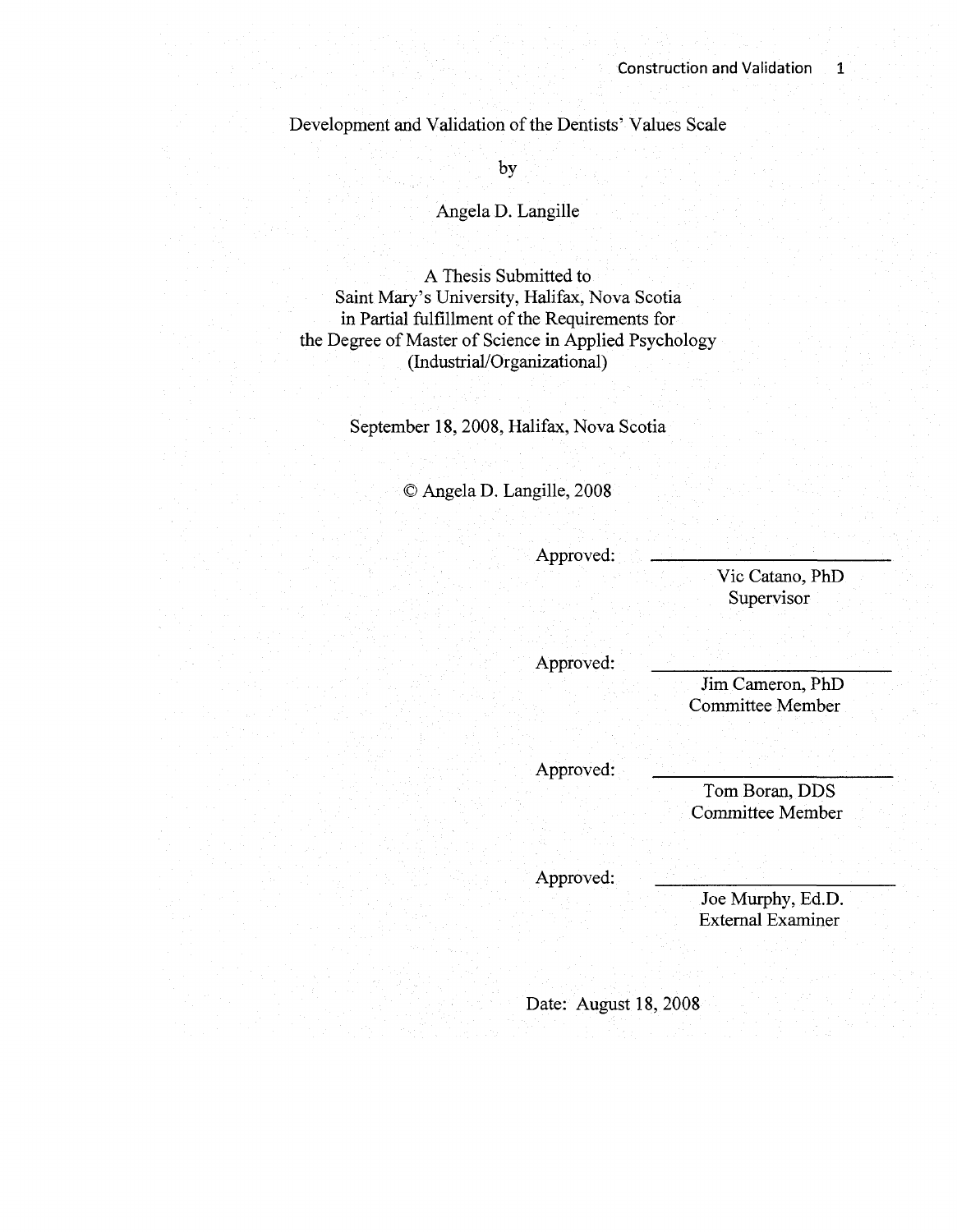

**1 17 Islaming Library and Archives Canada** 

Published Heritage Branch

395 Wellington Street Ottawa ON K1A0N4 Canada

### Bibliotheque et Archives Canada

Direction du Patrimoine de l'édition

395, rue Wellington Ottawa ON K1A 0N4 Canada

> Your file Votre référence ISBN: 978-0-494-44656-0 Our file Notre référence ISBN: 978-0-494-44656-0

# NOTICE:

The author has granted a nonexclusive license allowing Library and Archives Canada to reproduce, publish, archive, preserve, conserve, communicate to the public by telecommunication or on the Internet, loan, distribute and sell theses worldwide, for commercial or noncommercial purposes, in microform, paper, electronic and/or any other formats.

The author retains copyright ownership and moral rights in this thesis. Neither the thesis nor substantial extracts from it may be printed or otherwise reproduced without the author's permission.

# AVIS:

L'auteur a accordé une licence non exclusive permettant à la Bibliothèque et Archives Canada de reproduire, publier, archiver, sauvegarder, conserver, transmettre au public par télécommunication ou par l'Internet, prêter, distribuer et vendre des thèses partout dans le monde, à des fins commerciales ou autres, sur support microforme, papier, électronique et/ou autres formats.

L'auteur conserve la propriété du droit d'auteur et des droits moraux qui protège cette thèse. Ni la these ni des extraits substantiels de celle-ci ne doivent être imprimés ou autrement reproduits sans son autorisation.

In compliance with the Canadian Privacy Act some supporting forms may have been removed from this thesis.

While these forms may be included in the document page count, their removal does not represent any loss of content from the thesis.

**Canada** 

 $\blacksquare \bullet \blacksquare$ 

Conformément à la loi canadienne sur la protection de la vie privée, quelques formulaires secondaires ont été enlevés de cette thèse.

Bien que ces formulaires aient inclus dans la pagination, il n'y aura aucun contenu manquant.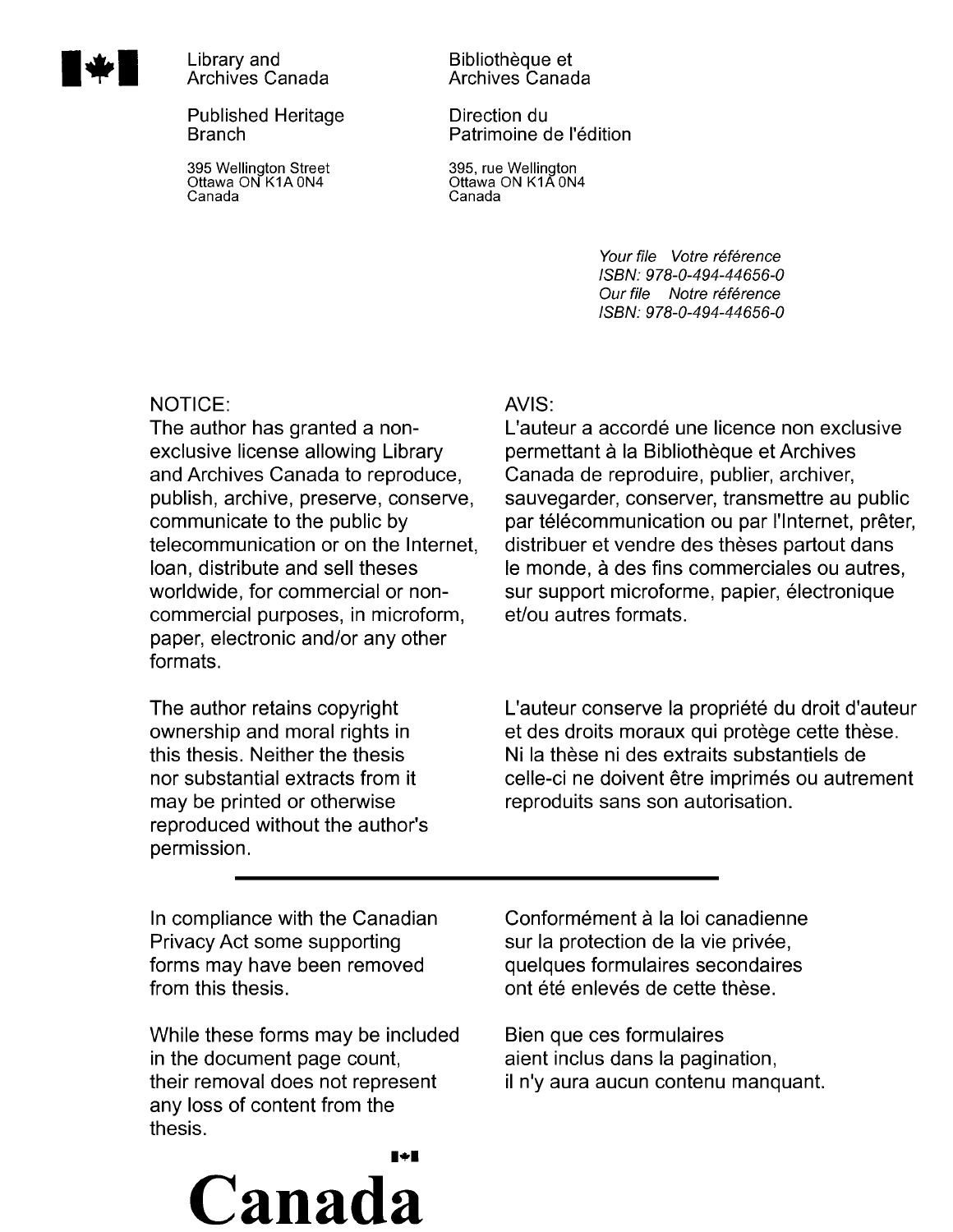## Table of Contents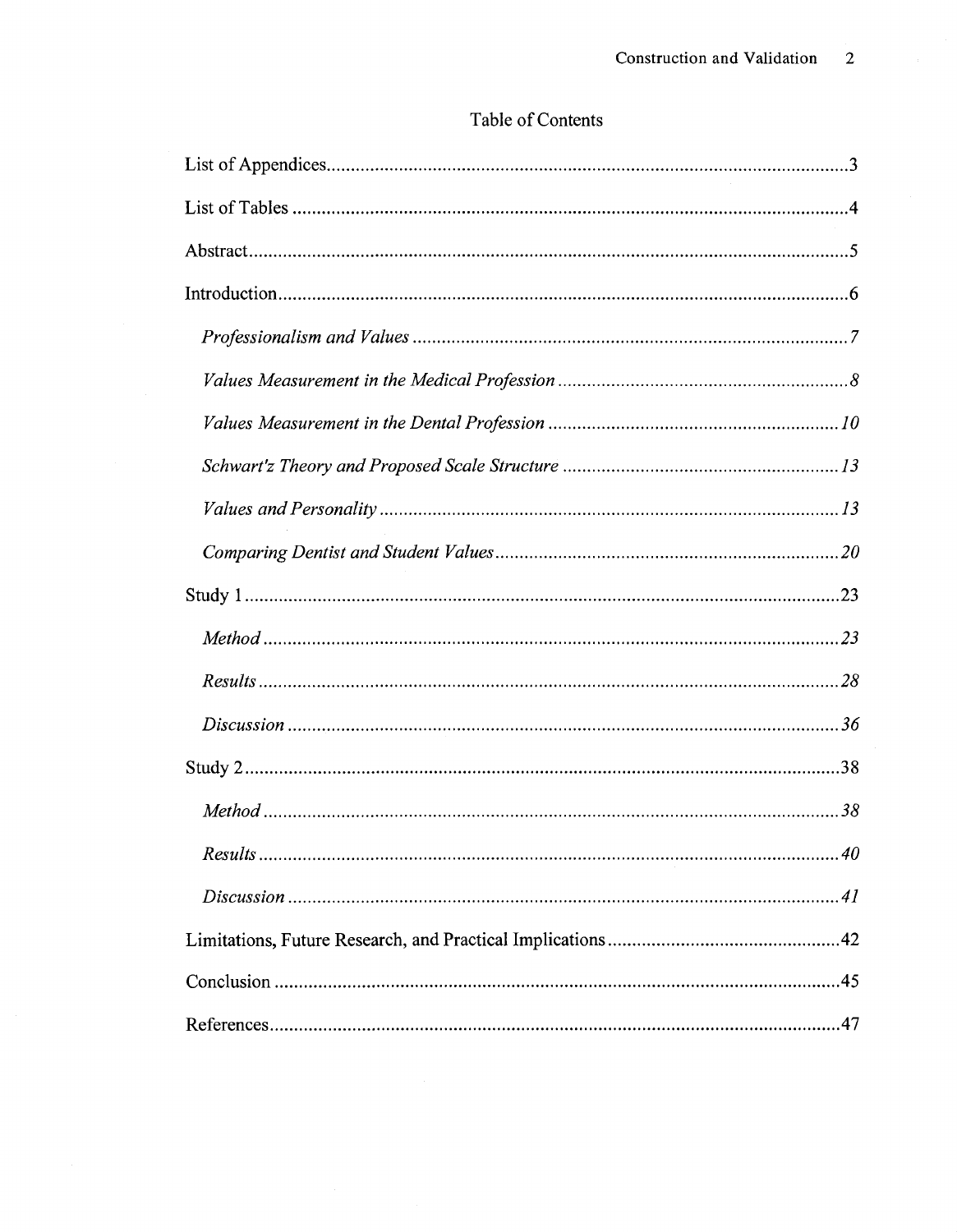# List of Appendices

 $\sim$   $\omega$  .

 $\mathcal{L}^{\text{max}}_{\text{max}}$  and  $\mathcal{L}^{\text{max}}_{\text{max}}$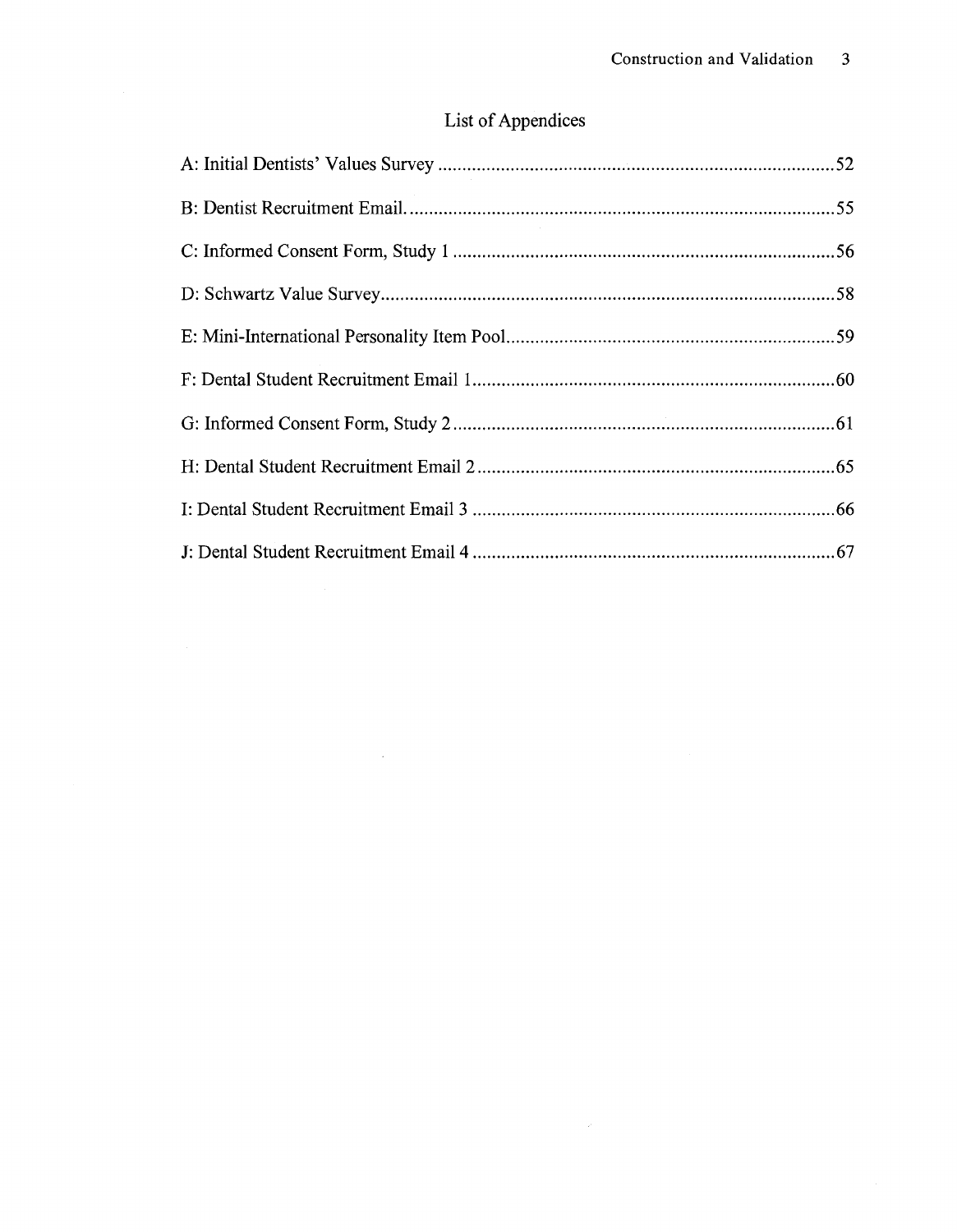# List of Tables

| 3. Exploratory Factor Analysis with Promax Rotation, Means, and Standard Deviations 30 |  |
|----------------------------------------------------------------------------------------|--|
| 4. Correlatons Among DVS Factors and Other Constructs and DVS Celiabilities32          |  |
| 5. Means, Standard Deviations, and T-tests between DVS Factors and Career Stage41      |  |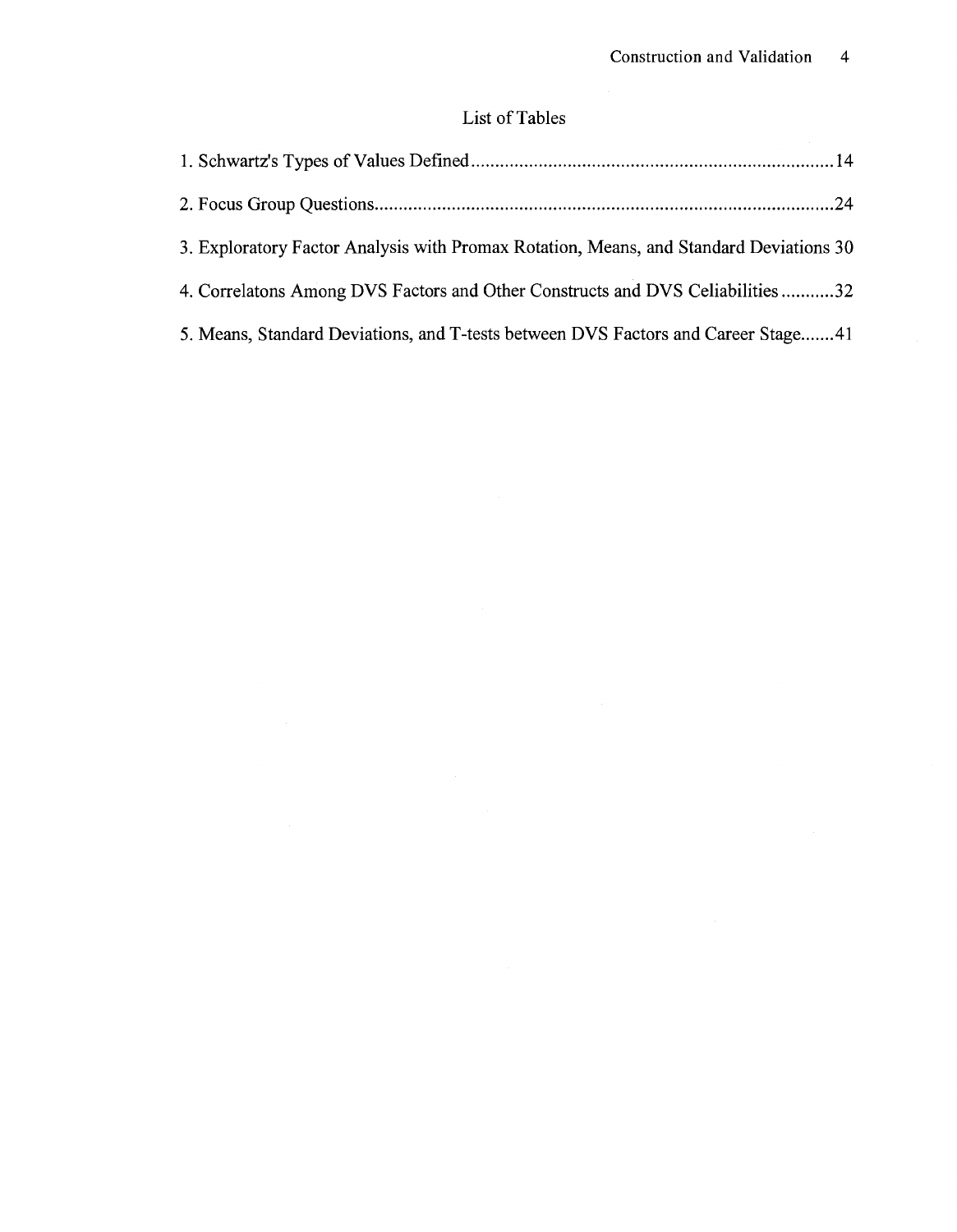### ABSTRACT

Development and Validation of the Dentists' Values Scale

### by Angela D. Langille

During the yearly dental school admissions process, decision makers focus on determining which applicants will become competent practitioners. As such, the admissions procedure may benefit from including a reliable, valid tool that can assist in predicting the degree to which applicants are likely to become successful students and practitioners. One factor that is related to success in the dental profession is values. (Values are encompassed by the concept of professionalism, which is deemed a crucial element of dental success; Chamberlain, Catano, & Cunningham, 2005). However, systematic research on the values of dentists is lacking. Therefore, we developed a measure of dentists' values and validated it using a sample of Canadian dentists. Exploratory factor analysis results indicated 5 factors: Altruism, Personal Satisfaction, Conscientiousness, Quality of Life, and Professional Status. Confirmatory factor analysis indicated the 5-factor model was a good fit. We also administered the measure to dental students to determine the relationship between dentist and student values. For the values of Altruism and Professional Status, t-tests suggested that there were no differences between the two groups.

September 18, 2008.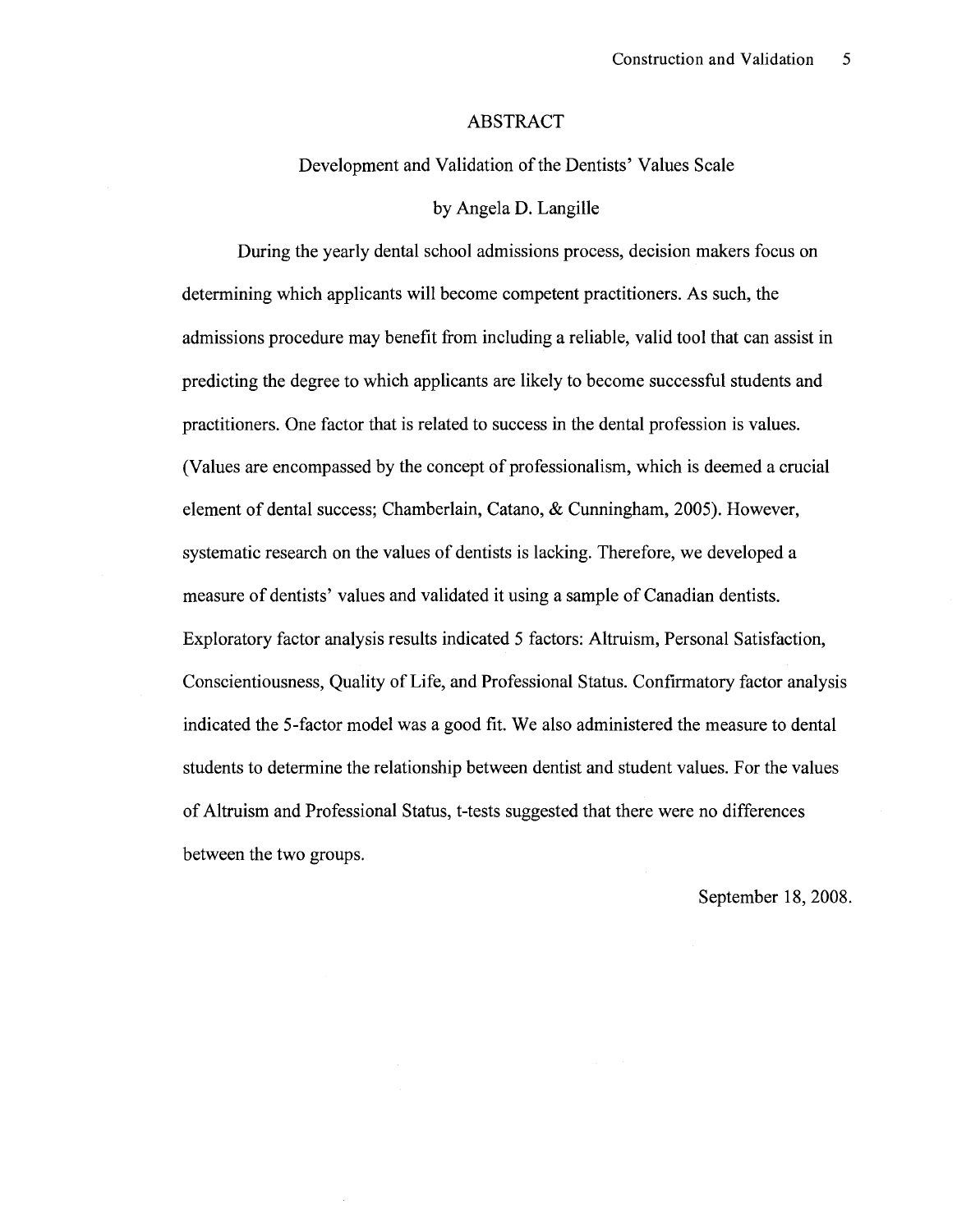### CONSTRUCTION AND VALIDATION OF THE DENTISTS' VALUES SCALE

During the yearly dental school admissions process, decision makers are focused on determining which applicants will most likely become competent dental practitioners. Such admission decisions are made after considering applicants' results on a variety of factors including undergraduate grades, the Dental Aptitude Test, the new Canadian Dental Association (CDA) structured interview, and personality measures. Each of these factors has been shown to be a valid predictor of student performance in dental school. For instance, the Dental Aptitude Test predicts academic performance in the first two years of dental school (Dworkin, 1979; Kramer, 1986; Oudshoorn, 2003; Poole, Catano, & Cunningham, 2007; Smithers, Catano, & Cunningham, 2004; Thompson, Ahlawat, & Buie, 1979), the new CDA structured interview predicts clinical performance in years three and four of dental school (Poole et al., 2007), undergraduate grades predict first year academic performance (Sandow, Jones, Peeh, Courts, & Watson, 2002), and personality traits predict performance in all years or in part of the dental program, depending on the specific trait under consideration (Chamberlain et al., 2005; Poole et al., 2007; Smithers et al., 2004).

Although a considerable number of studies have focused on predicting grades of dental students, there is a lack of research related to admissions criteria that could be used to address post-graduate dentistry issues. Particularly, as suggested by Ranney, Wilson, and Bennett (2005), there is a gap in research directed at current challenges in the dental profession such as access to dentistry for disadvantaged groups, ethics and professionalism, filling academic positions, and conducting research. Thus, the purpose of the current research is to addresses the above-mentioned gap in research relating to post-graduation issues in the dental profession.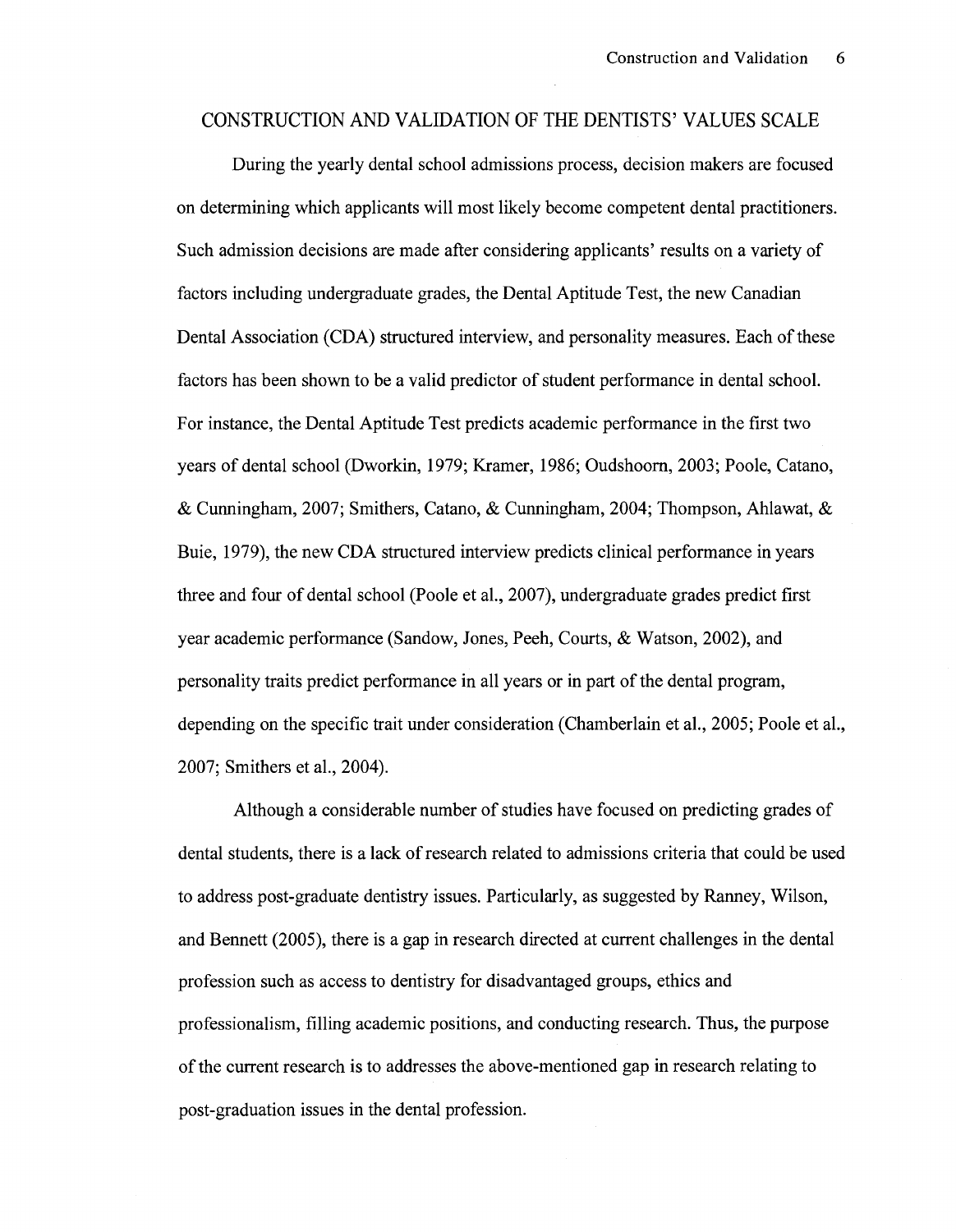### Professionalism and Values

Of the above-mentioned areas in which research is deficient, professionalism is of particular importance for success as a dentist (Chamberlain et al., 2005). Broadly, professionalism refers to "the conduct, aims, or qualities that characterize or mark a profession or a professional person" ("Merriam-Webster's Online Dictionary," 2005). Although the exact definition of professionalism in health-related occupations has not been clarified (Chamberlain et al., 2005; Arnold, 2002), a common factor indicated in the literature is values, which are principles individuals use to guide their behaviour (Schwartz, 1994). For example, Epstein and Hundert (2002) stated that in addition to clinical skills and scientific knowledge, professional competence requires moral development. Furthermore, Arnold's (2002) review of definitions demonstrated that several medical organizations agree that values are an important element of professionalism. Chamberlain's (2003) review of professionalism in medicine and dentistry reached similar conclusions. Overall, professionalism definitions appear to include common values-related factors such as altruism, accountability, excellence, duty, self-assessment, communication, maturity, respect for others, reliability, honesty, and integrity (Chamberlain et al., 2005).

In addition to including values as a significant element of professionalism, Arnold (2002) emphasized the importance of measuring specific values-related elements of professional behaviour such as altruism, duty and service, empathy, and ethical decisionmaking. Arnold also commented that previous research has assessed such aspects of professionalism with values measures, but these measures were not necessarily related to medicine. Thus, it is important that future research assess specific elements of professionalism with medicine-specific instruments (Arnold 2002). Similar to the medical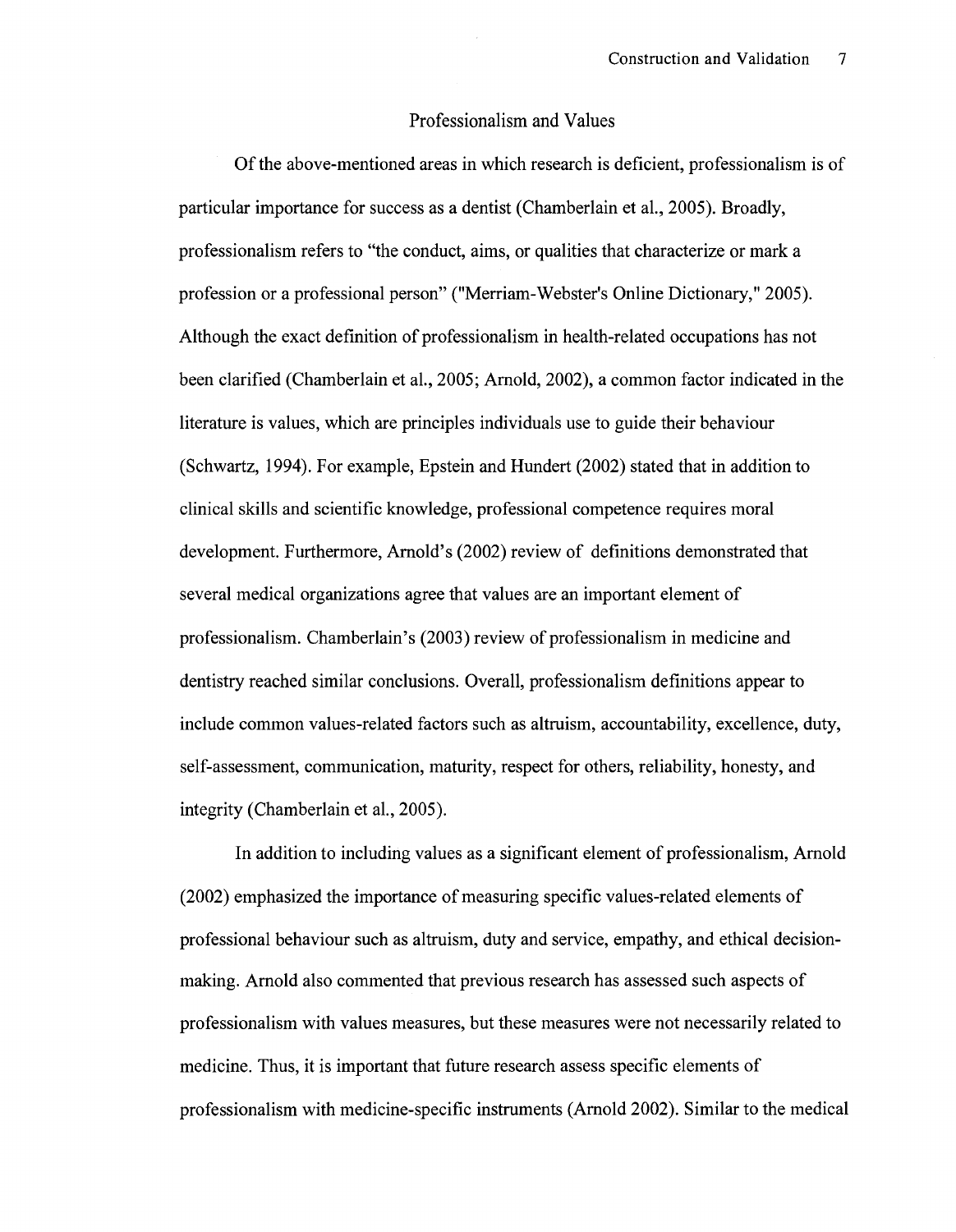profession, values have been measured in dentistry with instruments that were not specific to the dental profession. Therefore, a measure of values specific to dentistry would likely enhance the profession's ability to evaluate aspects of professionalism that are linked to values.

Broadly, Schwartz (1994) defines values as principles that guide one's behaviour. Similarly, in a dental context, values have been referred to as "orientations toward groups of activities seen as rewarding" (Chambers, 2001, p. 1433). As mentioned above, the notion of collecting values data in the dental profession is not new. In fact, Cain, Silberman, Mahan, & Meydrech (1983) emphasized the importance of collecting values and personality data from students before their admittance to dental school. Cain et al. (1983) also advised that values information could be used to enhance dental student development, so that students become well integrated both personally and professionally. Loupe, Meskin, and Mast (1979a) also recommended that values information be collected during the admissions process because, ultimately, it could be used to influence the values of practicing dentists. The current research addresses the above-mentioned gap in professionalism-related research by creating a reliable, valid tool that assesses values related to the dental profession. Because this measure may assess information not included in existing admissions criteria, it may enhance the dental school admissions procedure as well as aid in development of professional behaviour in students after their admittance.

### Values Measurement in the Medical Profession

In the medical profession, past research has considered values, largely in relation to career choices of medical students. For instance, using the Allport-Vernon-Lindsay SOV, Hojat et al. (1998) assessed medical students' values and their relationships to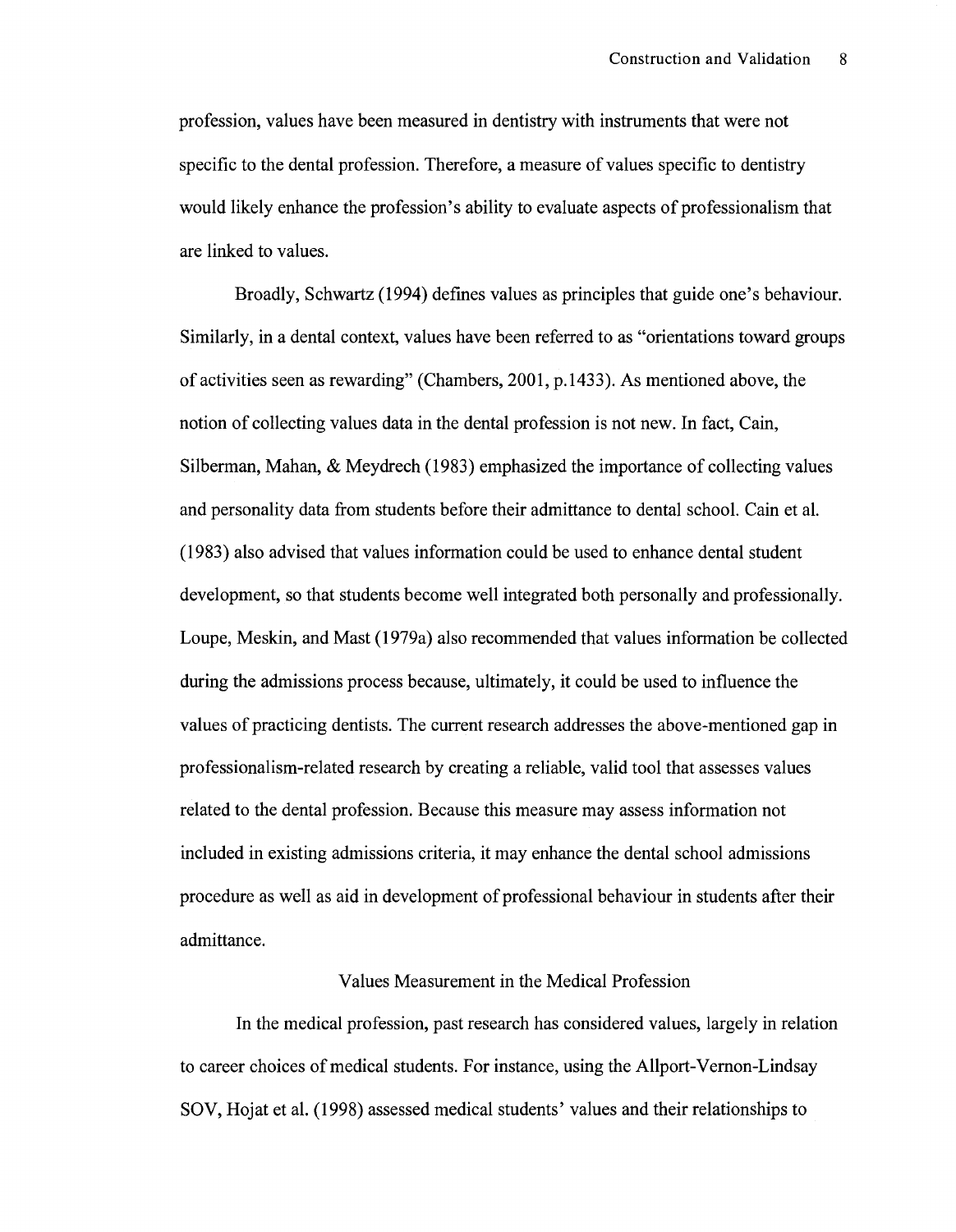students' salary expectations and their and career specialties 25 years later. They found that doctors in people-oriented specialties scored higher on Social values than doctors in technology-oriented specialties. Hojat et al. (1998) also found that high income expectations of students were positively related to scores on Economic values and negatively related to scores on Religious and Social values.

Leong, Hardin, and Gaylor (2005) also assessed values of medical students with the Values Scale (Nevill & Super, 1986), which assesses 21 intrinsic (e.g., Autonomy) and extrinsic (E.g., Economic Rewards) work values. Results of this research indicated a positive relationship between interest in family medicine and scores on the value of Physical Activity. Furthermore, for women, there was a negative relationship between interest in family medicine and scores on the value of Economic Rewards. For men, there was a negative relationship between interest in family medicine and the values of Autonomy and Social Interactions.

In addition to using pre-existing scales to measure values, researchers have created medicine-specific values. Hartung, Taber, and Richard (2005) constructed and validated a 6-factor medicine-specific values measure and, similar to Hojat et al. (1998), found that medical students' values might be related to their career-specialty choice. For instance, for participants who had decided on a specialty, those interested in non-primary care scored higher on Prestige and Scholarly Pursuits values scales than those interested in primary care. Participants who were undecided about their area of specialty also scored higher on Scholarly Pursuits than those interested in primary care.

Murdoch, Kressin, Fortier, Giuffre, and Oswald (2001) also developed and validated a medical-specific values scale. Specifically, they created a 7-factor instrument to assess career-related values of medical students. Results of this research demonstrated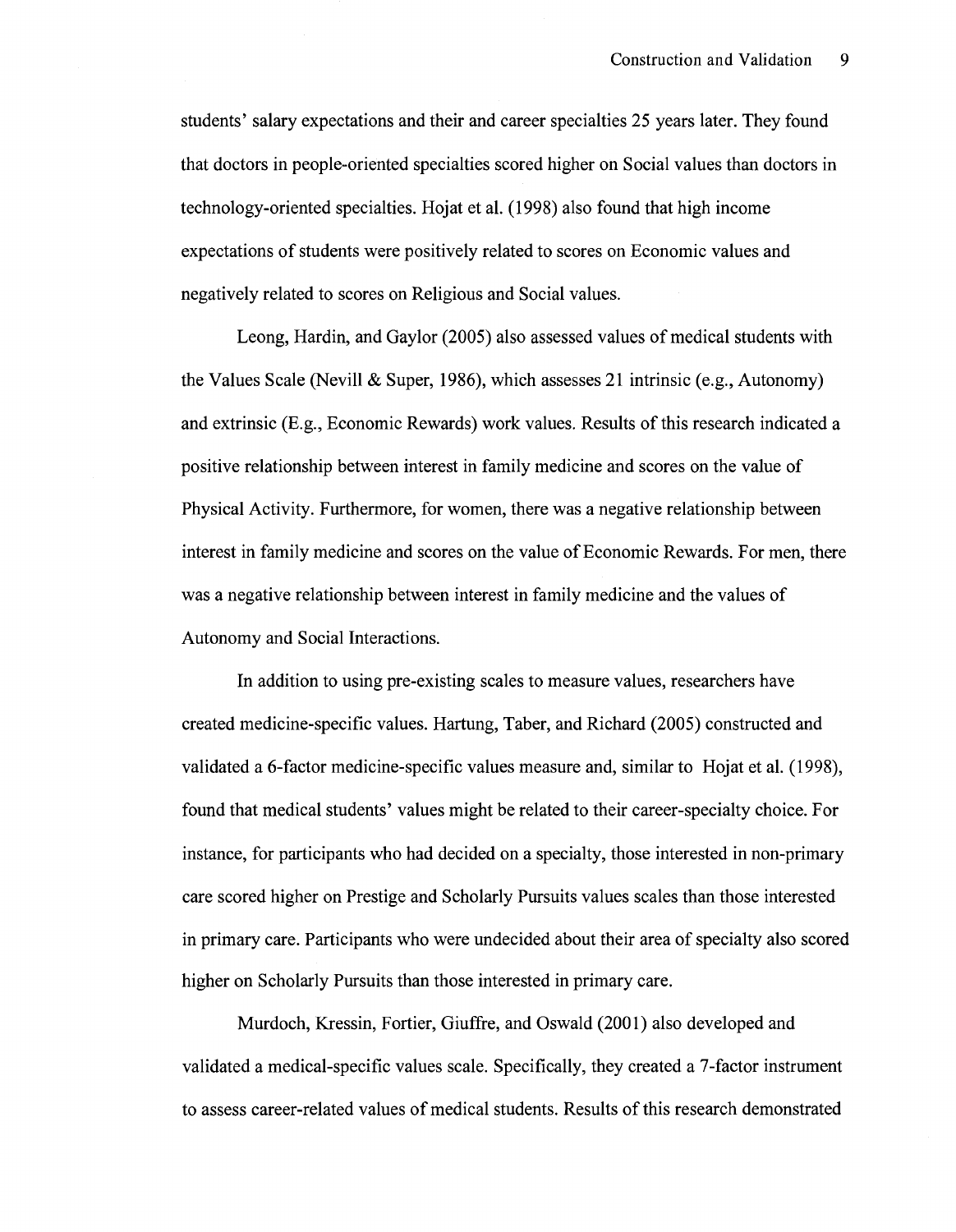a positive relationship between scores on the Bioscientific Orientation values scale and interest in radiology or surgery specialties, and a negative relationship for interest in primary care. Furthermore, scores on the Biosocial Orientation and Avoid Role Strain scales were positively related to interest in primary care and negatively related to interest in radiology or surgery.

Previous values-related research has made comparisons between values of medical and dental students. For instance, Crossley and Murbank (2002) developed a 6 dimension scale to assess students' values, which they defined as motivations toward career choice. Research findings indicated that dental students (versus medical students) were more motivated by Status and Nature of the Occupation, and less motivated by Career Opportunities, Patient Care and Working with People, Use of Personal Skills, and Interest in Science. Crossley and Murbank's (2002) findings suggest that dental students might be motivated by different values than medical students. Thus, measures that are related to health-care may provide valuable information about values related to dentistry. However, because dental students or dentists might hold unique values, these measures could exclude important information that is relevant to dentistry but not relevant to other healthcare professions.

#### Values Measurement in the Dental Profession

Of studies that focused on dentists' values, several assessed values with the 6 factor Allport-Vernon-Lindzey Study of Values (SOV). Studies using the Allport-Vernon-Lindsey SOV have yielded conflicting results. Specifically, in terms of Aesthetic values, Silberman (1976a; 1976b) and Manhold, Shatin, and Manhold (1963) found that dental students scored high, whereas Heist (1960) and Cain, Silberman, Mahan, and Meydrech (1983) found they scored low. For Theoretical values, research of Silberman,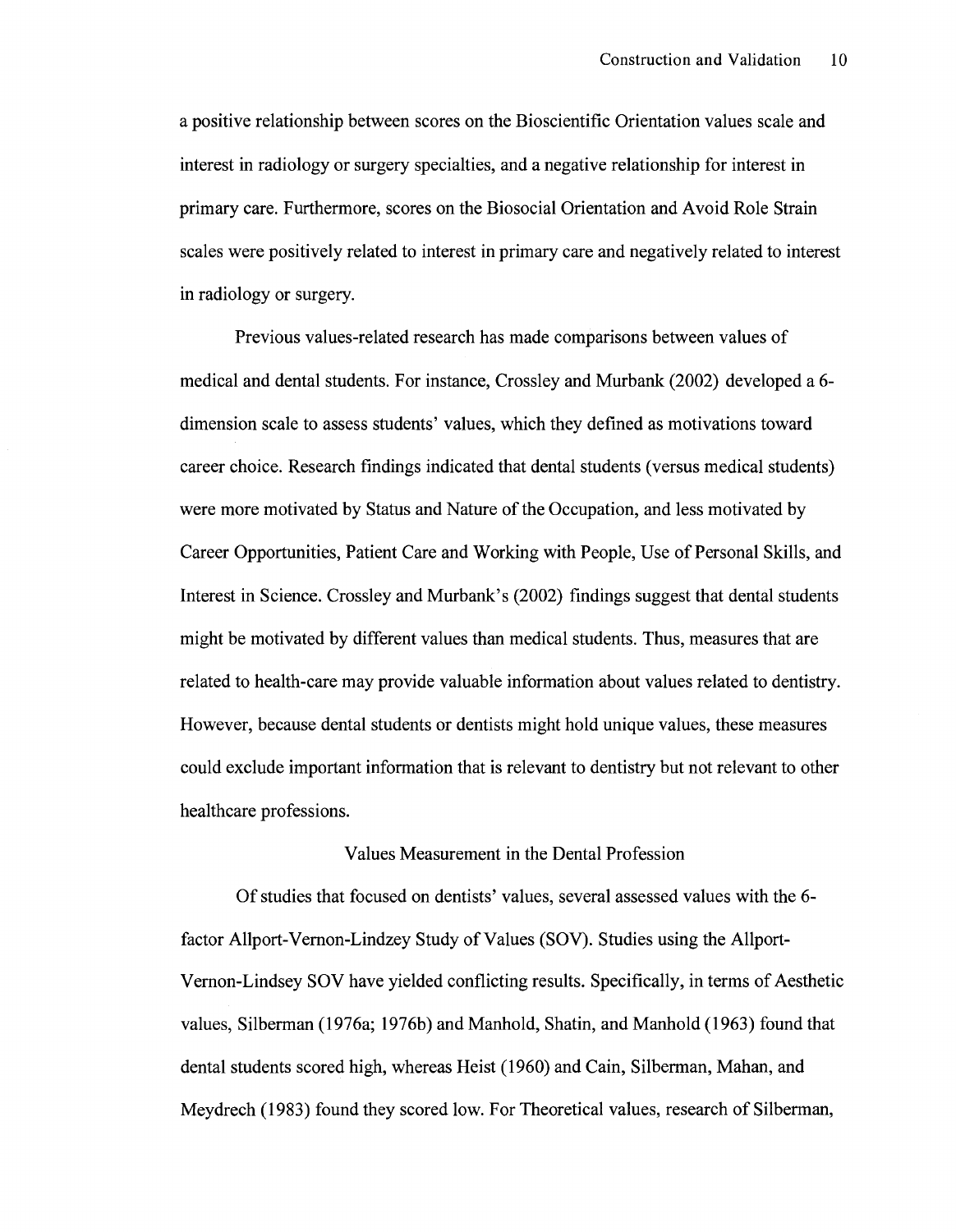Heist, and Cain et al. found that dental students scored high, but Manhold et al. found that students scored low. Also, for Economic values, Silberman and Cain et al. found that dental students scored average to low. Heist and McDaniel, Siler, and Isenberg, however, found that students scored high on Economic values. In terms of Social values, Silberman found that dental students scored average to high and Heist found they scored low. Finally, for Political values, Silberman found that students scored average and Cain et al. and McDaniel et al. found that students scored high.

As the above discussion has illustrated, dental-related research using the Allport-Vernon-Lindzey SOV has found that dental students obtained high and low scores on most of the scale's factors. These findings might be due to particular sample characteristics, such as participants' geographical location or year of dental school. Nonetheless, a clear picture of dental students' values cannot be formed with this group of studies.

In addition to the Allport-Vernon-Lindsey SOV, researchers have used other scales to measure values related to the dental profession. For instance, Becker, Kaldenberg, and Connor (1996) measured values of dental practitioners with the Rokeach Values Survey (RVS). The RVS measures 18 terminal values (desirable conditions such as having wisdom, equality, or salvation) and 18 instrumental values (desirable modes of conduct such as behaving in a way that is honest, capable, or loving).

Using the RVS, Becker et al. (1996) detected that in terms of terminal values, dentists valued Family Security, Self-respect, Happiness, Freedom, Inner Harmony, Mature Love, and Pleasure, but did not value a World of Beauty, Social Recognition, a World at Peace, Salvation, or National Security. In terms of instrumental values, dentists scored high on the values of being Honest, Responsible, Ambitious, Capable,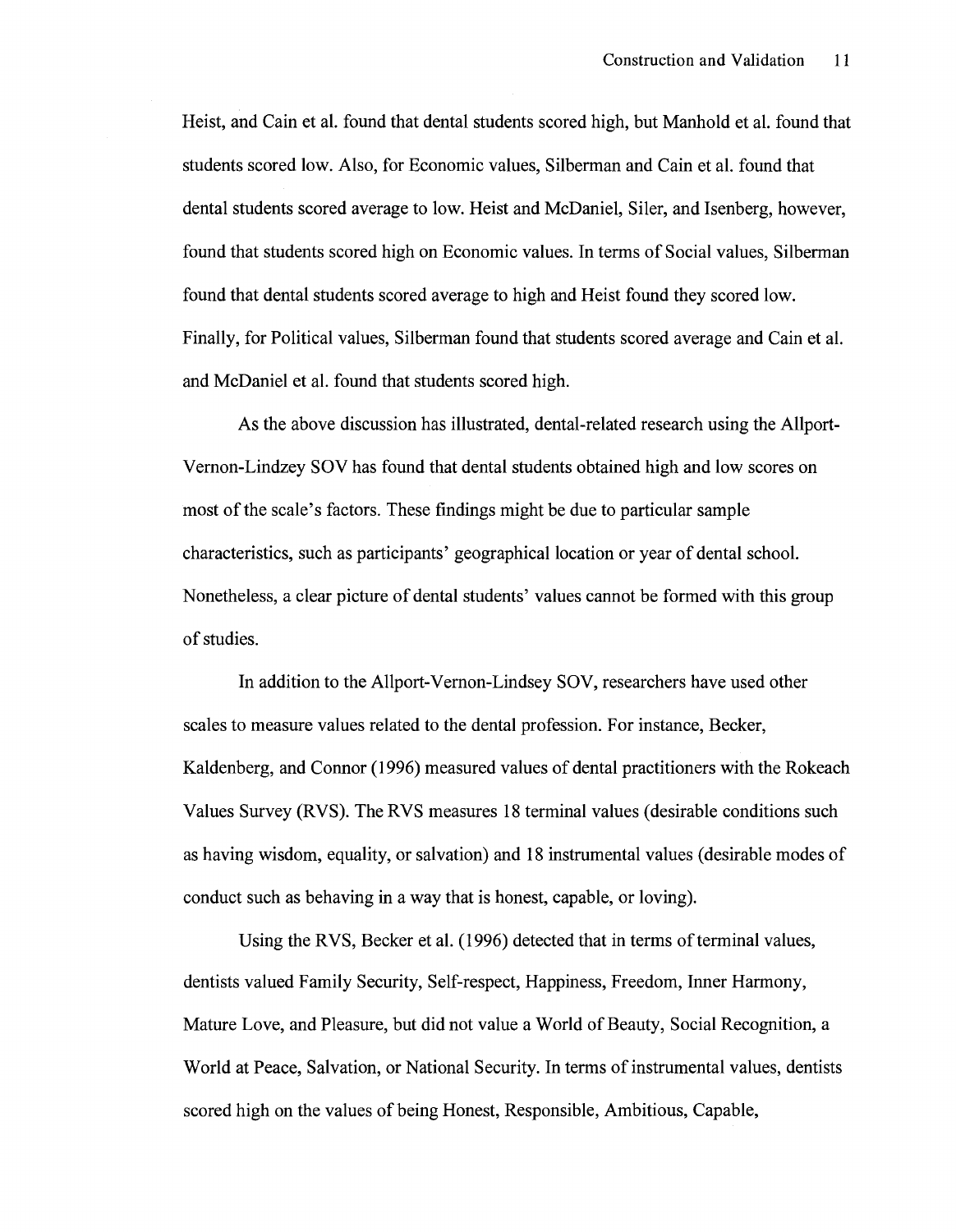Independent, Logical, and Intellectual, but scored low on the values of being Polite, Imaginative, Obedient, Forgiving, Broad-minded, and Clean. However, reviewers of the RVS contend that it is extremely outdated (e.g., asks questions about Dr. Martin Luther King and Vietnam) and due to its mediocre reliability, should not be used to make important decisions about those it evaluates (Brookhart & Sanford, 1995).

The 6-factor Survey of Interpersonal Values has also been used to assess values of dental students. Specifically, Loupe et al. (1979b) found that dental students scored high on the values of Support, Independence, and Benevolence, and low on the value of Leadership.

At least one attempt has been made to develop a values measure specific to dental students in an educational environment. Casada, Willis, and Butters (1998) created a measure of 12 values and found that dental students valued passing licensure exams, completing course requirements, and personal satisfaction. However, because the authors did not discuss processes of construction or validation, this scale might not be suitable for wide scale assessment of values in the dental profession.

As illustrated by the previous discussion, values are an important element of professional behaviour in dentistry and other healthcare professions. However, systematic research is lacking. Specifically, past research of values in the dental profession has used a mix of generic or non-specific work values measures (i.e., measures not specific to the dental profession) or has demonstrated inconsistent results (Chambers, 2001). Furthermore, studies related to values in dentistry are not numerous, and the majority of studies were conducted from 20 to almost 50 years ago. Therefore, in the current research, a new measure of values specific to the dental profession was developed.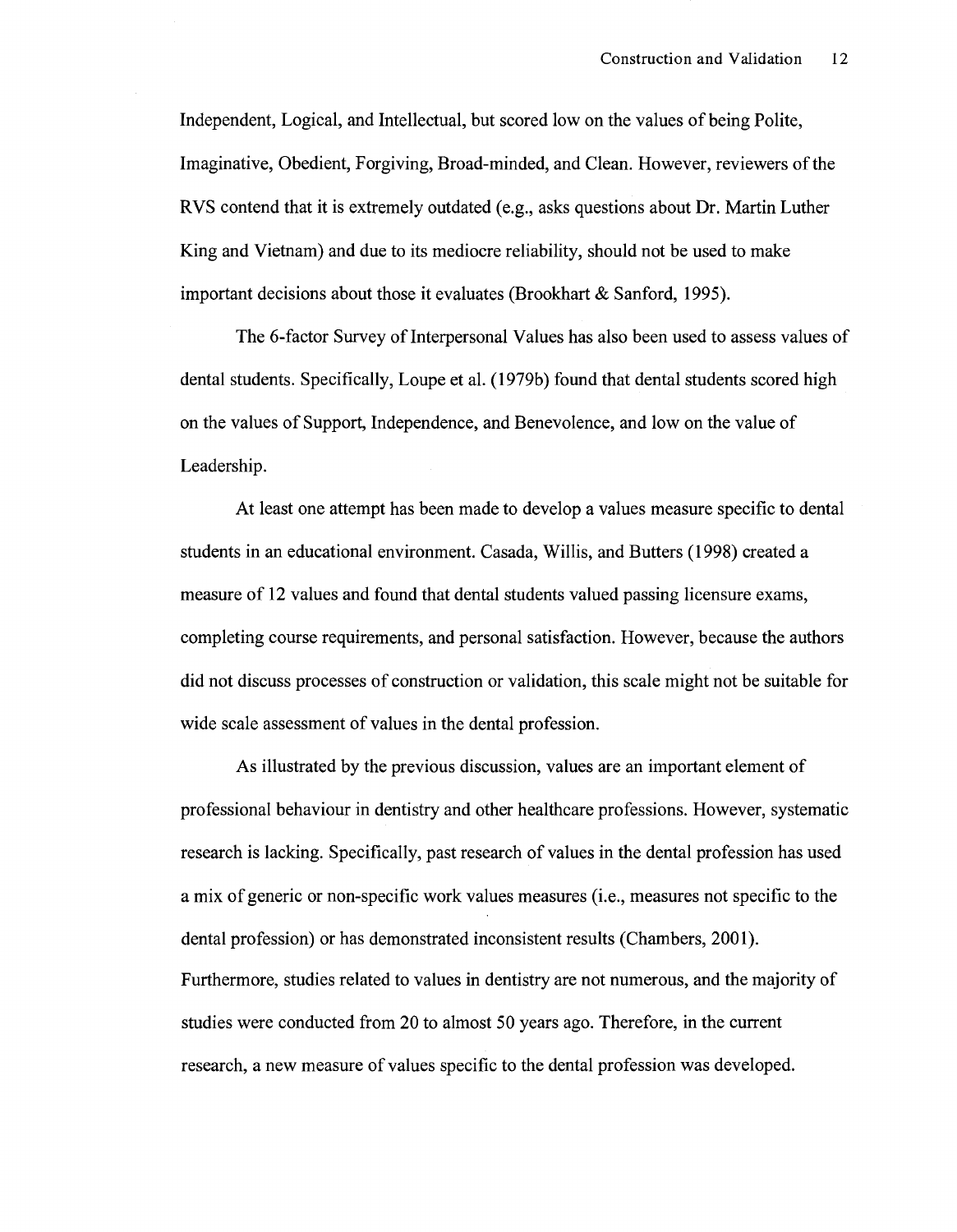Schwartz's Theory and Proposed Scale Structure

Schwartz's (1994; Schwartz & Boehnke, 2004) theory of values forms the theoretical foundation for the new Dentists' Values Scale (DVS). According to this theory, personal values are grouped according to the types of motivational goals they express. In total, there are 10 classifications of values, each representing its own motivational goal: Power, Achievement, Hedonism, Stimulation, Self-direction, Universalism, Benevolence, Tradition, Conformity, and Security (see Table 1 for definitions).

Schwartz's theory has been tested with at least 200 samples and has been used in over 60 countries (Roccas, Sagiv, Schwartz, & Knafo, 2002). Therefore, during scale construction of the DVS (described in the methods section of this paper), scale items were grouped according to Schwartz's value types. Since no items of the DVS corresponded to Schwartz's Stimulation values, the DVS is comprised of the remaining 9 factors. Because the DVS values are grouped according to Schwartz's (1994) theory, scores on the DVS should correlate to scores on the Schwartz Value Scale for similar value types.

#### Values and Personality

Past researchers have considered the relationship between values and the Five Factor Model of personality (FFM), commonly known as the Big Five. The FFM assumes that there are five main factors of personality: Extraversion (degree of interpersonal interaction), Conscientiousness (organization and purposefulness), Neuroticism (degree of negative affect), Openness to Experience (seeking and appreciating new experiences), and Agreeableness (degree to which individual is compassionate or antagonistic; Costa & McCrae, 1992).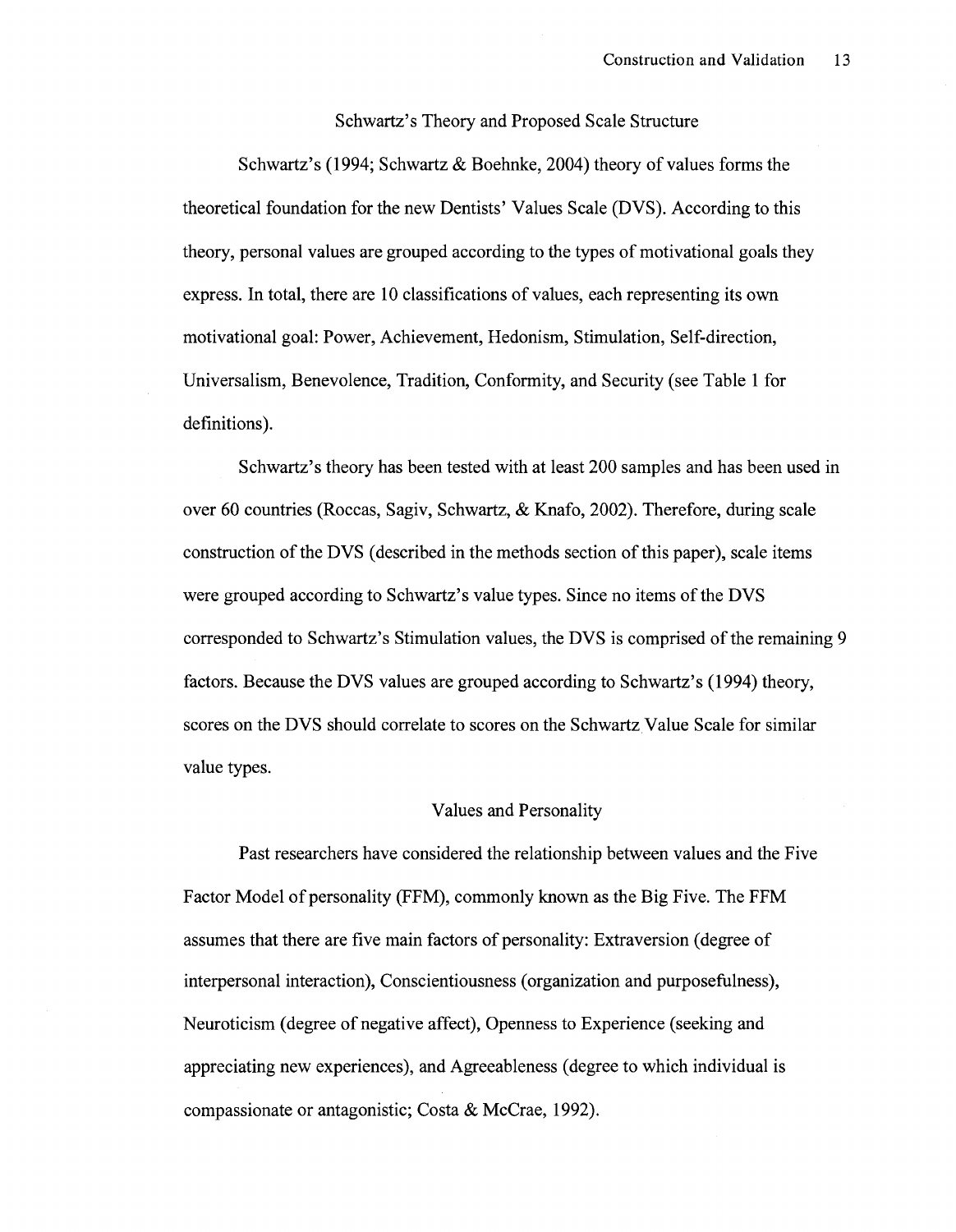### Table 1

| Type           | Definition                                                               |
|----------------|--------------------------------------------------------------------------|
| Power          | Social status and prestige, control or dominance over people and         |
|                | resources                                                                |
| Achievement    | Personal success through demonstrating competence according to social    |
|                | standards                                                                |
| Hedonism       | Pleasure and sensuous gratification for oneself                          |
| Stimulation    | Excitement, novelty, and challenge in life                               |
| Self-direction | Independent thought and action – choosing, creating, exploring           |
| Universalism   | Understanding, appreciating, and protection for the welfare of all       |
|                | people and for nature                                                    |
| Benevolence    | Preservation and enhancement of the welfare of other people with         |
|                | whom one is in frequent contact                                          |
| Tradition      | Respect, commitment, and acceptance of the customs and ideas that        |
|                | traditional culture or religion provide                                  |
| Conformity     | Restraint of actions, inclinations, and impulses likely to upset or harm |
|                | others and violate social expectations or norms                          |
| Security       | Safety, harmony, and stability of society, or relationships, and of self |

*Schwartz's types of values defined.* 

*Note.* Adapted from Schwartz (1994, p. 22).

### *Extroversion*

Previous studies focused on the relationship between values and personality in undergraduate university students have indicated that Extraversion is positively related to the values of Achievement, Stimulation, Hedonism (Roccas et al., 2002), Cheerfulness,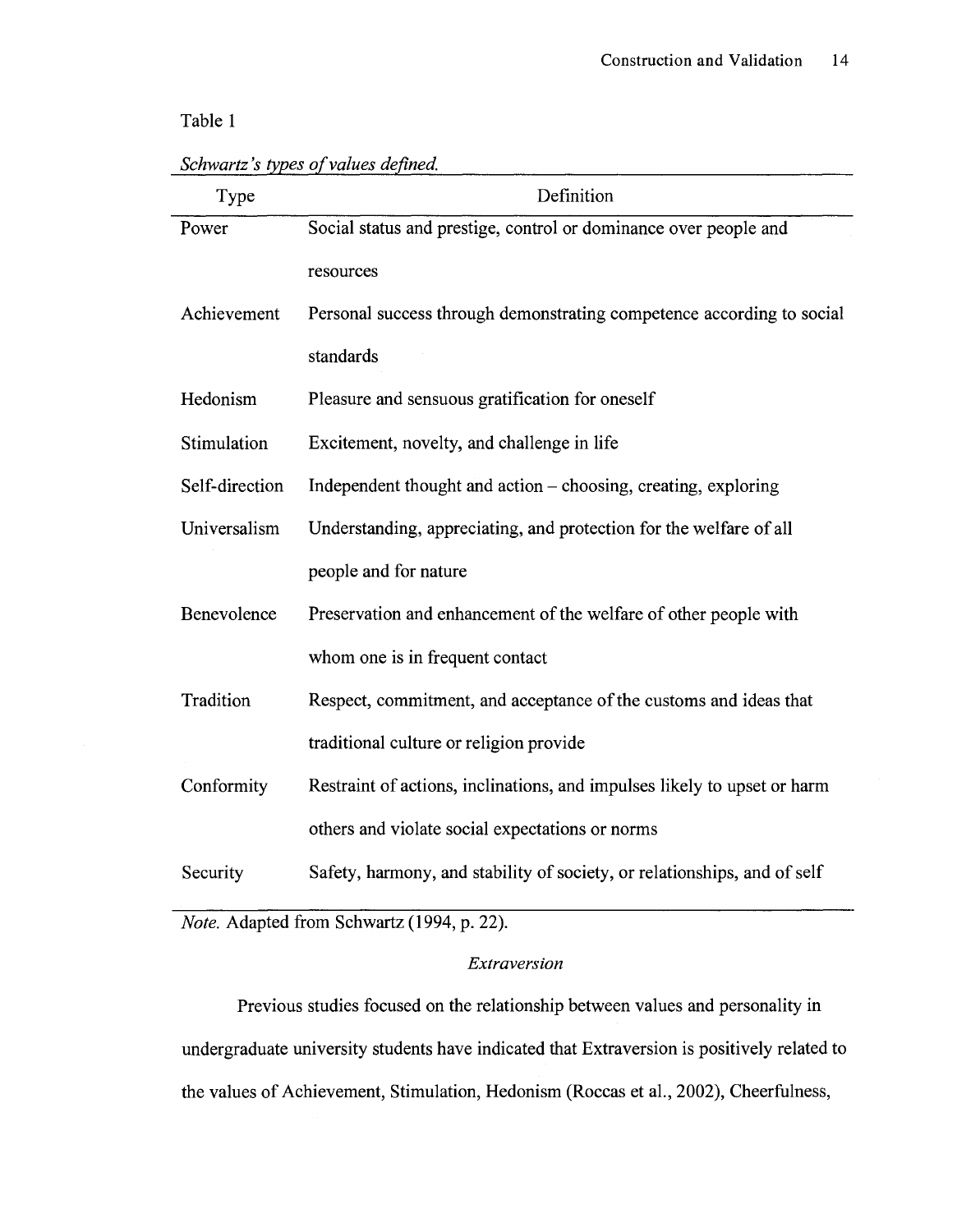Exciting Life (Dollinger, Leong, & Ulicni, 1996), Social Power, and Order<sup>1</sup> (Aluja & Garcia, 2004). These studies have also demonstrated that Extraversion is negatively related to the values of Tradition (Roccas et al., 2002) and Logicalness (Dollinger et al., 1996),

Overall, Extraversion demonstrated a positive relationship with values that are similar to defining aspects of this personality trait. For instance, individuals who score high on Extraversion tend to be sociable, prefer to be in groups, like people, and are assertive and talkative. Extraverted individuals also tend to be active, cheerful, energetic, and optimistic (Costa & McCrae, 1992). As such, it is not surprising that values representing excitement, pleasure, and compassion (i.e., Stimulation, Hedonism, Cheerfulness, Exciting Life) are positively related to Extraversion.

The value of Achievement is not as visibly linked to Extraversion as values such as Cheerfulness and Hedonism are. However, Hedonism has been positively related to Extraversion and, according to Schwartz's model, Hedonism is related to Achievement (Roccas et al., 2002). Thus, it is not surprising that Achievement is also positively related to Extraversion.

The values of Social Power and Order also do not readily appear to relate to Extraversion. One distinctive element or facet of Extraversion is assertiveness, or the tendency to be forceful. Assertiveness might be relevant to the positive relationship between Extraversion and the value Order such that assertive individuals might value the ability to take charge of their social interactions. In terms of the relationship between Extraversion and Social Power, it is possible that because extraverted individuals tend to

<sup>&</sup>lt;sup>1</sup> Instead of speaking about Extraversion, Aluja and Garcia (2004) used the term *Surgency,* which is defined as being talkative, energetic, and daring.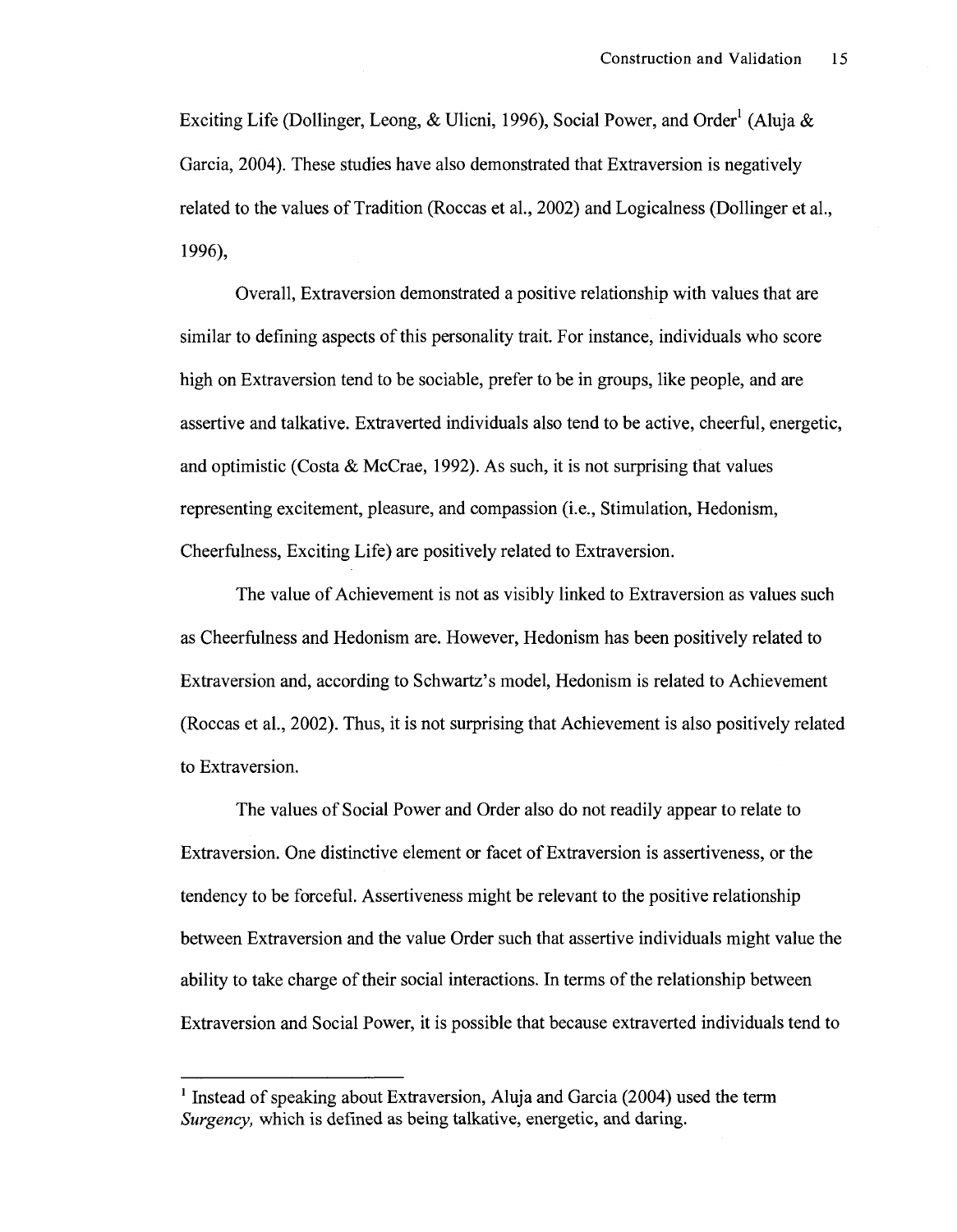value interactions with others, they might also value being held in high esteem by others, especially those with whom they interact socially.

In addition to Extraversion's positive relationships with the above-mentioned values, this personality trait has been negatively related to the values of Tradition and Logicalness. Individuals scoring low on Extraversion tend to be reserved, independent, and even paced (Costa & McCrae, 1992). Given these characteristics, it is not surprising that individuals who score low on Extraversion would place emphases on the values of Tradition and Logicalness.

The current study uses Schwartz's values model to form the 9-factor structure for the DVS. As such, we expect to find similar relationships between Big Five personality traits and factors of the DVS that mirror Schwartz's model. Roccas et al.'s (2002) research on personality and values measured values with the Schwartz Value Scale (1994). Therefore, we draw primarily from their findings to inform expectations about values and personality. In terms of Extraversion, we expect to find positive relationships between Extraversion and both Hedonism and Achievement, and a negative relationship between Extraversion and the value of Tradition.

### *Openness to Experience*

Research has also indicated that Openness to Experience is related to particular values. This personality trait was positively related to the values of Universalism, Selfdirection, Stimulation (Roccas et al., 2002), World of Peace, World of Beauty, Broadmindedness, Imaginativeness, Intellectualness (Dollinger et al., 1996), Social Power, and Order<sup>2</sup> (Aluja & Garcia, 2004). Openness to Experience was negatively

<sup>&</sup>lt;sup>2</sup> Aluja and Garcia (2004) used the term *Intellect* rather than Openness to Experience, which is defined as being creative, artistic, and imaginative.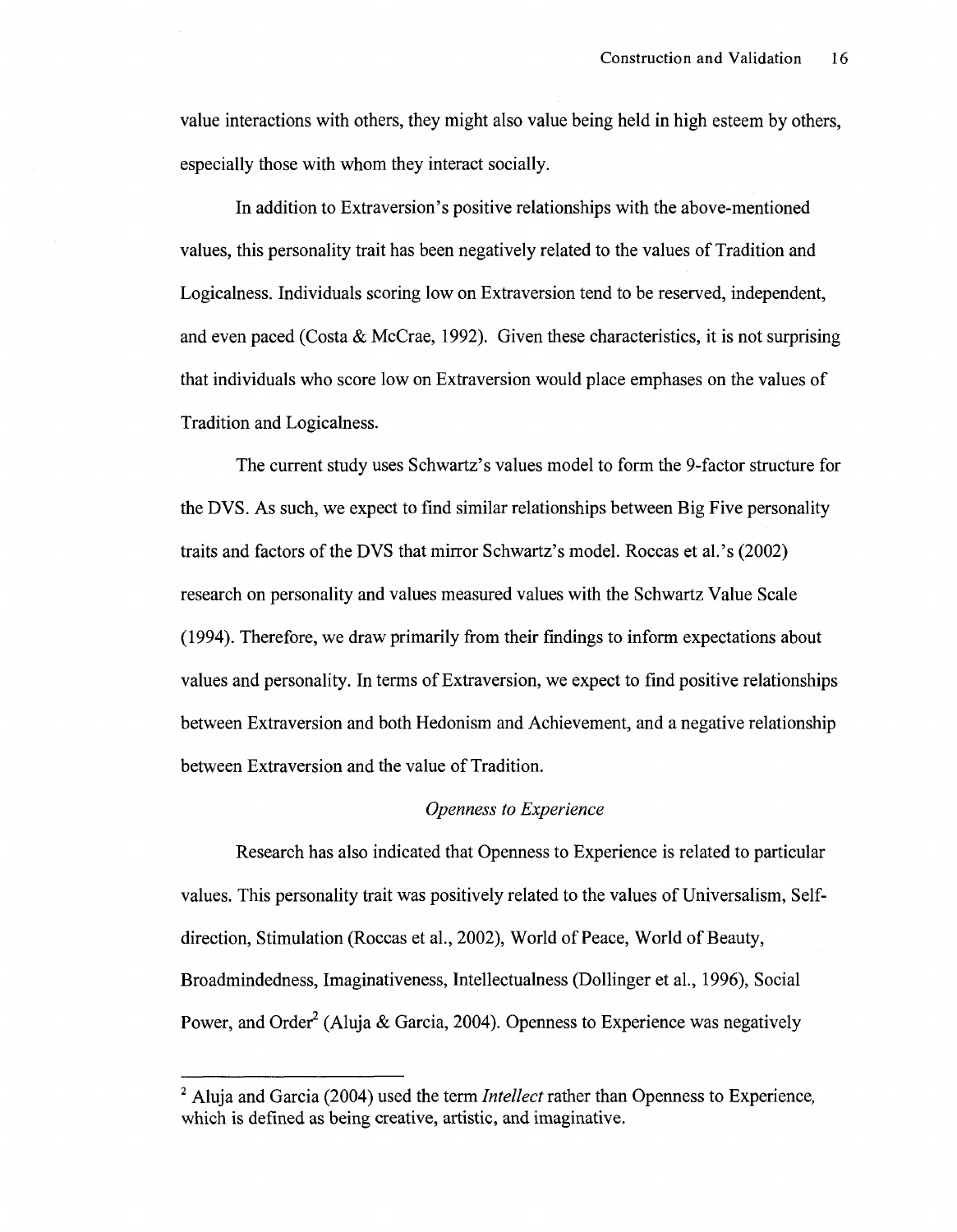related to the values of Power, Conformity, Security, Tradition (Roccas et al., 2002), Self-control, National Security, Pleasure, Social Recognition, Cleanliness, Obedience, and Responsibleness (Dollinger et al., 1996).

Overall, Openness to Experience has indicted a positive relationship with values that are similar to defining aspects of this personality trait. For instance, individuals who score high on Openness tend to have an active imagination, are sensitive to esthetics, and are attentive to inner feelings. They also have a preference for variety and intellectual curiosity, and demonstrate independence of judgment (Costa & McCrae, 1992). As such, it makes sense that values that seem to overlap with these characteristics are correlated with Openness (i.e., Universalism (e.g., valuing wisdom and a world of beauty), Selfdirection, Stimulation, Broadmindedness, Imaginativeness, and Intellectualness) are positively related to Openness to Experience.

In terms of the values Social Power and Order, the link to Openness is less apparent. Specifically, it is not clear why individuals who score high on Openness (demonstrating characteristics such as preference for variety, independence, and curiosity; Costa & McCrae, 1992) would also place high value on Power and Order. Rather, it seems more plausible that individuals who score low on Openness (more conservative and traditional) would be more likely to value Social Power and Order (Aluja & Garcia, 2004).

Negative relationships have also been found between Openness to Experience and personal values. Given the characteristics of individuals who demonstrate high levels of Openness, it makes inherent sense that these individuals would not place particularly high value on Power, Conformity, Security, Tradition (see Roccas et al., 2002), Self-control, Responsibleness, Obedience, or Social Recognition (see Dollinger et al., 1996). It is not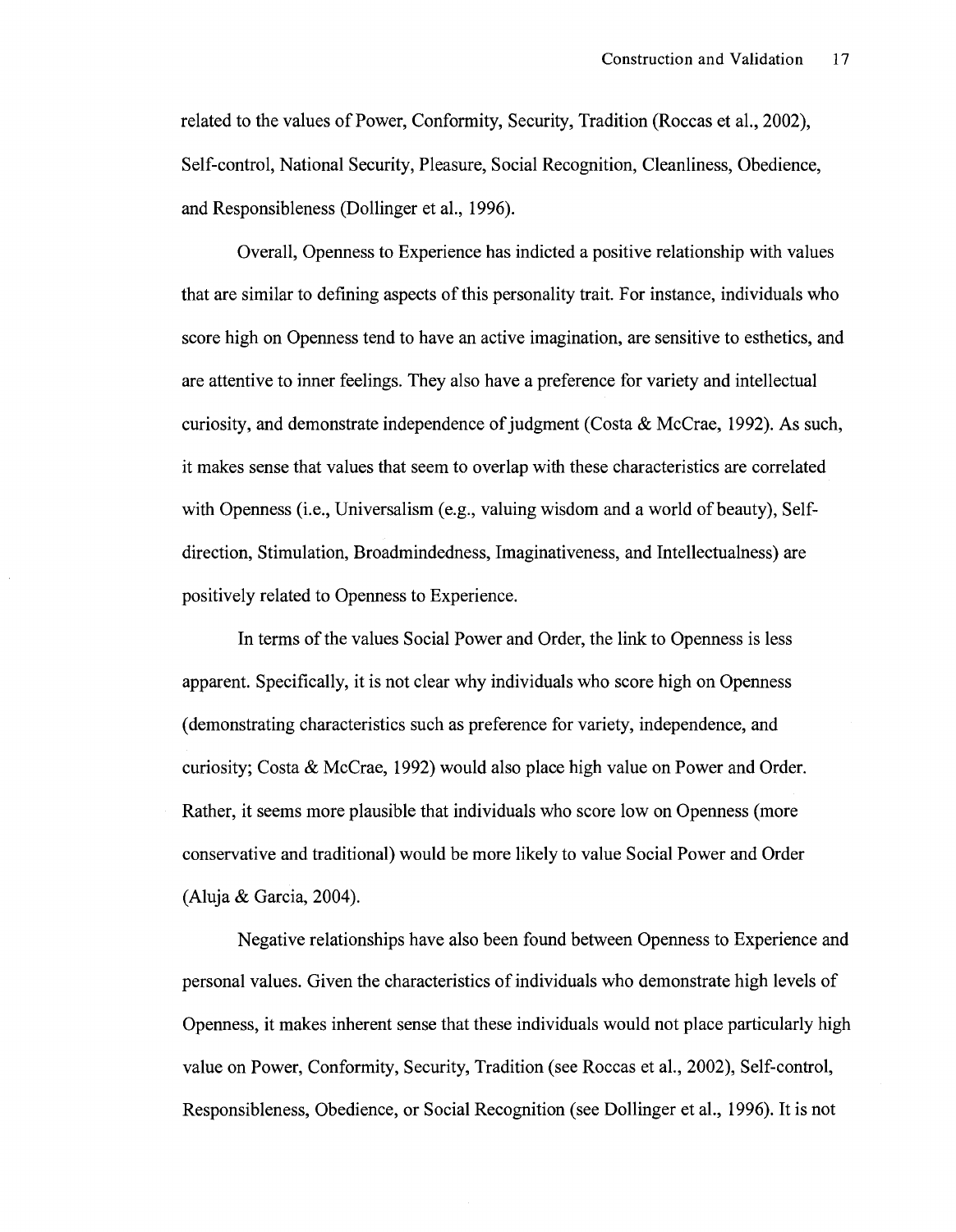clear, however, why high scores on Openness would be negatively related to the values National Security, Pleasure, or Cleanliness (see Dollinger et al., 1996).

Because we are drawing from Schwartz's (1994; Schwartz & Boehnke, 2004) model to form the factor structure for the DVS and are incorporating research findings of Roccas et al. (2002), we expect to find positive relationships between Openness and the values of Universalism and Self-direction, and negative relationships between Openness and the values of Power, Conformity, Security, and Tradition.

#### *Agreeableness*

In addition to the Big Five traits Extraversion and Openness to Experience, Agreeableness has been linked to personal values. Specifically, it has been positively linked to the values of Benevolence, Tradition, Conformity (Roccas et al., 2002), Helpfulness, Forgivingness, Cheerfulness, Honesty, Lovingness (Dollinger et al., 1996), and negatively connected to the values of Power, Achievement, Hedonism, Stimulation, Self-direction (Roccas et al., 2002), and Social Recognition (Dollinger et al., 1996).

Agreeableness demonstrates positive relationships with values that are similar to significant aspects of this personality trait. Individuals who score high on Agreeableness tend to be altruistic, sympathetic, and eager to help others. They also tend to be modest, obedient, and trusting (Costa & McCrae, 1992). As such, it is not surprising that these individuals also emphasized values resembling these characteristics (i.e., Benevolence, Tradition, Conformity, Helpfulness, Forgivingness, Cheerfulness, Honesty, and Lovingness).

In addition to Agreeableness' positive relationships with the above values, it demonstrates negative relationships with values. Given the characteristics of those who score high on Agreeableness, it is plausible that they would not place high importance on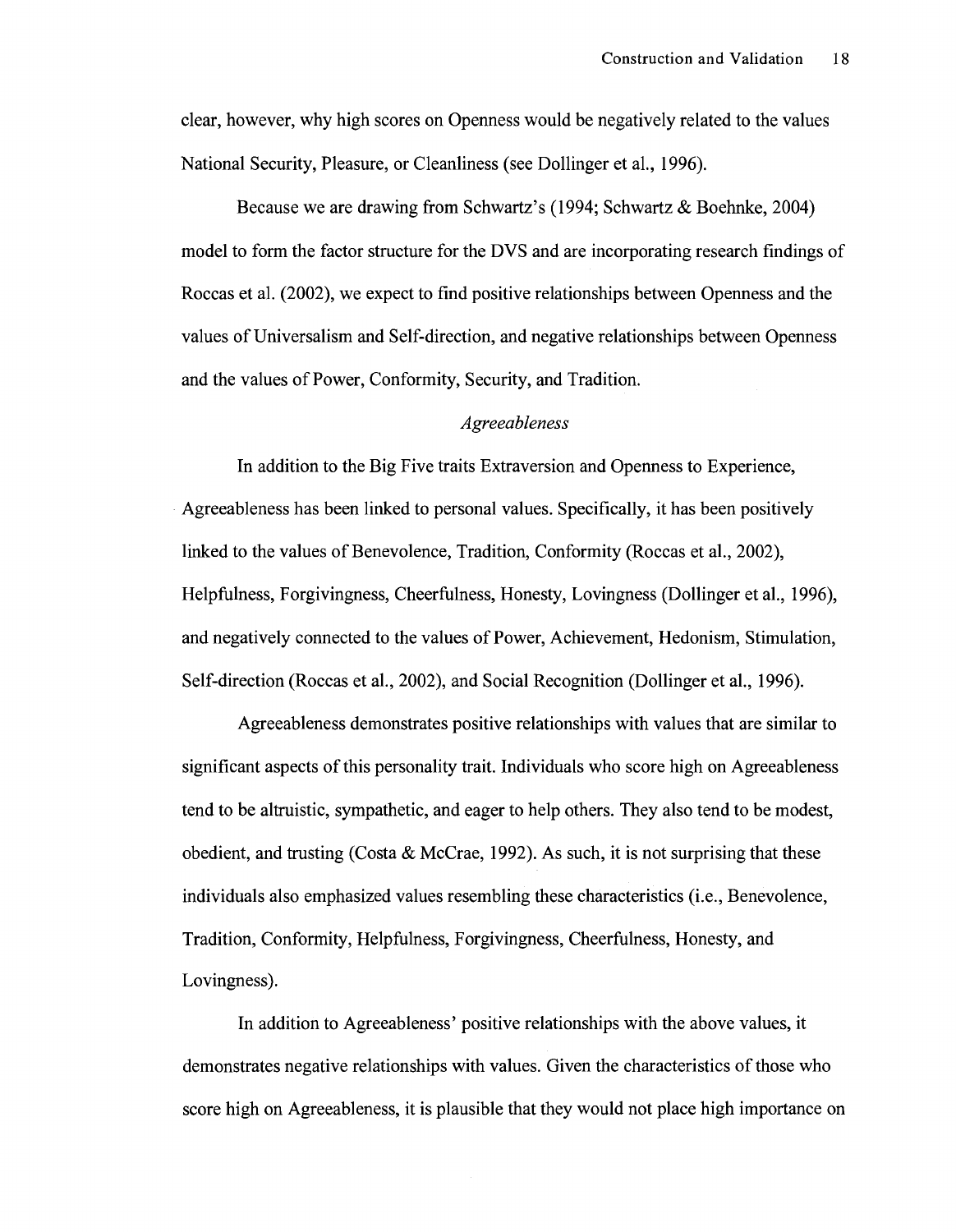the values of Power, Achievement, Hedonism, Stimulation, Self-direction, and Social Recognition. Moreover, placing low importance on these values is more consistent with the personality characteristics of altruism, helping others, and obedience.

In the current research, we expect Agreeableness to relate to DVS values as it would relate to similar SVS values. Therefore, again drawing from the research of Roccas et al. (2002), we expect Agreeableness to demonstrate positive relationships with Benevolence, Tradition, and Conformity, and negative relationships with Power, Achievement, Hedonism, and Self-direction.

### *Conscientiousness*

Finally, in terms of the FFM of personality, research has demonstrated a positive relationship between Conscientiousness and the values of Achievement, Security, Conformity (Roccas et al., 2002), Ambitiousness, Cleanliness (Dollinger et al., 1996), and Order (Aluja & Garcia, 2004), and a negative relationship between Conscientiousness and Stimulation (Roccas et al., 2002) and Imaginative values (Dollinger et al., 1996).

Individuals who score high on Conscientiousness tend to concentrate on activities such as planning, organizing, and task completion. They are also purposeful, strongwilled, determined, scrupulous, punctual, and reliable (Costa & McCrae, 1992). Given these characteristics, it is not surprising that these individuals would place high importance on the values of Achievement, Security, Conformity (see Roccas et al., 2002), Ambitiousness, Cleanliness (Dollinger et al., 1996), and Order (see Aluja & Garcia, 2004). The positive association between Conscientiousness and these values is apparent.

Conscientiousness also demonstrates negative relationships with particular values. Because conscientious individuals tend to focus on order and duty (Costa & McCrae,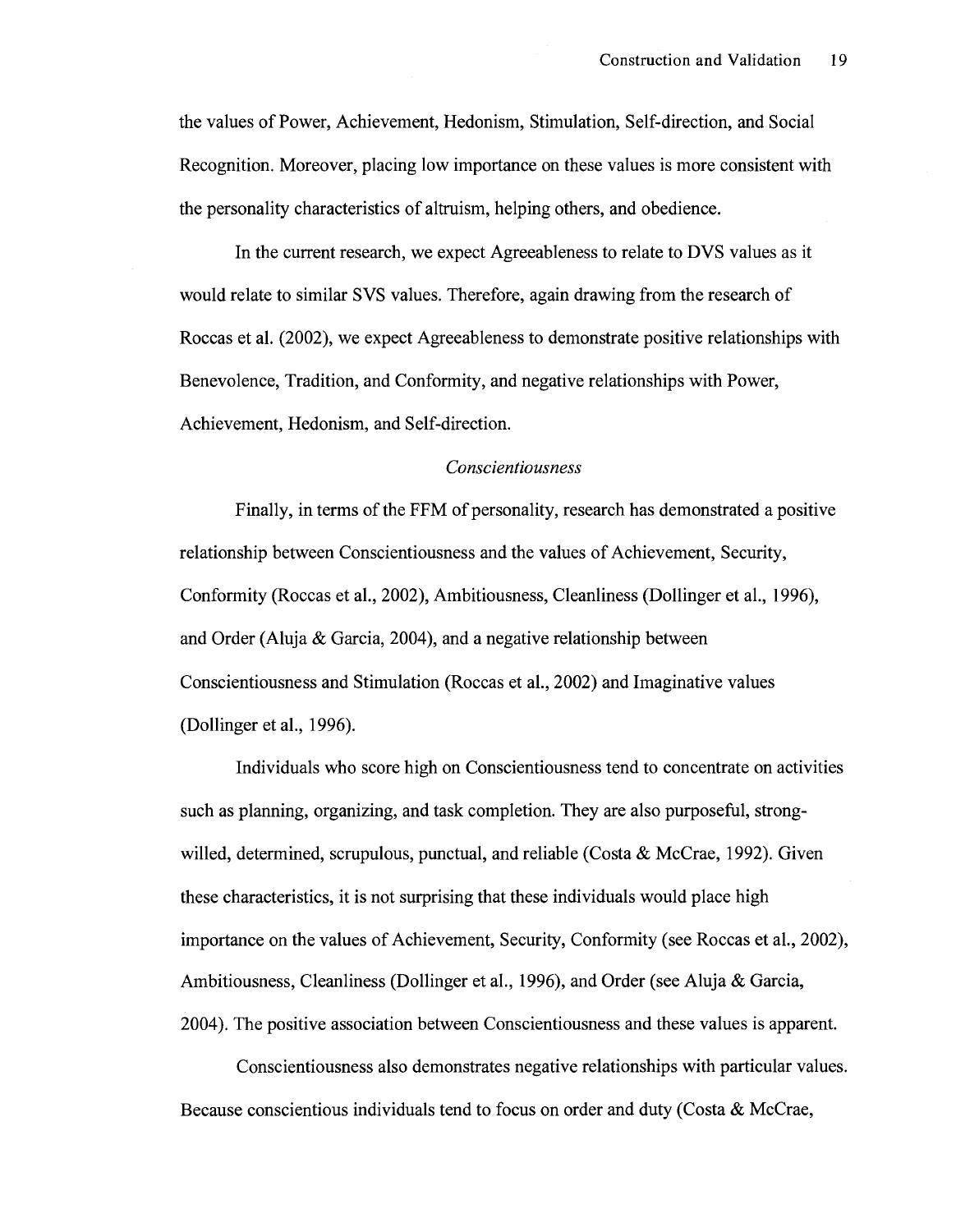1992), it is easy to see why they would not place high importance on the values of Stimulation (Roccas et al., 2002) or Imagination (see Dollinger et al., 1996).

The current research proposes that Conscientiousness will demonstrate similar relationships to DVS values as it has demonstrated to similar SVS values. Therefore, because Conscientiousness was positively related to Achievement, Security, and Conformity in Roccas et al.'s (2002) research that measured values with the SVS, we expect to find the same relationships with the DVS values and Conscientiousness.

Although the above-mentioned studies considered values and personality of undergraduate university students, it is reasonable to assume that similar relationships between values and personality would likely hold in the general population and in the dental profession. Thus, in order to provide evidence of construct validity for the DVS, a FFM measure of personality will be administered in the current research.

In sum, because we anticipate that the DVS will reflect 9 of the possible 10 factors of the SVS, we expect that Big Five personality factors will demonstrate similar relationships to DVS values as they would to SVS values. Because none of the above research has found a relationship between Neuroticism and values, this expectation excludes the personality trait of Neuroticism. Also, we because Roccas et al. (2002) measured values with the SVS, we used their findings to form specific inferences for the current research.

### Comparing Dentist and Student Values

Another area of focus of the proposed research is to examine the relationship between the values of dental students and practitioners. Studying this relationship is important because, as suggested by Chamberlain et al. (2005), in order to predict success in dental school and therefore in dentistry as a career, normative data should be obtained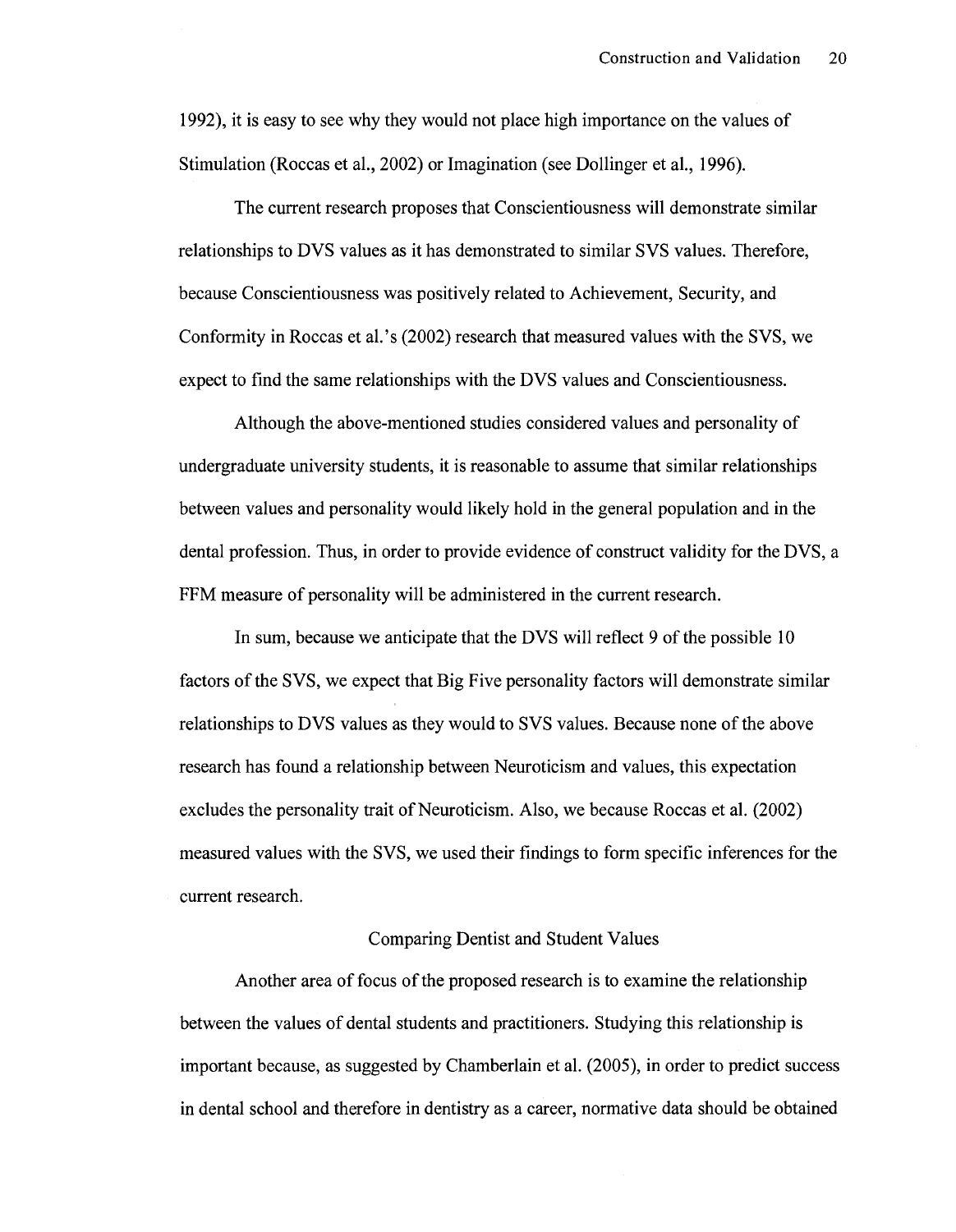from both of these groups (also see Allport, Vernon, & Lindzey, 1970). In other words, by obtaining values data from students and dentists, decision makers may be more equipped to assess who will likely excel as a student and who will likely become a successful practitioner.

Although previous research has studied the relationship between values of dental students and dental faculty (Silberman, 1976a; 1976b), to my knowledge there have been only two attempts to compare the values of students and practitioners. McDaniel, Siler, and Isenberg (1988) compared values of recent graduates to their values as students and found that, overall, values were similar. Conversely, Loupe et al. (1979b) compared the values of practitioners to their values in dental school and found that values were different. No firm conclusions can be drawn from such a small quantity of research. Furthermore, these studies were focused more on assessing stability of values over time rather than comparing values of independent groups of students and dentists. The current research addresses this gap in the literature by studying the relationship between different groups of dental students' and practitioners' values.

In summary, because problems exist with the measurement of dentists' values, the current research will develop a psychometrically sound measure that can be used to draw meaningful inferences about the nature of values and professionalism specific to the dental profession. Another purpose of this research is to investigate the relationship between values scores obtained on the Schwartz Value Scale and the DVS. Relationships between the Schwartz measure and the Big Five measures should be replicated with the DVS because of the similar theoretical foundations of Schwartz's measure and the DVS. Finally, previous research focused on the relationship between the values of dentists and dental students is minimal and inconclusive. Therefore, the current research explores this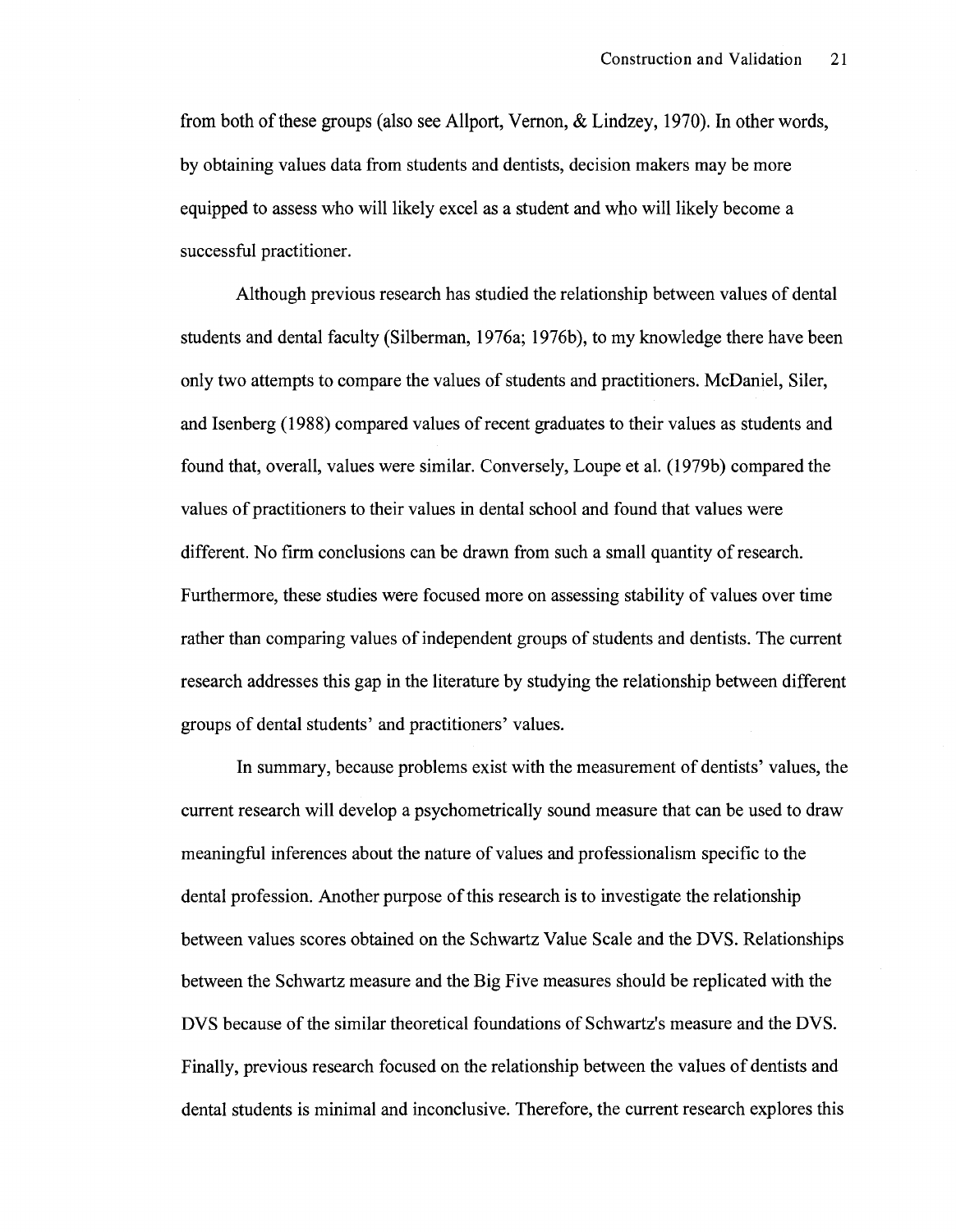relationship by examining values scores of dentists and students on the newly developed DVS. To meet the goals of the proposed research the following hypotheses will be tested:

*Hypothesis 1*: The DVS will fit the theorized 9-factor model derived from Schwartz's model of values.

*Hypothesis 2:* Subscales of the DVS will demonstrate high internal consistency.

*Hypothesis 3:* Values scores assessed by the Schwartz Value Scale will be related to similar value scores assessed by the DVS.

*Hypothesis 4a:* Extraversion will be positively related to the DVS subscales of Achievement and Hedonism, and negatively related to Tradition.

*Hypothesis 4b:* Openness to Experience will be positively related to the DVS subscales of Universalism and Self-direction, and negatively related to Power, Conformity, Security, and Tradition.

*Hypothesis 4c:* Agreeableness will be positively related to the DVS subscales of Benevolence, Tradition, and Conformity, and negatively related to Power, Achievement, Hedonism, and Self-direction.

*Hypothesis 4d:* Conscientiousness will be positively related to the DVS subscales of Achievement, Security, and Conformity.

*Hypothesis 5:* Dentists' values, as measured with the DVS, will be related to students' values.

Study 1 will present the development of the DVS and Study 2 will compare the values of dentists and dental students using the DVS.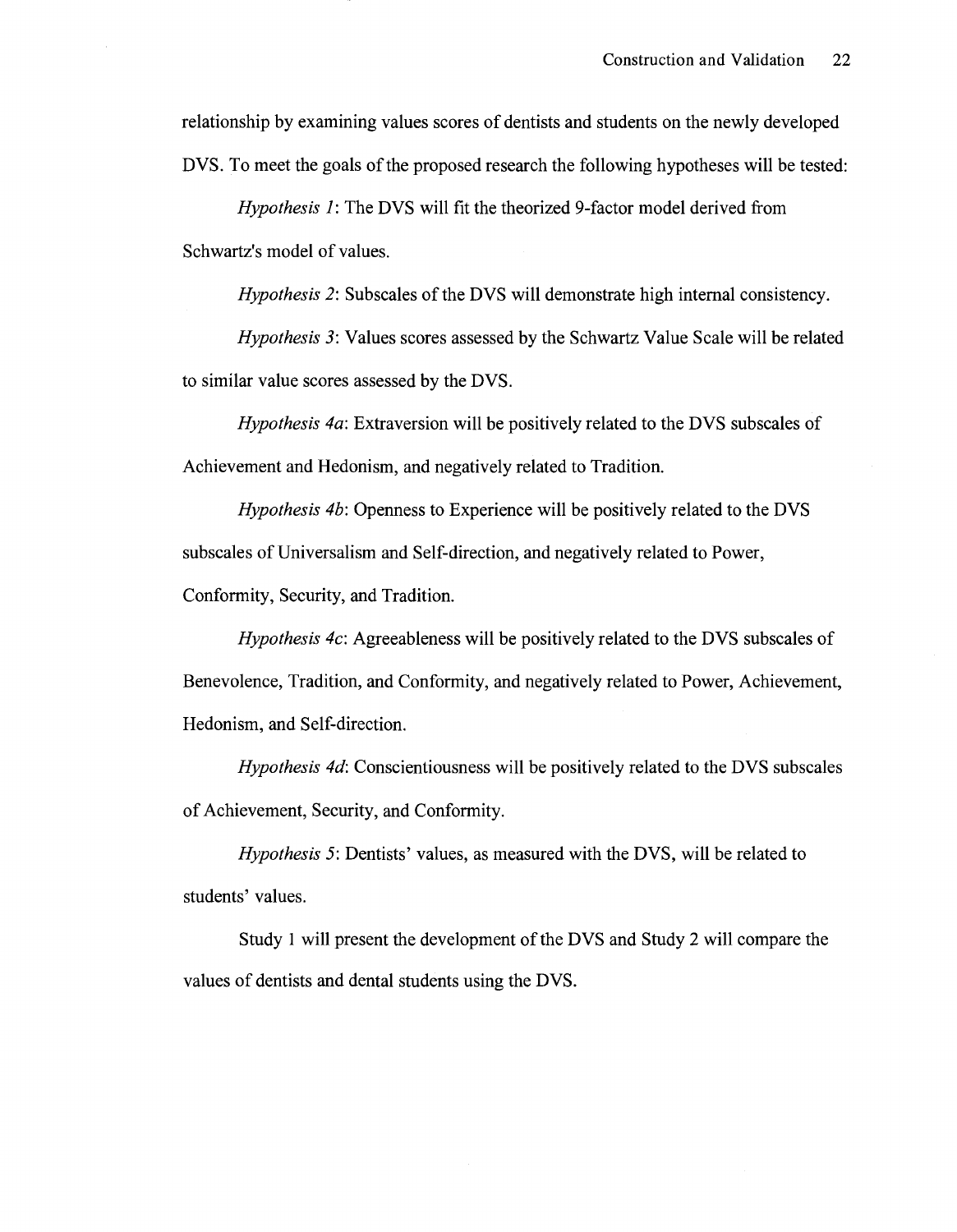### STUDY 1

### Method

### *Phase 1: Scale Development*

In the initial stage of scale development, four focus groups were conducted with subject mater experts (i.e., dental practitioners and dental faculty). The first three focus groups were held at Dalhousie University's dental school. During the admission interview process, interviewers (dental practitioners and faculty members interviewing dental school applicants) were invited to participate in a focus group with the purpose of discussing dentists' values. Interviewers who agreed to participate gathered in a meeting room during their lunch break, on one of three interview days, to contribute to the discussion of values. The fourth focus group was held at the Nova Scotia Dental Association (NSDA). Board members of the NSDA were invited to participate in a focus group prior to the beginning of a regularly scheduled association meeting.

In each of the focus groups, participants were asked to discuss four questions, each related to values (see Table 2). Each of the 4 focus groups ranged from 4 to 7 participants with a total of N=23. Participants graduated from dental school between the years of 1965 and 2004, and their average age was 44.6 years. Ten of the focus group participants were male, and 9 were female. Four individuals did not indicate their graduation year or gender and 5 did not indicate their age.

During the focus groups, each of the questions was presented to the participants individually, and participants were given time to consider and record their answers. Then, each participant shared his or her response with the group, which was followed by group discussion. After conclusion of the focus groups, all responses and discussions were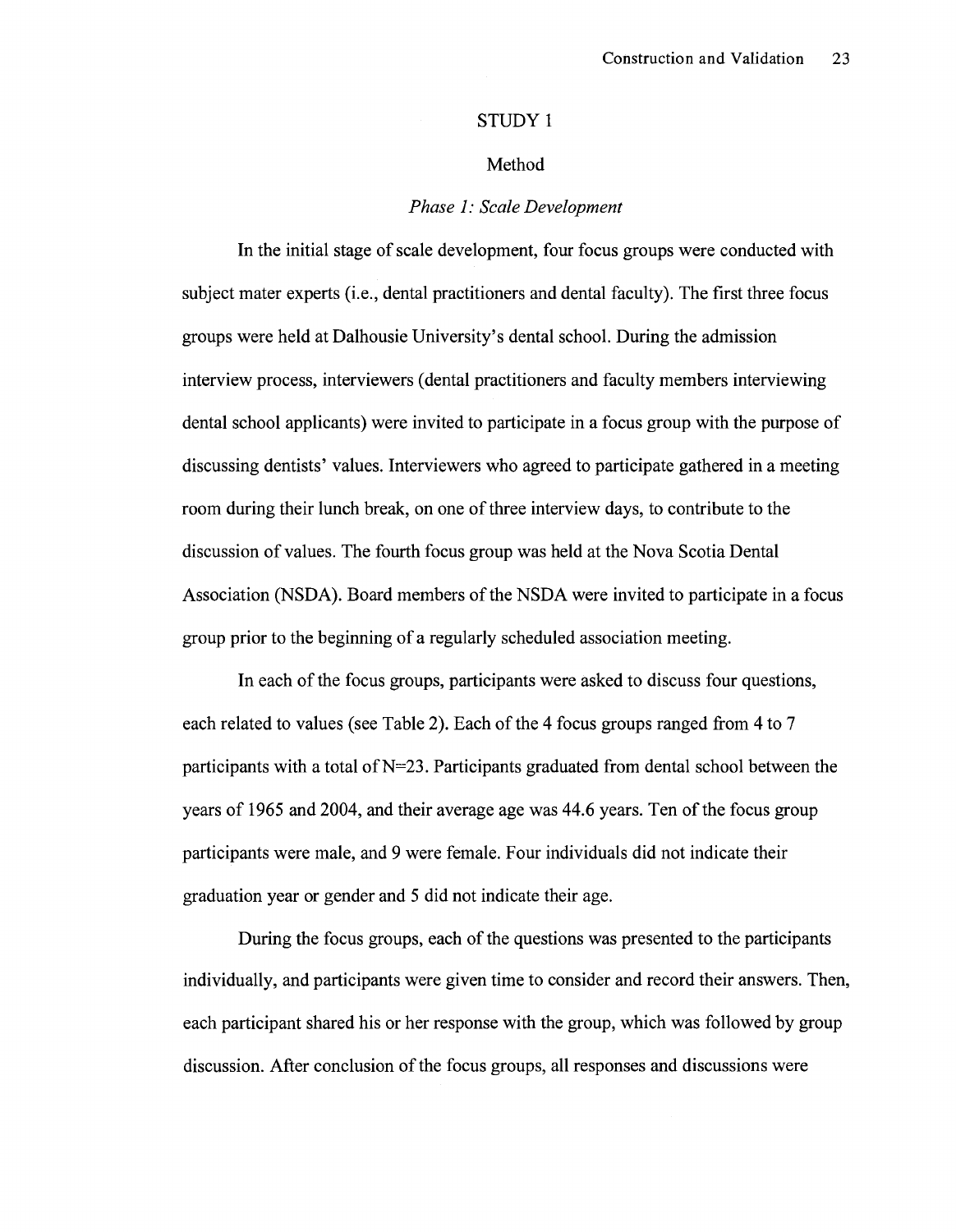Table 2

### *Focus Group Questions*

**Ouestion** 

- 1. Take a piece of paper and write down three values that you possess and rank them in order of importance. We will discuss thee values in a few minutes.
- 2. Try to remember back to when you decided to become a dentist. What was the most important factor than influenced your decision?

3. Think back over the last several years, Have you noticed any changes in what is important to you now (versus earlier)? What do you think prompted these changes?

4. The purpose of this discussion was to find out about dentists' values. Are there any important issues that no one has mentioned or are there additional questions we should have asked?

analyzed and amalgamated. If a particular value or concept was mentioned in more than one focus group, it was marked for inclusion in the new scale. For example, *honesty* was mentioned in at least two focus groups; therefore, it was included as a value in the scale. Concepts mentioned in only one focus group were excluded from further consideration unless subject matter experts deemed they were theoretically important. For example, *affordable dentistry* was mentioned in only one group but was incorporated into the scale.

The next step of scale development included conducting a literature review and locating previous research focused on values of individuals in the dental profession including practitioners, professors, and dental students. Based on the information gathered from the literature review and focus groups we composed 99 items for the new values measure. Upon completion of item writing, subject matter experts (i.e., dental faculty and individuals experienced in values and scale construction) reviewed the scale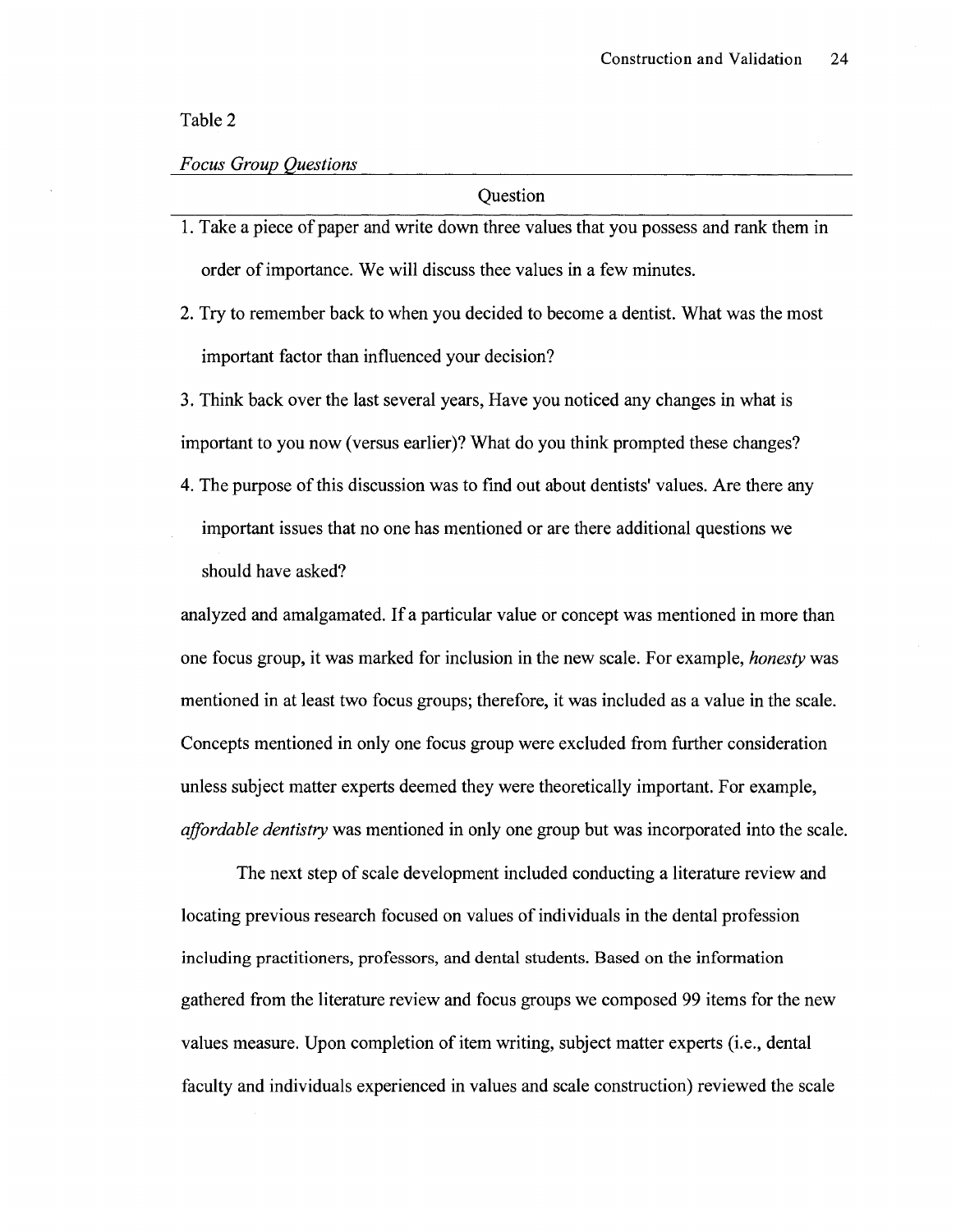items to ensure they were meaningful and appropriate in a dental context. After receiving and addressing feedback from these subject matter experts, the scale consisted of 92 items. At this stage, the scale was pilot tested with a small sample of dental faculty members (N=9).

Based on feedback from the pilot test, problematic items were revised or deleted. For example, the item "I am egalitarian" was deleted from the scale, and the item "I exhibit forthrightness" was changed to "I am sincere." After addressing comments and refining the scale, the DVS contained 91 items, each beginning with the phrase, "In my career as a dentist, it is now or will be important that...."(adapted from Hartung et al. (2005) and Leong et al. (2005)). Sample items from this scale are "I have a social conscience," and " I have autonomy in how I carry out my work" (see Appendix A).

### *Phase 2: Validation Procedure*

After initial scale development and refinement, Canadian dental practitioners completed a four-part survey, comprised of the new Dentists' Values Scale (DVS), the Schwartz Value Scale (SVS), the Mini-International Personality Item Pool (Mini-IPIP), and demographic questions.

### *Participants and Procedure*

Dentists were recruited to participate in the study with assistance from the Canadian Dental Association (CDA). Specifically, during its regularly scheduled email communication the CDA sent two mass emails to approximately 9180 of its members, explaining that members were invited to participate in values-related research. The email directed individuals to the members section of the CDA website, where the web link to the survey was located (see Appendix B). Once participants clicked on the website link, their web browsers were directed to the online measures and they were presented with an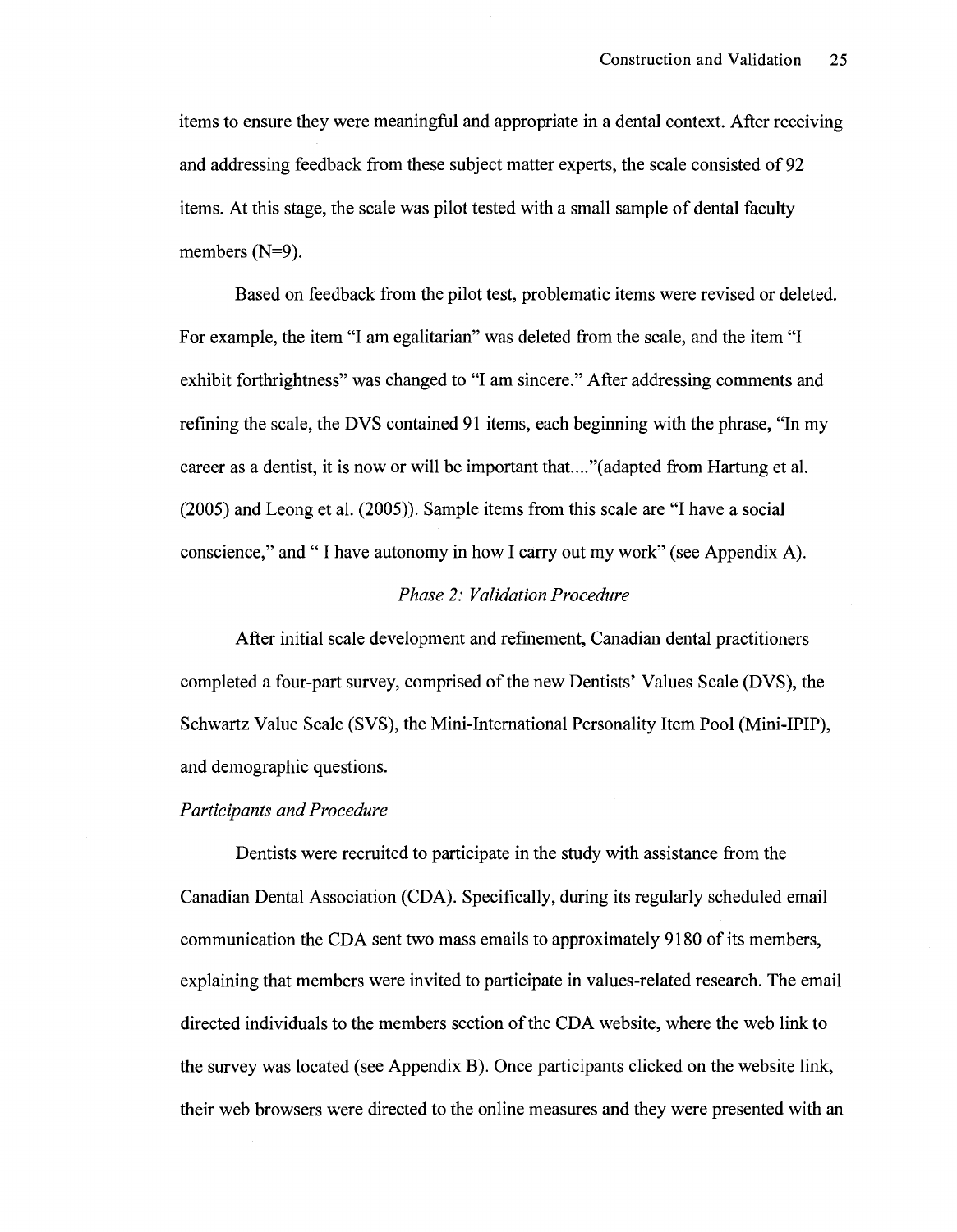informed consent letter. This letter explained the purpose of the study and indicated that by completing and submitting the survey they agreed to participate in the research (see Appendix C).

All participants completed the survey online, with the exception on one individual who printed the survey and completed it by hand, and then returned it by mail. This research followed ethical standards and was approved by the Saint Mary's University Research Ethics Board. Participants did not receive any compensation for completing the survey and were free to withdraw their participation at any time without penalty.

Out of the 456 participants who completed the survey, 7 were still in dental school and not yet practicing. Therefore, responses of these individuals were removed from the dentist data and added to the student data, which was collected later. After removing these individuals, the total sample size was 449. Participants ranged in age from 22 to 78 (M=47.89), and graduated from dental school between the years of 1947 and 2007 and (M=1985). 71.7% of participants were male. Career type of the sample was as follows: general practice 80.8%, public health 2.7%, educational dentistry 2.7%, and other specialty 13.4%. Practice locations of the sample were 94.2% urban, 3.6% rural, and  $1.8\%$  remote.<sup>3</sup>

### *Measures*

The following measures were presented to the participants as a four-part online survey: demographics, dentists' career related values, personal values, and personality. The survey procedure was completely anonymous. Participants followed a website link to

 $3$  Practice location options were presented to participants as follows: Urban  $-$  population of at least 1000, Rural - population under 1000, Remote - rural community 80-400 km from a major regional hospital, and Isolated  $-$  rural community greater than 400 km from a major regional hospital.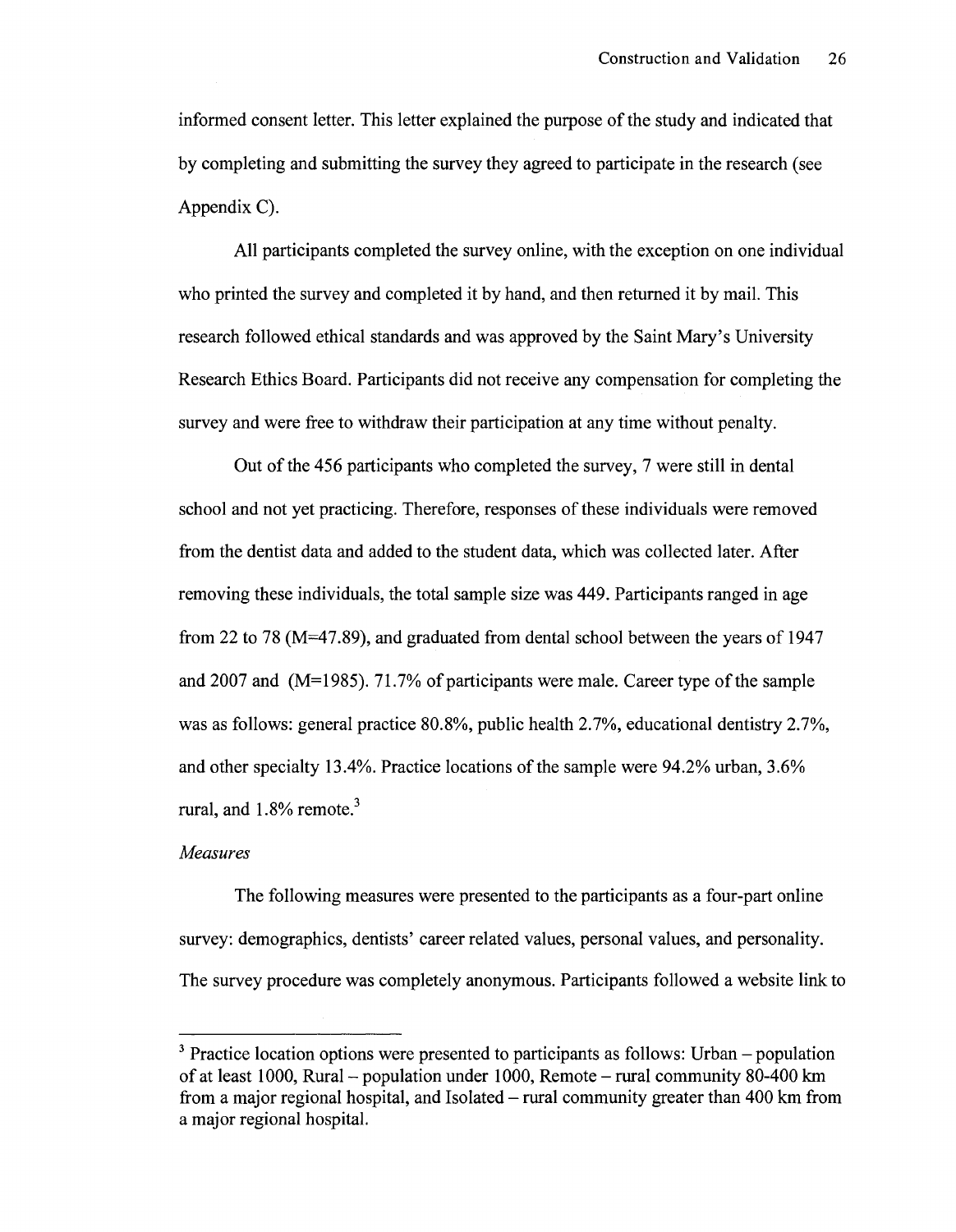an external online survey hosting organization (Infopoll) where they completed the survey. No identifying information about who participated in the study was recorded.

*Demographics.* Participants were asked to indicate their gender, year of graduation, age, career type (general practitioner, public health, educational dentistry, research, or other specialty), and practice location (urban, rural, remote, or isolated).

*Dentists' Career Related Values.* The 91-item Dentists' Values Scale (DVS) developed in Phase 1 measured dentists' values related to their careers. Items in the DVS are scored on a 5-point rating scale (1 = *strongly disagree;* 5 = *strongly agree)* indicating to what extent participants possess particular values (see Appendix A). Reliabilities for the final scale, after refinement, are discussed below (see Results).

*Personal Values.* In addition to the DVS, values were measured with the Schwartz Value Scale (SVS). This 46-item scale is usually scored on a 9-point scale indicating to what extent individuals judge each value as a guiding principle in their lives (Schwartz, 1994; Schwartz & Boehnke, 2004). For the current research, response options of the SVS were adjusted to a 5-point scale (1 = *opposed to my values;* 5 = *of supreme importance)*  to be more consistent with the rating scale of the DVS. Sample items of the SVS are "Protecting the environment" and "National security" (see Appendix D). Reliabilities of the 10 subscales of the SVS in the current research are as follows: Power  $\alpha = .66$ , Achievement  $\alpha = .63$ , Hedonism  $\alpha = .55$ , Stimulation  $\alpha = .64$ , Self-direction  $\alpha = .70$ , Universalism  $\alpha = .81$ , Benevolence  $\alpha = .74$ , Tradition  $\alpha = .67$ , Conformity  $\alpha = .54$ , and Security  $\alpha = .61$ .

*Personality.* Personality traits were assessed with the Mini-International Personality Item Pool (Mini-IPIP), a 20-item measure of the FFM of personality that assesses Extraversion, Conscientiousness, Neuroticism, Openness to Experience, and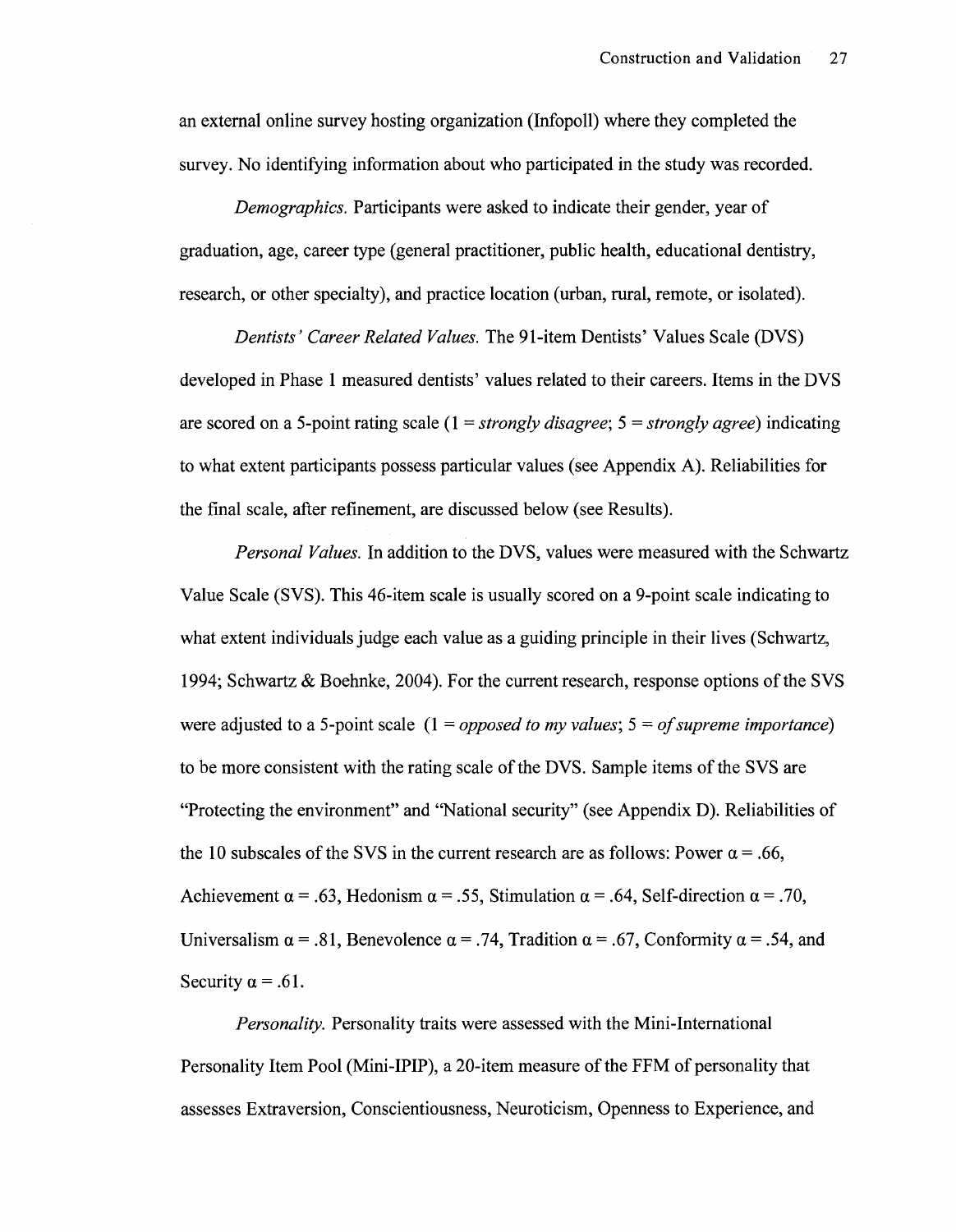Agreeableness. The Mini-IPIP directs participants to indicate how well each statement describes them on a 5-point scale. Response options range from 1 = *very inaccurate* to 5 = *very accurate* (Donnellan, Oswald, Baird, & Lucas, 2006; "IPIP"). Sample items of the Mini-IPIP are "Talk to a lot of different people at parties" and "Feel others' emotions" (see Appendix E). Reliabilities of the Mini-IPIP in the current research were Neuroticism  $\alpha = .72$ , Extraversion  $\alpha = .76$ , Openness  $\alpha = .67$ , Agreeableness  $\alpha = .69$ , and Conscientiousness  $\alpha = .60$ .

### Results

#### *Data Cleaning and Screening*

Before testing research hypotheses, data were inspected to eliminate errors, test assumptions, and deal with potential outliers. Data from four dentists were excluded from analyses because they were outliers on a substantial number of variables. In total, the final sample size for analyses consisted of 445 participants. All analyses were conducted with SPSS 11.0 unless specified otherwise.

### *Initial Factor Structure, Scale Refinement, and Reliability*

To test Hypothesis 1 and examine whether the hypothesized 9 factors were present in the item pool, we conducted an initial unrotated principle components analysis (PC A) on a random 50% of the data. The initial PC A revealed 23 variables with eigenvalues over one; however, because the scree plot indicated 5 factors, Hypothesis 1 was rejected, and further analyses focused on scale refinement and reducing the number of total scale items. After PCA, we conducted exploratory factor analysis with principle axis factoring (PAF) with promax and varimax rotations. Because we concentrated on item reduction, PAF was performed several times with alternating rotations, deleting items with loadings of less than .40 on each new run.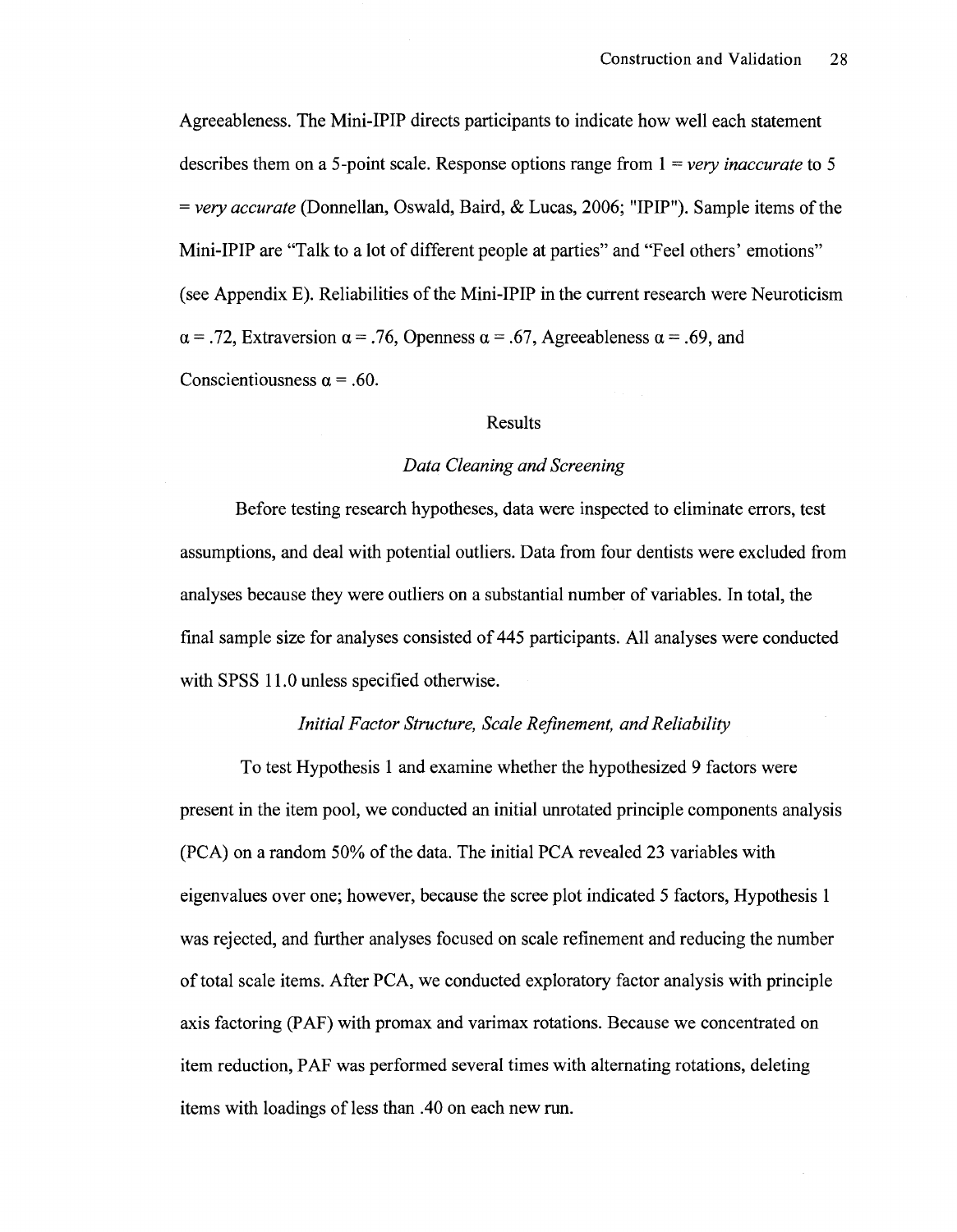The final PAF run, with promax rotation, resulted in a clear 5-factor scale, with all loadings over .40 (see Table 3). The 5 underlying traits or factors of the scale were labeled Altruism, Personal Satisfaction, Conscientiousness, Quality of Life, and Professional Status. Altruism refers to values such as being caring, considerate, and empathetic; Personal Satisfaction refers to the values of harmony, self-respect, and having an enjoyable life; Conscientiousness refers to the values of behaving ethically, competently, and dependably; Quality of Life refers to the values of earning a good living, achieving financial stability, and having a comfortable life; and Professional Status refers to the values of ambition, prestige, and belonging to a respected profession. The total model accounted for 48.78% of variance.

At this stage of data analysis, we focused on reducing the number of items of each DVS factor. Although at 61 items the DVS is a clear 5-factor scale with excellent loadings, our priority was to maximize usability of the scale. Practically, this scale is intended for use as a dental school selection or development tool, and would likely be used in conjunction with other measures. As such, administering a 61-item values measure would likely be cumbersome, which would limit the scale's use. Thus, we retained the top 5 loadings (see Table 3) on each scale factor for further reliability analysis, using all available dentist data. As illustrated in Table 4, Cronbach's alphas for the reduced 25-item DVS are as follows: Altruism  $\alpha = .84$ , Personal Satisfaction  $\alpha = .88$ , Conscientiousness  $\alpha = .83$ , Quality of Life  $\alpha = .88$ , and Professional Status  $\alpha = .66$ . These values demonstrate partial support for Hypothesis 2, which stated that subscales of the DVS would demonstrate high internal consistency.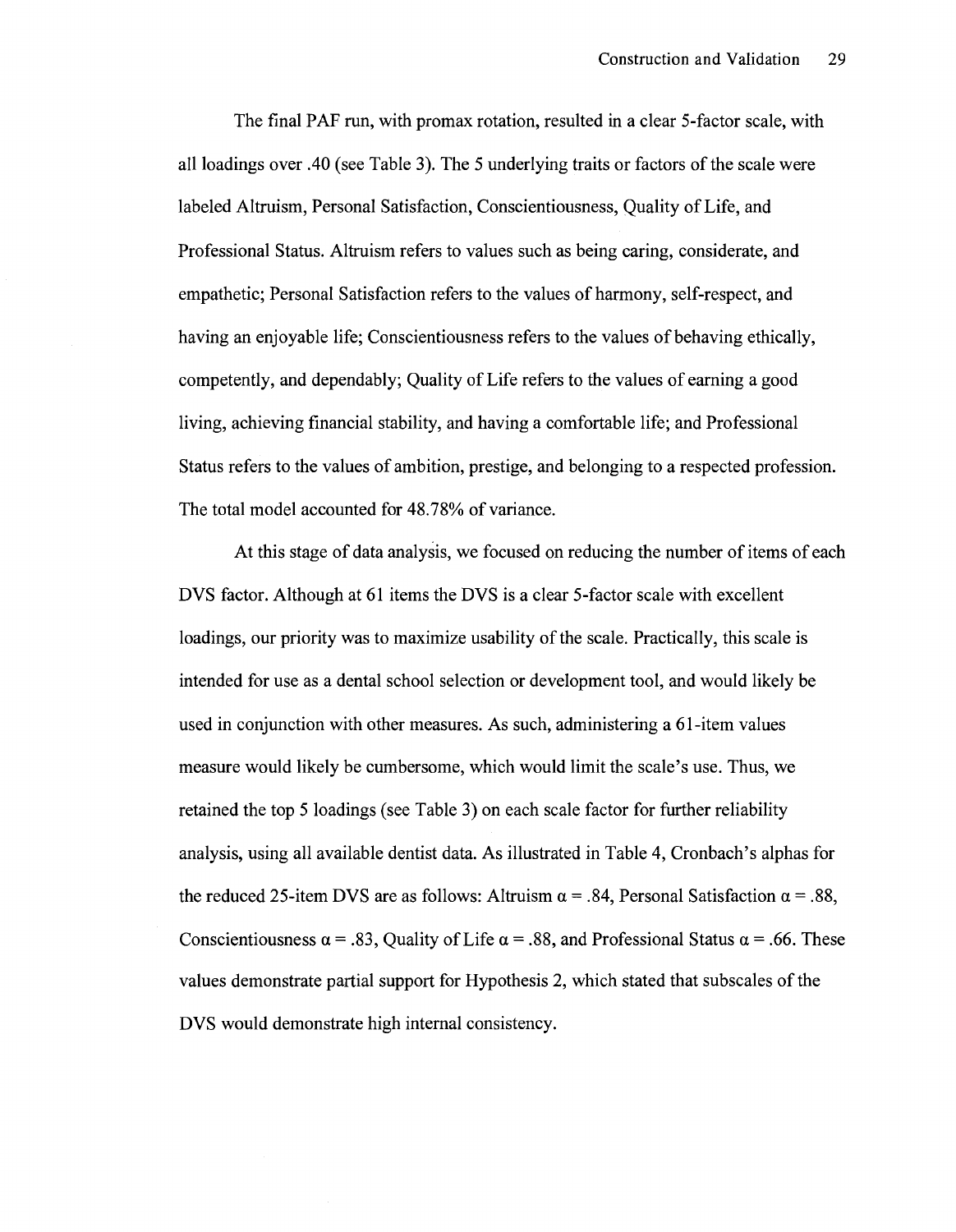|  |  |  |  |  |  |  |  |  | Exploratory factor analysis with promax rotation, means, and standard deviations. |
|--|--|--|--|--|--|--|--|--|-----------------------------------------------------------------------------------|
|--|--|--|--|--|--|--|--|--|-----------------------------------------------------------------------------------|

| Factor |                                                           | $\mathbf{1}$ | $\overline{2}$ | 3          | 4   | 5   | M            | <b>SD</b>  |
|--------|-----------------------------------------------------------|--------------|----------------|------------|-----|-----|--------------|------------|
| 1.     | I am sensitive toward others                              | .87          |                |            |     |     | 4.44         | .55        |
| 2.     | 1 am understanding                                        | .78          |                |            |     |     | 4.41         | .54        |
| 3.     | I am kind to others                                       | .77          |                |            |     |     | 4.56         | .51        |
| 4.     | I accept others despite their flaws                       | .76          |                | $-35$      |     |     | 4.03         | .70        |
| 5.     | I behave compassionately                                  | .69          |                |            |     |     | 4.51         | .53        |
| 6.     | I display empathy toward my patients                      | .66          |                |            |     |     | 4.62         | .50        |
| 7.     | I display cultural sensitivity                            | .64          |                |            |     |     | 4.31         | .70        |
| 8.     | I am caring                                               | .63          |                |            |     |     | 4.59         | .49        |
| 9.     | I respect others                                          | .60          |                |            |     |     | 4.51         | .53        |
| 10.    | I am accepting of everyone                                | .59          |                | $-34$      |     |     | 3.85         | .86        |
| 11.    | I am considerate                                          | .58          |                |            |     |     | 4.52         | .51        |
| 12.    | I have a social conscience                                | .57          |                |            |     |     | 4.49         | .59        |
|        | 13. I am aware of values of different cultures            | .56          |                |            |     |     | 4.07         | .75        |
|        | 14. I recognize the value in other people                 | .55          |                |            |     |     | 4.46         | .52        |
|        | 15. I am able to help others                              | .54          |                |            |     |     | 4.48         | .52        |
|        | 16. I am helpful to society                               | .49          |                |            |     |     | 4.35         | .58        |
|        | 17. I am flexible                                         | .48          |                |            |     |     | 4.13         | .65        |
| 18.    | I am able to work with people                             | .47          |                |            |     |     | 4.55         | .52        |
|        | 19. I work with a variety of patients                     | .46          |                |            |     |     | 4.33         | .72        |
|        | 20. I am satisfied with my life outside of work           |              | .87            |            |     |     | 4.32         | .79        |
| 21.    | I have harmony in my life                                 |              | .87            |            |     |     | 4.20         | .89        |
| 22.    | I am happy                                                |              | .83            |            |     |     | 4.31         | .75        |
|        | 23. I am successful in my career                          |              | .76            |            |     |     | 4.11         | .87        |
| 24.    | I have quality time away from work                        |              | .68            |            |     |     | 4.17         | .82        |
|        | 25. I am satisfied with my work/career                    |              | .67            |            |     |     | 4.36         | .77        |
|        | 26. I am comfortable with who I am                        |              | .61            |            |     |     | 4.43         | .69        |
|        | 27. I achieve personal satisfaction                       |              | .61            |            |     |     | 4.37         | .70        |
| 28.    | My job is enjoyable                                       |              | .57            |            |     |     | 4.27         | .69        |
|        | 29. 1 am able to spend time with my family and friends    |              | .55            |            |     |     | 4.36         | .74        |
| 30.    | I find joy in my life                                     |              | .55            |            |     |     | 4.39         | .61        |
| 31.    | I have control over my work life                          |              | .55            |            |     |     | 4.06         | .79        |
| 32.    | My life is enjoyable                                      |              | .51            |            |     |     | 4.37         | .67        |
| 33.    | My work brings me pleasure                                |              | .49            |            |     |     | 4.32         | .69        |
| 34.    | I have self-respect                                       |              | .46            |            |     |     | 4.52         | .59        |
|        | 35. I maintain integrity (in my profession)               |              |                | .80        |     |     | 4.74         | .45        |
|        | 36. I am honest                                           |              |                | .80        |     |     | 4.81         | .39        |
|        | 37. I carry out my work conscientiously                   |              |                | .75        |     |     | 4.77         | .42        |
|        | 38. I am competent                                        |              |                | .73        |     |     | 4.62         | .49        |
|        | 39. I behave ethically                                    |              |                | .71        |     |     | 4.80         | .41        |
| 40.    | My quality of work is high                                |              |                | .63        |     |     | 4.60         | .52        |
| 41.    | I provide the best possible care to my patients           |              |                | .59        |     |     | 4.81         | .44        |
| 42.    | I display professionalism                                 |              |                | .58        |     |     | 4.63         | .51        |
|        | 43. I am detail oriented                                  |              |                | .55        |     |     | 4.47<br>4.72 | .65        |
|        | 44. I am sincere                                          |              |                | .55        |     |     | 4.57         | .46<br>.52 |
| 46.    | 45. I possess intellectual skills                         |              |                | .54<br>.51 |     |     | 4.62         | .50        |
|        | I am capable to carry out my work<br>47. I am responsible |              |                | .50        |     |     | 4.66         | .49        |
|        | 48. I am analytical                                       |              |                | .48        |     |     | 4.46         | .60        |
|        | 49. I am dependable                                       |              |                | .43        |     |     | 4.60         | .55        |
|        | 50. I earn a good living                                  |              |                |            | .84 |     | 4.31         | .62        |
| 51.    | I am well paid                                            |              |                |            | .80 |     | 4.12         | .69        |
| 52.    | I maintain financial security                             |              |                |            | .80 |     | 4.16         | .76        |
|        | 53. I earn a reasonable income                            |              |                |            | .74 |     | 4.21         | .63        |
| 54.    | I achieve financial stability                             |              |                |            | .60 |     | 4.14         | .81        |
| 55.    | My life is comfortable                                    |              |                |            | .52 |     | 4.29         | .62        |
| 56.    | I have a high quality of life                             |              |                |            | .49 |     | 4.26         | .72        |
| 57.    | I achieve prestige                                        |              |                |            |     | .65 | 3.54         | .93        |
| 58.    | I am devoted to my job                                    |              |                |            |     | .54 | 4.15         | .77        |
| 59.    | My work is related to the medical field                   |              |                |            |     | .51 | 4.45         | .66        |
| 60.    | I belong to a respected profession                        |              |                |            |     | .44 | 4.37         | .65        |
| 61.    | I am ambitious                                            |              |                |            |     | .43 | 3.95         | .87        |
|        |                                                           |              |                |            |     |     |              |            |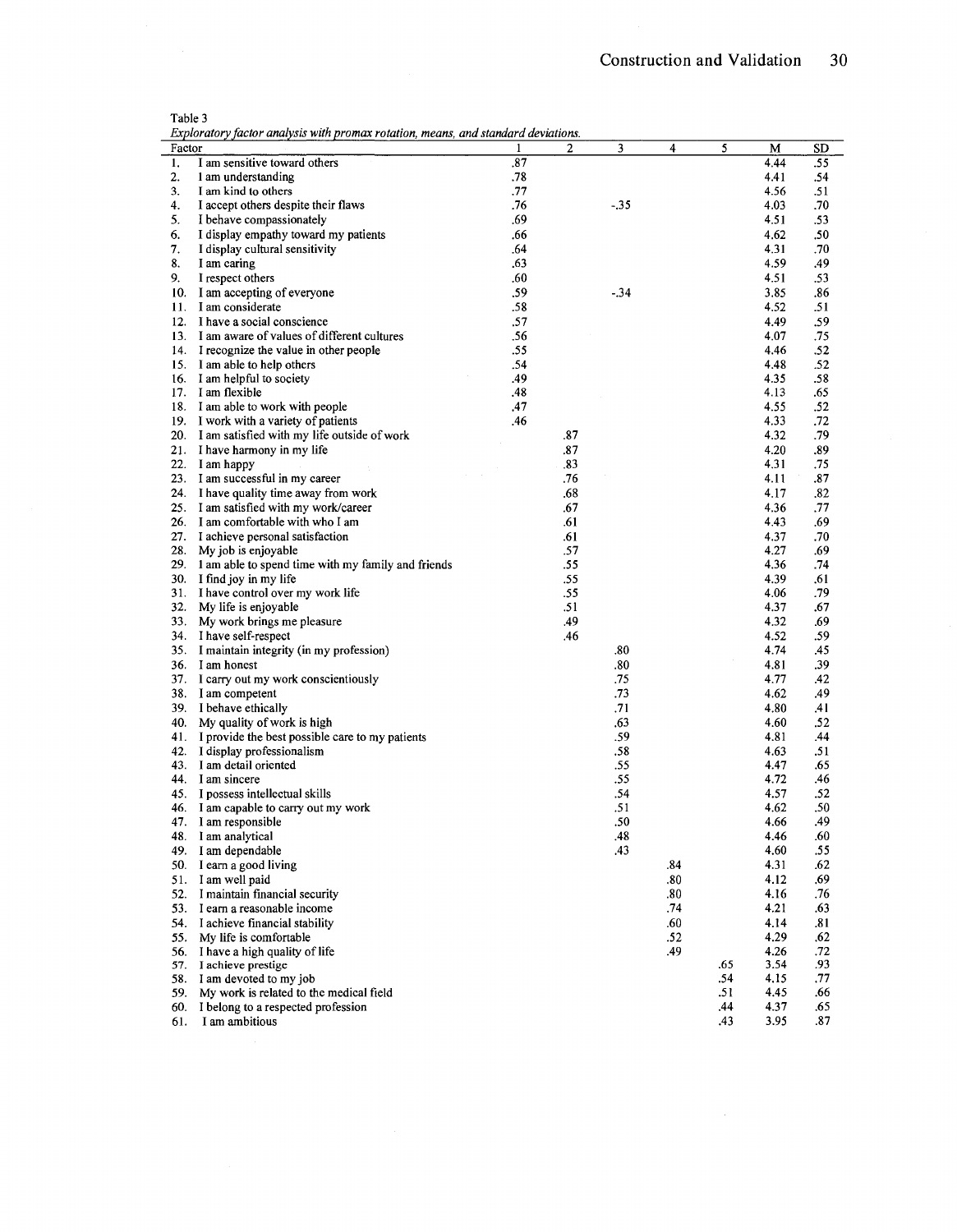### *Confirmatory Factor Analysis*

To assess fit of the 5-factor structure of the DVS to the data, we conducted confirmatory factor analysis (CFA) using EQS 6.1. Because we wanted to increase sample size, we combined the initial random 50% sample with the holdout sample for this particular analysis.

When judging CFA model fit, the value of  $\chi^2$  is, ideally, nonsignificant. Our value was significant,  $\chi^2$  = 659.927, *p* < .01, indicating that the model might be a poor fit. Tabachnick and Fidell (2007) indicated, however, that  $\chi^2$  is a very sensitive statistic and, as such, other indicators of fit should be considered. Hu and Bentler (1999) suggested using a minimum of two fit indices when describing CFA results, one of which should be the standardized root mean square residual (SRMR) because it is the most sensitive to misspecification error. Tabachnick and Fidell (2007) noted that the comparative fit index (CFI) and the root mean square error of approximation (RSMEA) are the most commonly reported fit indices. Therefore, these three maximum likelihood indices in will be reported in this paper.

According to Hu and Bentler (1999), SRMR should have a value of .08 or less.  $SRMR = .052$  in the current study, well within the preferred cutoff point. Also according to Hugh and Bentler (1999), good fitting models should have CFI values above .95. CFI = .915 in this study, indicating that the model is not ideal, but is approaching a good fit. RMSEA should be .06 or less in good fitting models (Hu & Bentler, 1999). RMSEA  $=$ .06 in the current research, which meets the recommended cutoff point. Overall, fit indices indicated that the model was a good fit. In addition to the model being a good overall fit, each item loaded significantly onto its respective scale. Furthermore, individual scale items accounted for at least 22.1% of variance in the solution.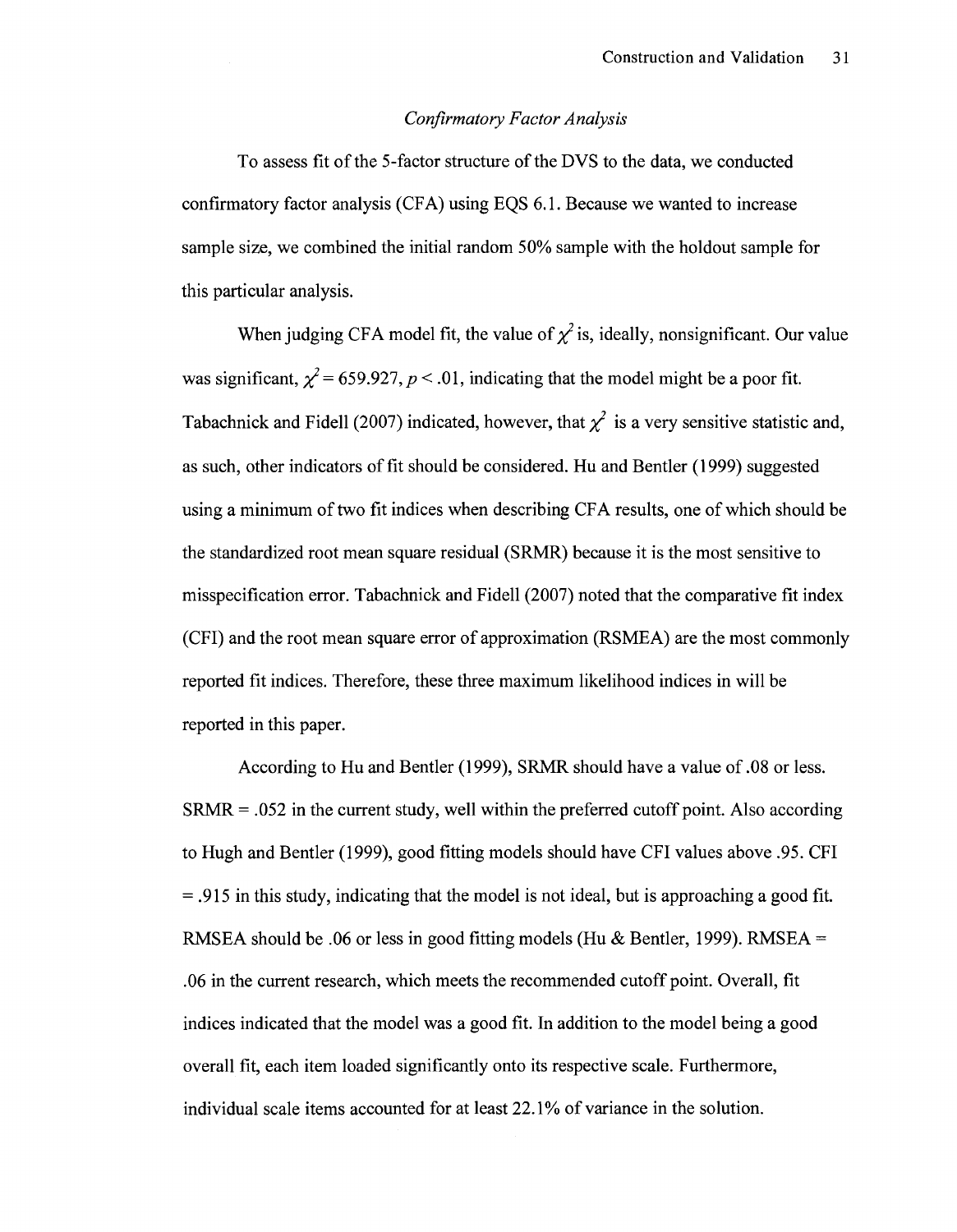32 Construction and Validation 32 Construction and Validation

| Correlations among DVS factors and other constructs, and Dentists' Value Scale Reliabilities.<br>Table 4 |          |                     |          |                |                      |                |         |                |                                                              |          |          |                |                     |            |               |               |                     |                |                 |
|----------------------------------------------------------------------------------------------------------|----------|---------------------|----------|----------------|----------------------|----------------|---------|----------------|--------------------------------------------------------------|----------|----------|----------------|---------------------|------------|---------------|---------------|---------------------|----------------|-----------------|
|                                                                                                          |          | 2                   | 3        | 4              | S                    | $\circ$        |         | $\infty$       | ᡋ                                                            | $\Xi$    |          | $\overline{2}$ | $\mathbf{r}$        | $\vec{A}$  | $\frac{5}{2}$ | $\mathbf{e}$  | n                   | $\frac{8}{18}$ | $\overline{19}$ |
| 1. Altruism                                                                                              | (.84)    |                     |          |                |                      |                |         |                |                                                              |          |          |                |                     |            |               |               |                     |                |                 |
| Satisfaction<br>Personal<br>$\overline{a}$                                                               | $25**$   | (.88)               |          |                |                      |                |         |                |                                                              |          |          |                |                     |            |               |               |                     |                |                 |
| Conscien.<br>$\ddot{\cdot}$                                                                              | $45**$   | $30**$              | (83)     |                |                      |                |         |                |                                                              |          |          |                |                     |            |               |               |                     |                |                 |
| Quality of<br>Life<br>4.                                                                                 | $20**$   | $41**$              | $.19***$ | (.88)          |                      |                |         |                |                                                              |          |          |                |                     |            |               |               |                     |                |                 |
| Professional<br>s.                                                                                       | $31**$   | $13*$               | $32**$   | $33**$         | (66)                 |                |         |                |                                                              |          |          |                |                     |            |               |               |                     |                |                 |
| Universalism<br><b>Status</b><br>Ġ                                                                       | $39***$  | 60.                 | $.19***$ | 66             | $.28**$              |                |         |                |                                                              |          |          |                |                     |            |               |               |                     |                |                 |
| 7. Benevolence                                                                                           | $57***$  | $.19**$             | $45**$   | $17**$         | $31**$               | $52**$         |         |                |                                                              |          |          |                |                     |            |               |               |                     |                |                 |
| Tradition<br>$\infty$                                                                                    | $45**$   | $.13***$            | $.17**$  | $13*$          | $.38***$             | $494*$         | $52**$  |                |                                                              |          |          |                |                     |            |               |               |                     |                |                 |
| 9. Conformity                                                                                            | $34***$  | 08                  | $.24***$ | $\frac{1}{11}$ | $35 + 7$             | $45**$         | $.61**$ | $.67***$       |                                                              |          |          |                |                     |            |               |               |                     |                |                 |
| 10. Security                                                                                             | $24**$   | S.                  | $.24**$  | $\mathbf{e}$   | $.36***$             | $50**$         | $49**$  | $*10**$        | $50**$                                                       |          |          |                |                     |            |               |               |                     |                |                 |
| 11.Power                                                                                                 | $.14***$ | $\ddot{\mathrm{c}}$ | 5        | $\ddot{=}$     | $42**$               | $33**$         | $18***$ | $.30**$        | $.22**$                                                      | $44+7$   |          |                |                     |            |               |               |                     |                |                 |
| 12. Achievement                                                                                          | $23**$   | $\ddot{\mathrm{6}}$ | $28**$   | $.18***$       | $.58***$             | $32***$        | $31**$  | $36***$        | $37**$                                                       | $46**$   | $.55**$  |                |                     |            |               |               |                     |                |                 |
| 13.Hedonism                                                                                              | $.14***$ | $14**$              | $12*$    | $16***$        | $24**$               | $30**$         | $21***$ | $25**$         | $24***$                                                      | $33**$   | $*10*$   | $44**$         |                     |            |               |               |                     |                |                 |
| 14. Stimulation                                                                                          | $.22***$ | $\Xi$               | $21**$   | $.14***$       | $33**$               | $*10+$         | $33**$  | $32***$        | $.24***$                                                     | $.38***$ | $43**$   | $45**$         | $41**$              |            |               |               |                     |                |                 |
| 15.Self Direction                                                                                        | $33***$  | $\overline{c}$      | $37**$   | $.17***$       | $39**$               | $53**$         | $47**$  | $30**$         | $34**$                                                       | $42**$   | $31***$  | $49**$         | $34***$             | $49***$    |               |               |                     |                |                 |
| 16. Extraversion                                                                                         | $-16***$ | $\frac{1}{1}$       | $50 -$   | $\mathbf{S}$   | $-19***$             | $-08$          | $-0.7$  | $-02$          | 50                                                           | $-0.9$   | $-14***$ | $-19***$       | $.17***$            | $-21**$    | $.15***$      |               |                     |                |                 |
| 17. Agreeableness                                                                                        | $-37**$  | $-0.8$              | $-13*$   | ą              | $-10$                | $-37**$        | $35***$ | $-21**$        | $.17***$                                                     | $14**$   | $-06$    | ъò.            | ë.                  | $\ddot{=}$ | $-17**$       | $21**$        |                     |                |                 |
| 18. Conscien.                                                                                            | $.20***$ | $-12*$              | $16***$  | $-18$          | $-19**$              | $-19**$        | $-23**$ | $-25***$       | $-23**$                                                      | $-28$ ** | $-0.8$   | $**61$ .       | .02                 | io-        | $.20**$       | CO.           | $21**$              |                |                 |
| 19. Neuroticism                                                                                          | $20**$   | $33**$              | $.15**$  | $.17***$       | $.18***$             | $\frac{80}{1}$ | Ŕ       | $\mathfrak{S}$ | $\ddot{0}$ .                                                 | 0.8      | <b>p</b> | $\mathbf{e}$   | $\ddot{0}$ .        | $\Xi$      | $\ddot{0}$    | $\frac{1}{2}$ | $\ddot{\mathrm{c}}$ | Ú.             |                 |
| 20. Openness                                                                                             | $-18$ ** | .08                 | $-14$ ** | ៊ុ             | $\frac{1}{\sqrt{2}}$ | $-24**$        | $-17**$ | -.07           | $-02$                                                        | $-12*$   | $-06$    | -.09           | $\ddot{\mathrm{6}}$ | $-25**$    | $-34***$      | $.26***$      | $30**$              | $\ddot{\rm o}$ | .03             |
| Note. $*_p$ < .05, $**_p$ < .01. DVS factors are labeled 1 to 5, SVS factors are                         |          |                     |          |                |                      |                |         |                | labeled 6 to 15, and Mini-IPIP factors are labeled 16 to 20. |          |          |                |                     |            |               |               |                     |                |                 |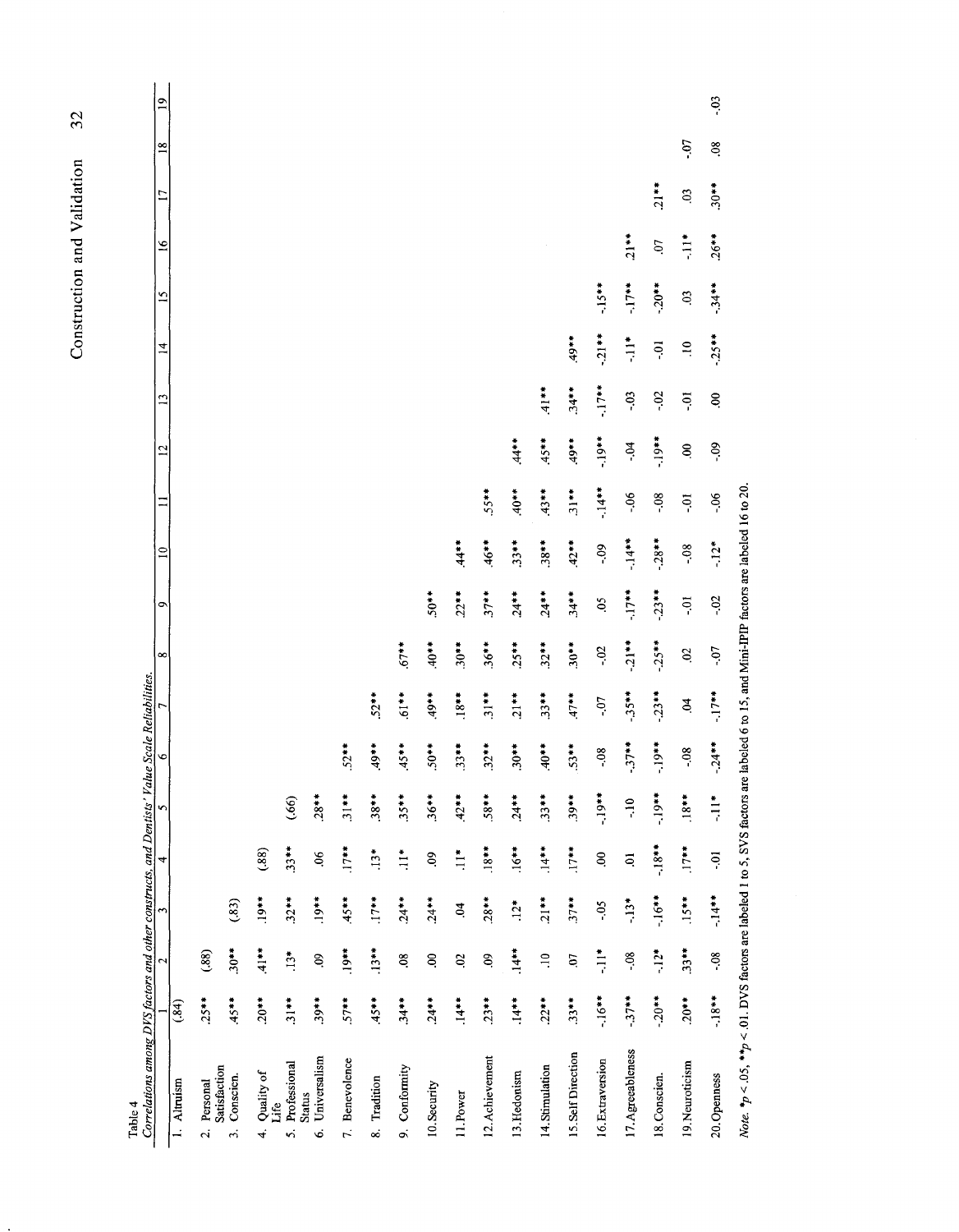### *Scale Validity*

To investigate construct validity of the DVS, we examined relationships between its scales, SVS scales, and Mini-IPIP scales using Pearson product-moment correlations (see Table 4).

### *Correlations with Schwartz Value Scale*

Hypotheses 3 stated that SVS scores would be related to DVS scores; Hypotheses 4a, 4b, 4c, and 4d indicated specific relationships among DVS scores and Extraversion, Openness, Agreeableness, and Conscientiousness, respectively and were based on the assumption that DVS items would conform to a 9-factor structure (Power, Achievement, Hedonism, Self-direction, Universalism, Benevolence, Tradition, Conformity, and Security). Because exploratory factor analysis results indicated that our data fit a 5-factor structure, these hypotheses could not be tested. Therefore, we concentrated on describing the relevant correlations among DVS scales and scales of other constructs (i.e., SVS and Mini-IPIP).

Correlations among DVS and SVS scales ranged from *r =* .00, *ns* (Altruism, DVS, and Security, SVS) to *r=* .58, *p <* .01 (Professional Status, DVS, and Achievement, SVS). Of particular interest are the correlations between factors of the SVS and similar factors of the DVS. For instance, the DVS and SVS each contain factors relating to *helping, caring for, and respecting others* (Altruism in DVS, Benevolence, Tradition, and Universalism in SVS), *prestige and public perception* (Professional Status in DVS, Power and Achievement in SVS), and *competence* (Conscientiousness in DVS and Achievement in SVS).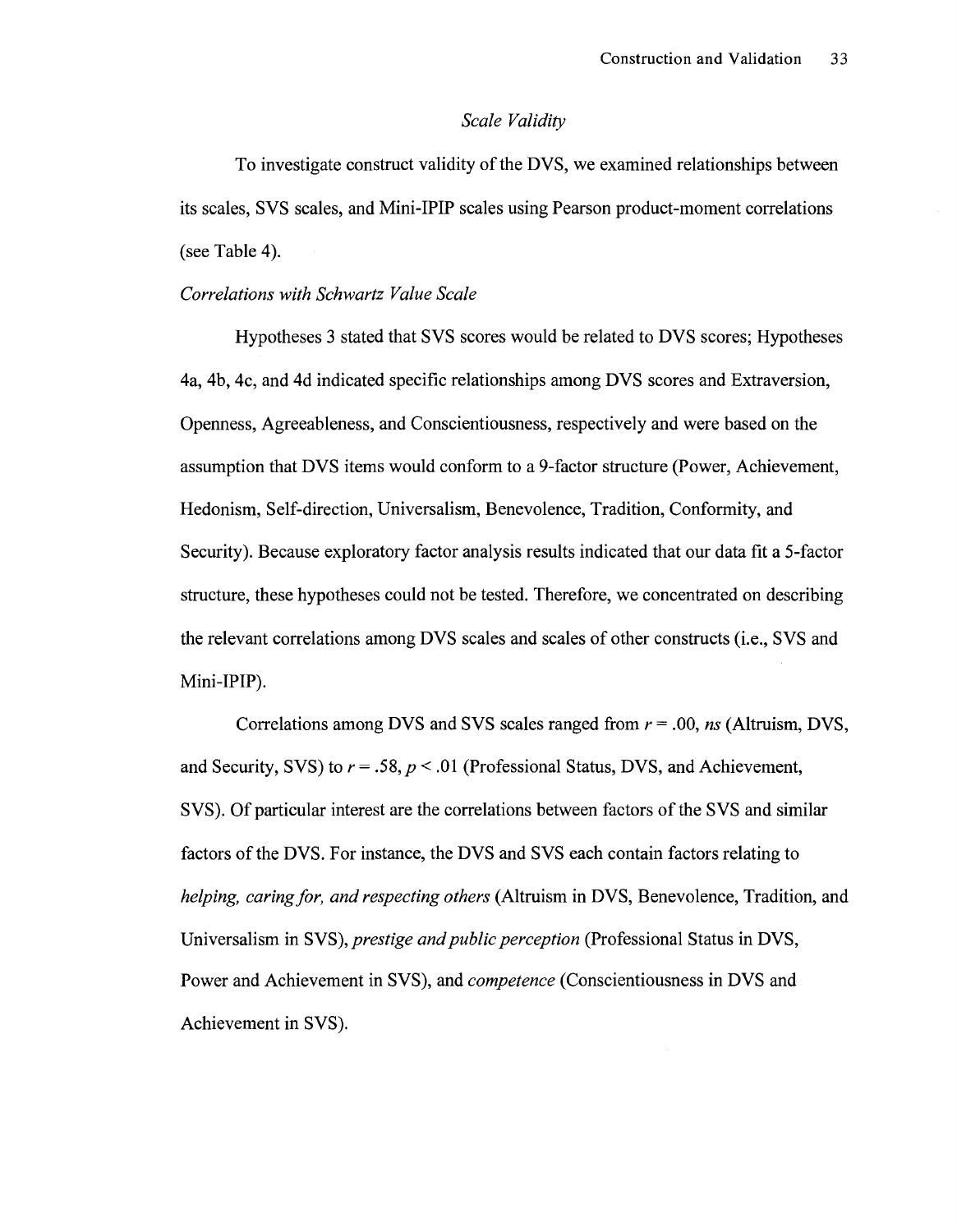In terms of factors related to helping, caring for, and respecting others, correlations between DVS and SVS factors demonstrate that both scales are measuring similar values. For instance, the correlation between Altruism (DVS) and Benevolence (SVS) is  $r = .57$ ,  $p < .01$ , the correlation between Altruism (DVS) and Tradition (SVS) is  $r = .45, p < .01$ , and the correlation between Altruism (DVS) and Universalism is  $r = .39$ ,  $p < 0.01$ . With respect to scale factors relating to prestige and public perception, similar relationships demonstrate that the DVS and SVS are measuring similar values. Specifically, the correlation between Professional Status (DVS) and Power (SVS) is *r =*  .42, *p* < .01, and the correlation between Professional Status (DVS) and Achievement (SVS) is  $r = .58$ ,  $p < .01$ . In terms of factors relating to competence, the DVS and SVS are also measuring similar values; the correlation between Conscientiousness (DVS) and Achievement (SVS) is  $r = .28$ ,  $p < .01$ . As mentioned above, none of these correlations are surprising because elements of each pair of correlating factors contain similar constructs. Each of these correlations provides evidence for validity of the DVS.

In addition to relationships between DVS and SVS factors that are unsurprising, there is one correlation that is surprising. Specifically, because there is similarity between the constructs of Personal Satisfaction (DVS) and Hedonism (SVS; they both depict pleasure) we might expect a substantial relationship between these two values. Although the correlation between these factors was significant  $(r = .14, p < .01)$  it was of low magnitude and therefore is likely of little practical significance.

### *Correlations with Mini-IPIP*

Correlations among DVS values and Mini-IPIP personality traits ranged from *r* = -.37,*p <* .01 (Altruism, DVS, and Agreeableness, Mini-IPIP) to *r =* .33,*p <* .01 (Personal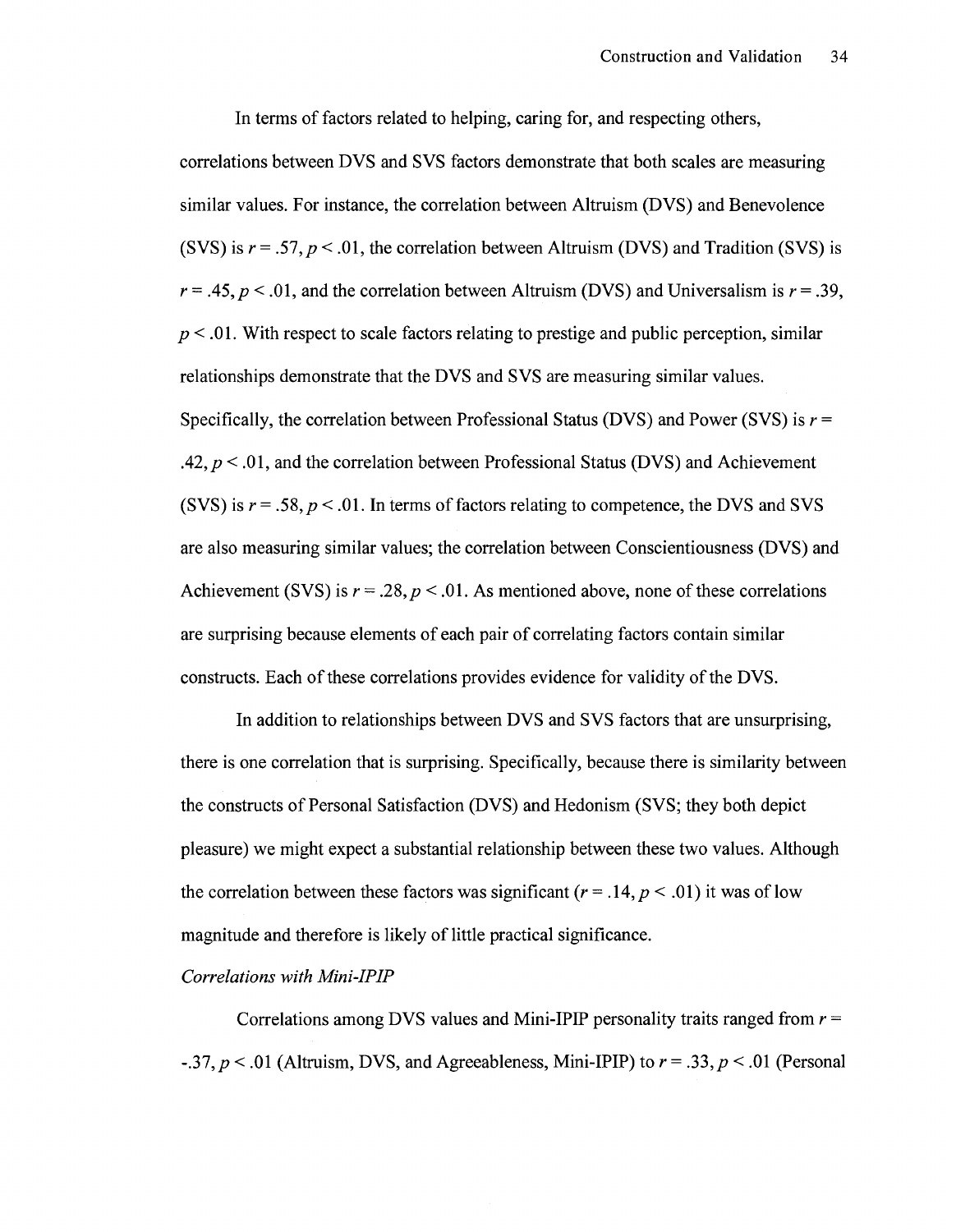Satisfaction, DVS, and Neuroticism, Mini-IPIP). All but 7 of the correlations between DVS and Mini-IPIP factors were significant at the .01 or .05 level. However, due to the large sample size of the current research these correlations might not be practically meaningful in terms of effect size. In total, four correlations were at least .20 including two that were greater than .30. These values indicate small effects among the DVS and Mini-IPIP scales.

The correlation between Agreeableness (Mini-IPIP) and Altruism (DVS) was *r* = -.37, *p <* .01, indicating that those who have high scores on the value of Altruism (DVS) tend to have lower levels of the personality trait of Agreeableness (Mini-IPIP). Similarly, the correlation between the personality trait of Conscientiousness (Mini-IPIP) and the value of Altruism (DVS) was  $r = -20$ ,  $p < 0.01$ , indicating that individuals who score high on the personality trait of Conscientiousness (Mini-IPIP) tend to score lower on the value of Altruism as assessed with the DVS. The correlation between the personality trait of Neuroticism (Mini-IPIP) and the value of Altruism (DVS) was  $r = .20, p < .01,$ demonstrating that those who value Altruism (DVS) tend to possess higher levels of the personality trait Neuroticism (Mini-IPIP). Finally, the correlation between Neuroticism (Mini-IPIP) and Personal Satisfaction (DVS) was  $r = .33$ ,  $p < .01$ ; those who value Personal Satisfaction (DVS) tend to be more Agreeable (Mini-IPIP).

DVS values of Conscientiousness, Quality of Life, and Professional Status do not appear to be practically related to any personality traits assessed by the Mini-IPIP. For the value of Conscientiousness, correlations range between  $r = -.16$ ,  $p < .01$  (personality trait of Conscientiousness) and *r* = *.15, p <* .01 (personality trait of Neuroticism). For the value of Quality of Life, correlations range between  $r = -18$ ,  $p < .01$  (personality trait of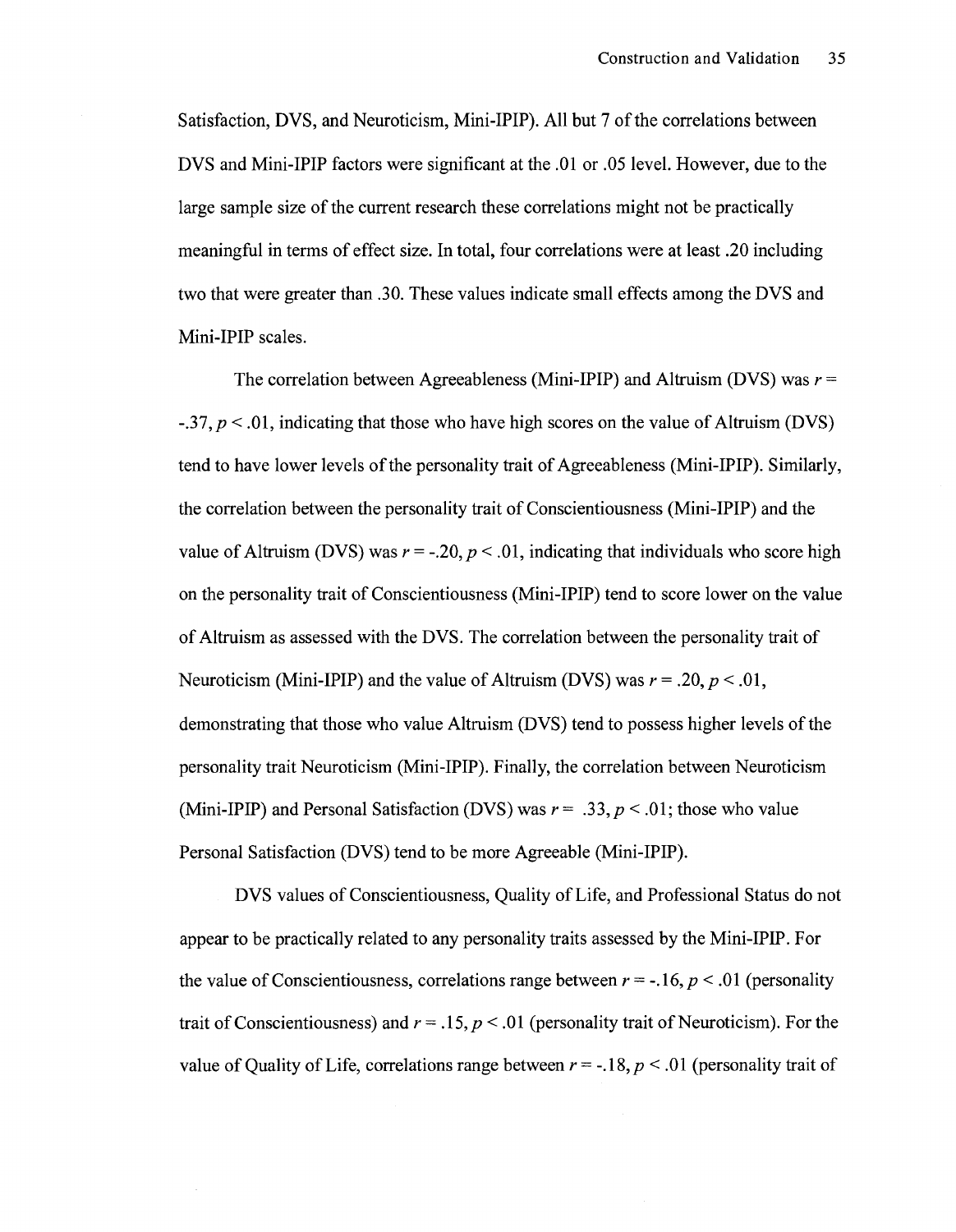Extraversion) and  $r = .17$ ,  $p < .01$  (personality trait of Neuroticism). For the value of Professional Status, correlations range from *r= -.19, p <* .01 (personality traits of Extraversion and Conscientiousness) to  $r = .18$ ,  $p < .01$  (personality trait of Neuroticism). Overall, these correlations indicate that DVS values are not related to Mini-IPIP personality traits.

### Discussion

The primary purpose of Study 1 was to develop and validate a psychometrically sound measure of dentists' values. Although dentists' and dental students' values have been measured in the past, they have not revealed a clear picture of values related to dentistry. Our results did not support the 9-factor model of values. Exploratory factor analysis results showed strongest support for a 5-factor model (Altruism, Personal Satisfaction, Conscientiousness, Quality of Life, and Professional Status) encompassing 61 of the original 91 items. Exploratory factor analysis results also indicated that the scale measures constructs consistent with aspects of previous dental values research. Reliability analysis of the 5 highest loading items on each of the 5 factors allowed us to further narrow down the scale to 25 items, 5 on each factor. CFA results indicated that the model was a good fit to the data and that all scale items loaded significantly onto their respective scales.

Internal consistencies of the DVS factors were moderate (.83 to .88) with the exception of Professional Status (.66). These internal consistency values suggest that the DVS is a reliable measurement tool.

DVS factors tended to relate appropriately to parallel factors in an existing values measure, the SVS. Specifically, the DVS and SVS contain common elements: helping,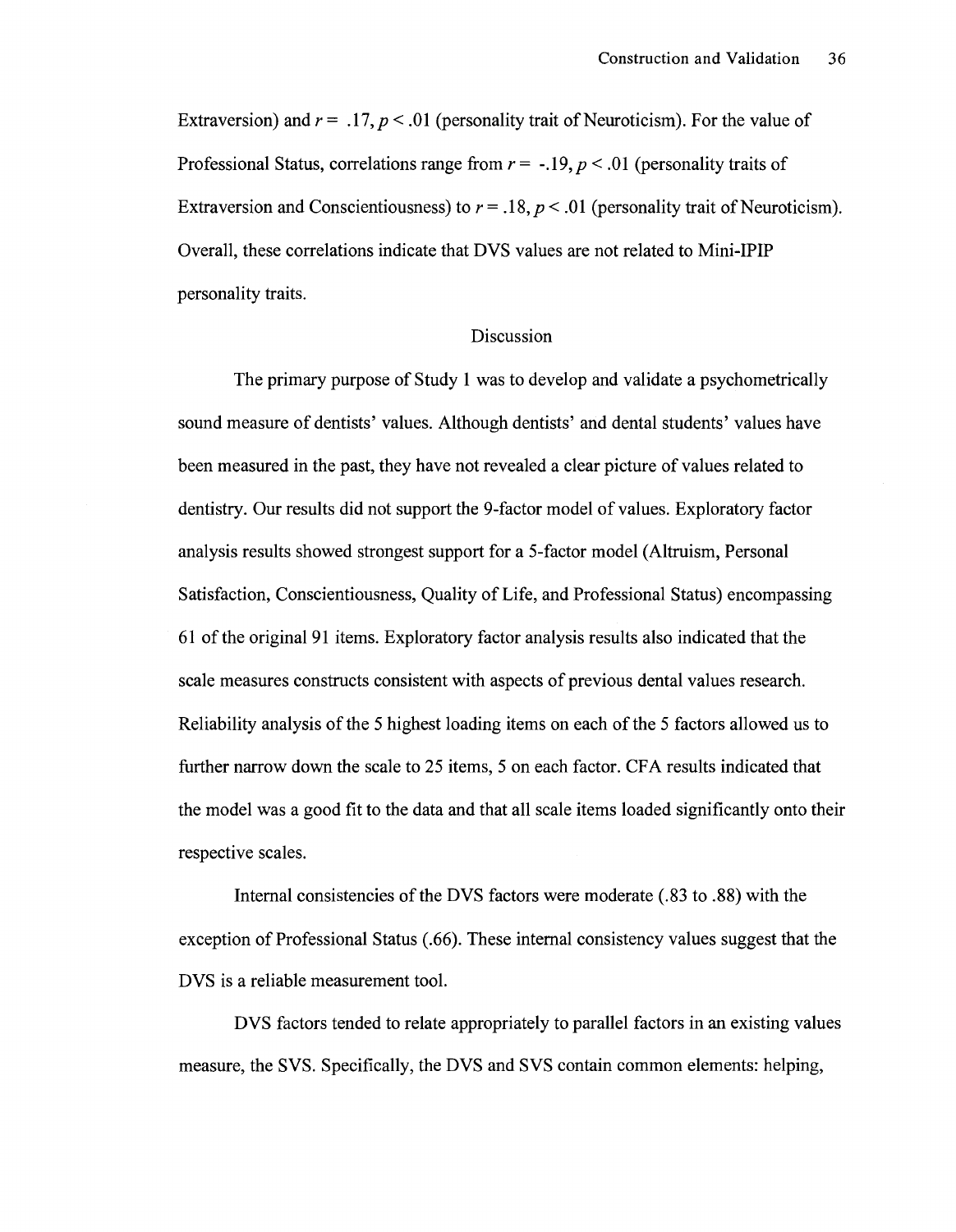caring for, and respecting others; prestige and public perception; and competence. Correlations between factors of the DVS and SVS demonstrated that each of these common elements is positively related, thereby providing validity evidence for the DVS. Overall, results indicated that the DVS is a valid values measure.

In terms of the relationships between values assessed with the DVS and personality assessed with the Mini-IPIP, three DVS factors (Conscientiousness, Quality of Life, and Professional Status) did not seem to be related to personality. Furthermore, statistically significant correlations between the remaining DVS factors (Altruism and Personal Satisfaction) and personality traits were low in magnitude, indicating low to small effects among the DVS and Mini-IPIP scales. Thus, the nature of the relationships between the DVS factors and Mini-IPIP traits suggests that the DVS is not capturing personality. Rather, as indicated by its correlations with SVS factors, it is measuring dentists' values related to their careers.

The final 25-item Dentists' Values Scale was primarily comprised of items reflecting values gleaned from focus group data, collected during the scale construction phase of this research. Therefore, we are confident that the scale represents the domain of interest and demonstrates content validity.

Overall, the current findings provide initial support for the psychometric properties of the newly created DVS. It is a valid and reliable measure that assesses values related to the dental profession.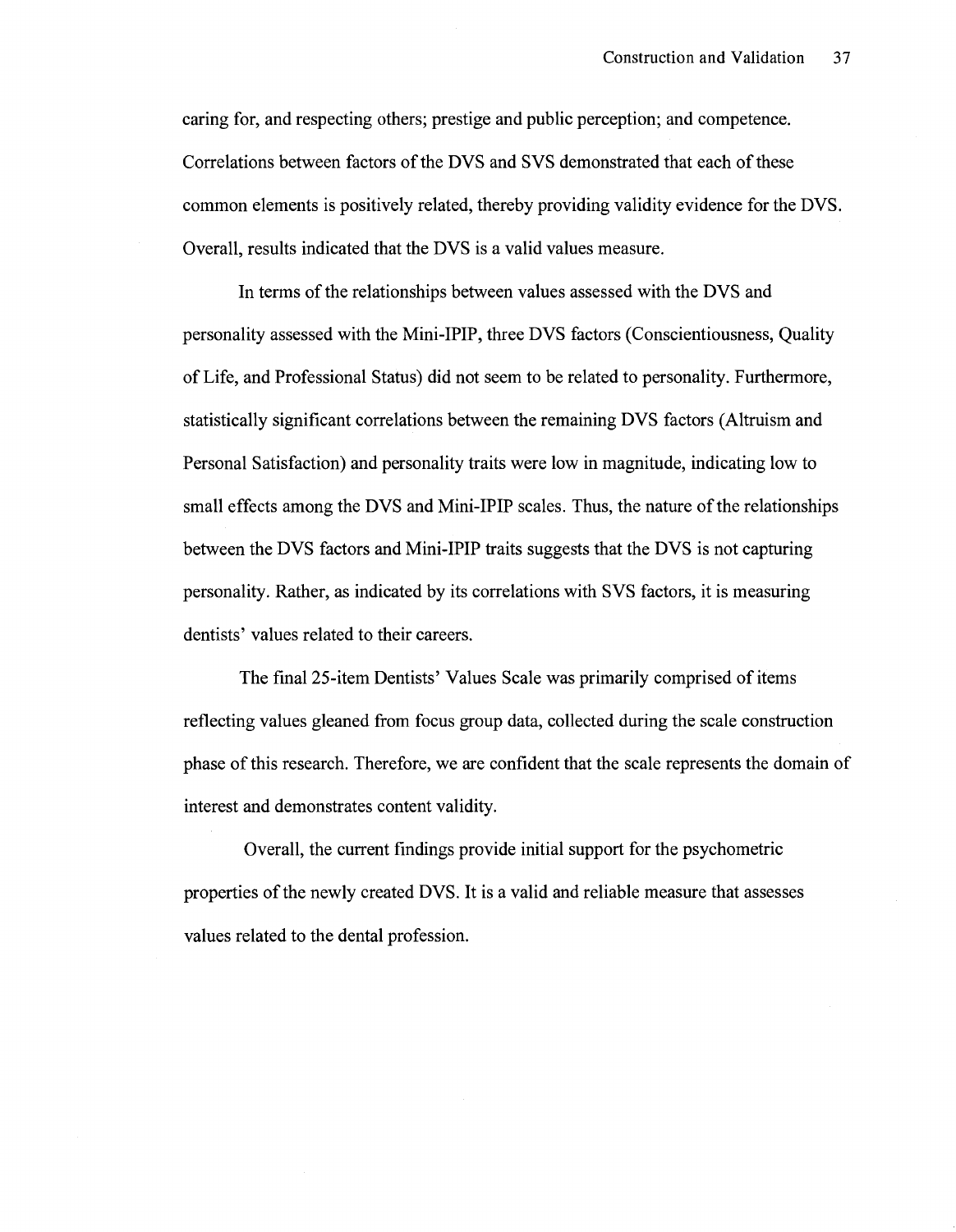#### STUDY 2

Study 2 was conducted to obtain initial normative data for the DVS. Specifically, the DVS developed and validated with dentists in Phases 1 and 2 was administered to a sample of dental students, and the values of these two groups were compared.

### Method

### *Participants and Procedure*

Dalhousie University dental students from years one through four were recruited to participate in a study investigating the values of dental students and dentists. Initially, students received an email explaining the purpose of the study and requesting their participation (see Appendix F). Approximately three days later, the students received a second email including the informed consent form (see Appendix G) and DVS as an attachment in the form of a word document. In this email, the students were asked to complete the measure and return it by email (see Appendix H). Next, dental students received an additional email reminding them to complete and return the survey if they wished to participate in the research (see Appendix I).

Because the initial response rate was lower than expected (42 respondents out of approximately 160 students), on two separate occasions an additional email was sent to the students inviting them to a pizza party and explaining that they would be eligible to win one of three prizes if they participated in the research. All students who had previously participated were also invited for pizza and were told they were eligible to win one of the prizes (see Appendix J). In total, two pizza parties were held. This research followed ethical standards and was approved by the Research Ethics Boards of St. Mary's University and Dalhousie University.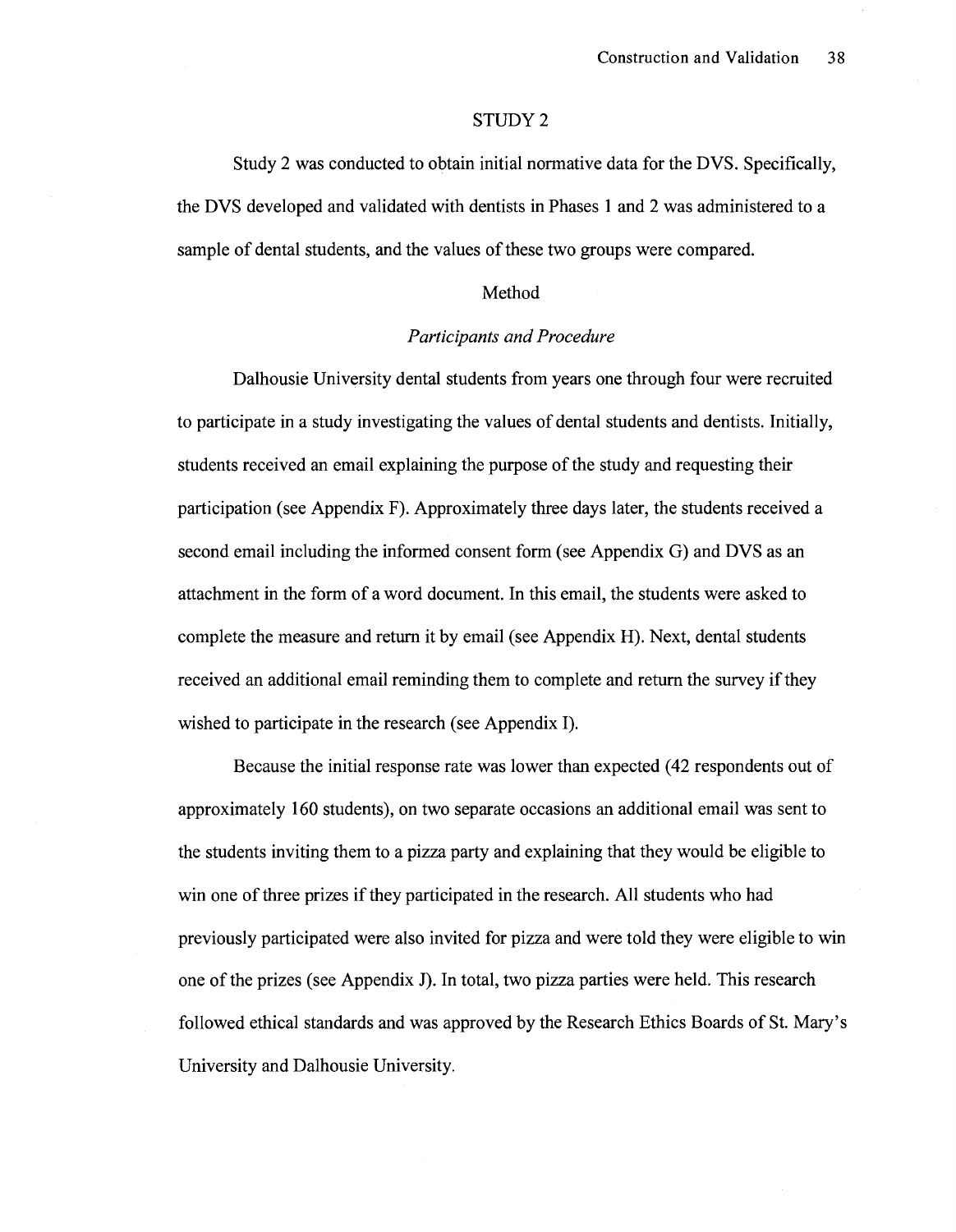Eighty-nine students were recruited to participate in the research. With the addition of 7 students who completed the dentist survey, the total sample size was 96. Participants ranged in age from 21 to 42 (M=26.02), and expected to graduate from dental school between the years of 2008 and 2011 (M=2009). 45.3% of participants were male. Expected career type of the sample was as follows: general practice 89.5%, educational dentistry 1.1%, research 1.1%, and other specialty 8.4%. Furthermore, expected practice locations of the sample were 77.9% urban, 16.8% rural, and 3.2% remote.

#### *Measures*

During Study 2 of the current research, dental students were invited to complete a survey comprised of the DVS and demographic questions.

### *Demographics*

Dental students were asked to provide the same demographic information as dentists (i.e., gender, year of graduation, age, career type, and practice location). However, because the students were not were not yet practicing, they were asked to indicate their *expected* practice type and *expected* practice location.

### *Dental Students' Career Related Values*

Scale refinement of the DVS (see Results, Study 1) was not complete before beginning data collection with the current student sample. Therefore, although results are discussed in terms of the final 25-item scale, dental students completed the same 91-item DVS, which was created in Study 1, Phase 1, and was administered to dentists as the first section of the four-part survey in Study 1, Phase 2. Dental students received and returned the measure as an email attachment or completed the DVS as a pen-and-paper survey.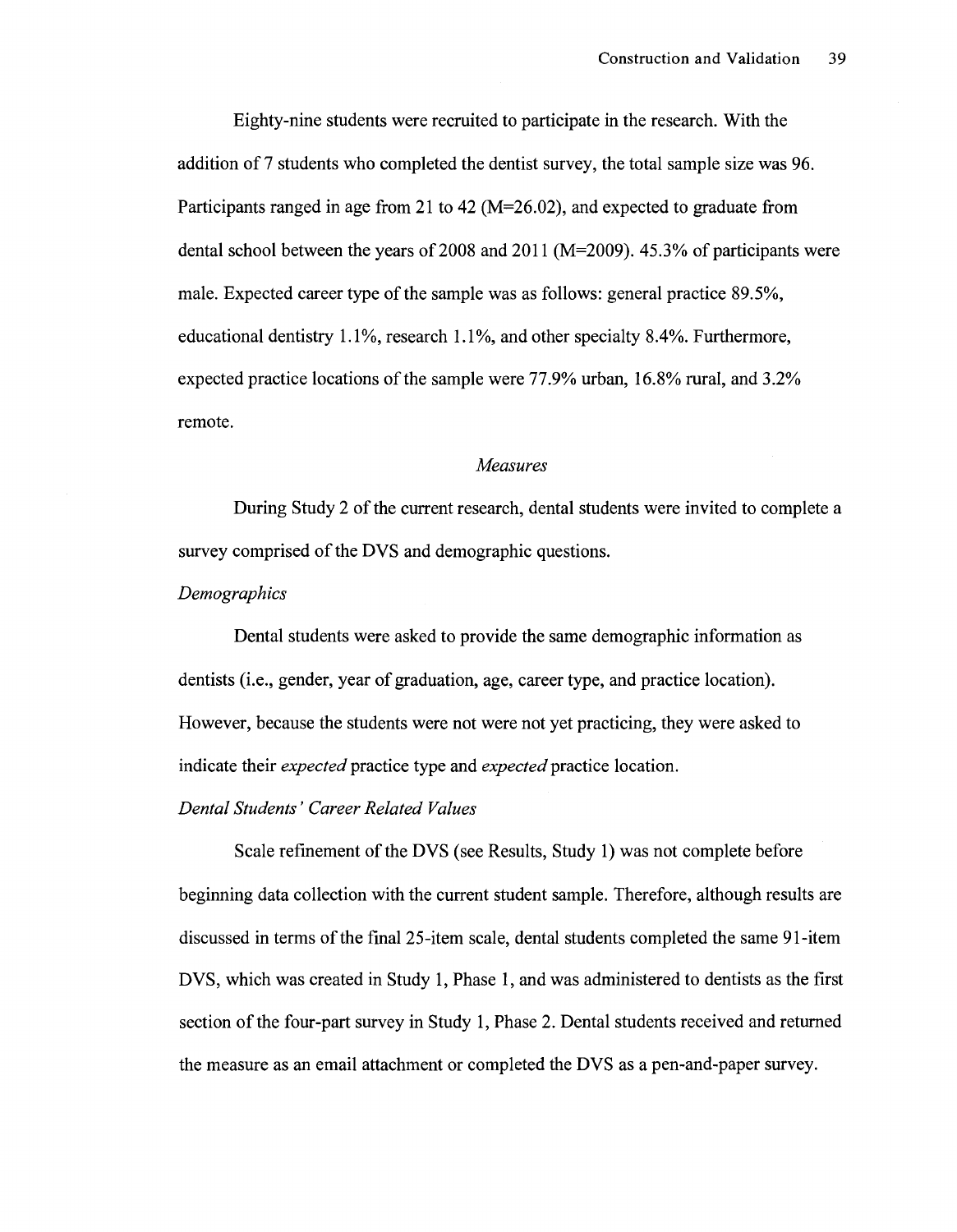Cronbach's alphas for the reduced 25-item DVS for the present student sample are as follows: Altruism  $\alpha = .86$ , Personal Satisfaction  $\alpha = .82$ , Conscientiousness  $\alpha = .78$ . Quality of Life  $\alpha$  = .90, and Professional Status  $\alpha$  = .56.

### Results

### *Data Cleaning and Screening*

Before hypothesis testing, data were inspected to eliminate errors, test assumptions, and deal with potential outliers. Data of one student were excluded from analyses because the participant was an outlier on a substantial number of variables. Also, data of one participant in the student sample was deleted because of an irregular response pattern. In total, the final sample size for analyses consisted of 94 participants.

### *Comparing Dentist and Student Values*

Independent samples t-tests were conducted to test Hypothesis 5, which stated that dentists' values would be related to students' values. As illustrated by Table 5, there were no significant differences between career stage (i.e., dentist versus student) and the values of Altruism,  $t(528) = -.542$ , *ns* or Professional Status,  $t(532) = -.116$ , *ns.* Using .05 as the cutoff for alpha, there were significant differences between groups for the DVS values of Conscientiousness,  $t(532) = 1.997, p = .046$ , Quality of Life,  $t(526) = 2.156, p =$ .032, and Personal Satisfaction,  $t(528) = -3.839$ ,  $p = .000$ . Therefore, Hypothesis 5 was partially supported. The values of Altruism and Professional Status, assessed with the DVS, were similar for students and dentists, and the values of Conscientiousness, Quality of Life, and Personal Satisfaction were different for students and dentists. Dentist and student mean scores, standard deviations, and effect sizes on the DVS scale factors (Altruism, Personal Satisfaction, Conscientiousness, Quality of Life, and Professional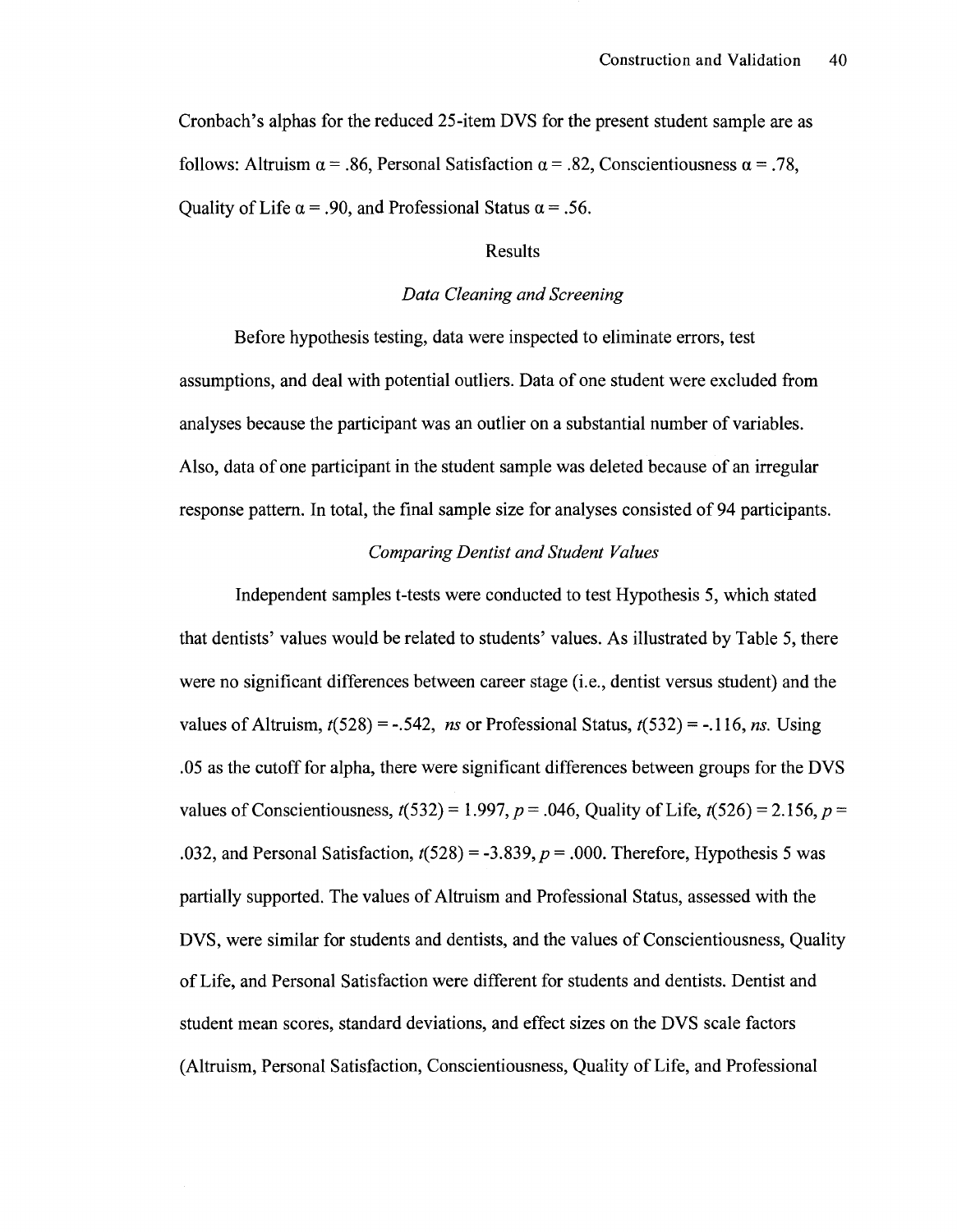Status) are reported in Table 5. For Altruism,  $M_{\text{Dentist}} = 4.39$  and  $M_{\text{Student}} = 4.42$ ; for Personal Satisfaction,  $M_{\text{Dentist}}= 4.20$  and  $M_{\text{Student}}= 4.48$ ; for Conscientiousness,  $M_{\text{Dentist}}=$ 4.75 and  $M_{Student} = 4.67$ ; for Quality of Life,  $M_{Dentist} = 4.16$  and  $M_{Student} = 4.00$ ; and for Professional Status,  $M_{\text{Dentist}} = 4.10$  and  $M_{\text{Student}} = 4.11$ .

Table 5

*Means, standard deviations, t-tests, and effect sizes between DVS factors and career stage.* 

| ິ<br>Factor                | t        | $\boldsymbol{p}$ | Dentist<br>$\overline{M}$ | Student<br>M | Dentist<br>SD | Student<br>SD | $\overline{d}$ |
|----------------------------|----------|------------------|---------------------------|--------------|---------------|---------------|----------------|
| Altruism                   | $-0.542$ | .588             | 4.39                      | 4.42         | .444          | .499          | .06            |
| Personal<br>Satisfaction   | $-3.839$ | .000             | 4.20                      | 4.48         | .672          | .508          | .47            |
| Conscientiousness          | 1.997    | .046             | 4.75                      | 4.67         | .336          | .378          | .22            |
| Quality of Life            | 2.156    | .032             | 4.16                      | 4.00         | .030          | .071          | 3.13           |
| <b>Professional Status</b> | $-.116$  | .908             | 4.10                      | 4.11         | .498          | .460          | .02            |

### Discussion

The purpose of Study 2 was to assess the relationship between dentists' and dental students' values. T-tests demonstrated that, for the values of Altruism and Professional Status, values of dentists tended to be similar to values of dental students. There were statistical differences between the groups for the remaining values. However, with the exception of Quality of Life, these differences might not be meaningful in terms of effect size. Based on Cohen's (1988) criteria, the effect size for Conscientiousness *(d=* .22) indicates that the difference between the two groups is close to small. Similarly, the effect size for the value of Personal Satisfaction  $(d = .47)$  indicates that the difference between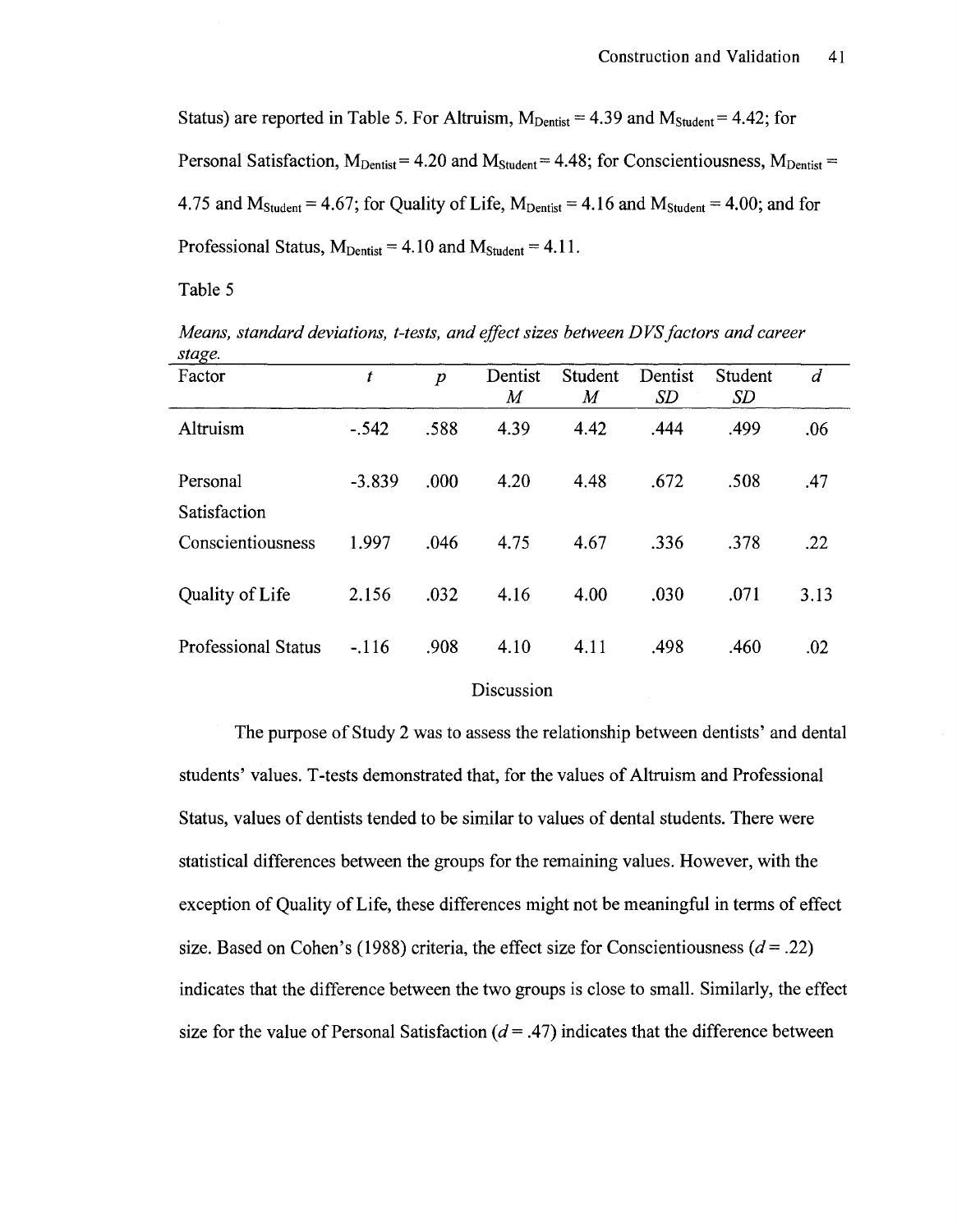the groups is almost medium. These results are important in terms of establishing initial norms for the DVS.

These findings also have implications for individuals who make admissions and curriculum decisions. Because it is possible that this sample of students possessed the values before they were admitted to dental school, admission authorities could view these findings as an indication that they have selected students into their dental program who might be predisposed to become principled, professional dentists. It is also possible that dental students' values have developed during their progression through the dental school program. As such, individuals who make decisions about dental school curriculum may view these findings as positive reinforcement for the curriculum at their school.

Limitations, Future Research, and Practical Applications

In addition to the positive aspects of the current research, there are also limitations and suggestions for future research. The first recommendation in terms of future research concerns research samples. In this research, the sample of dental students was obtained from a single dental school. Therefore, our findings regarding dentist and dental student values might not apply to other dental student samples. Future research should administer the DVS to a broad sample of dental schools to determine if the relationships hold, and whether values are consistent across dental schools.

Future researchers should also administer the DVS to prospective dental students to determine whether the values obtained in this research are characteristic of individuals before they are exposed to dental school, or whether dental school curriculum and/or culture influence student values. Furthermore, future studies should explore whether DVS scores differentiate between applicants who are admitted and those who are not permitted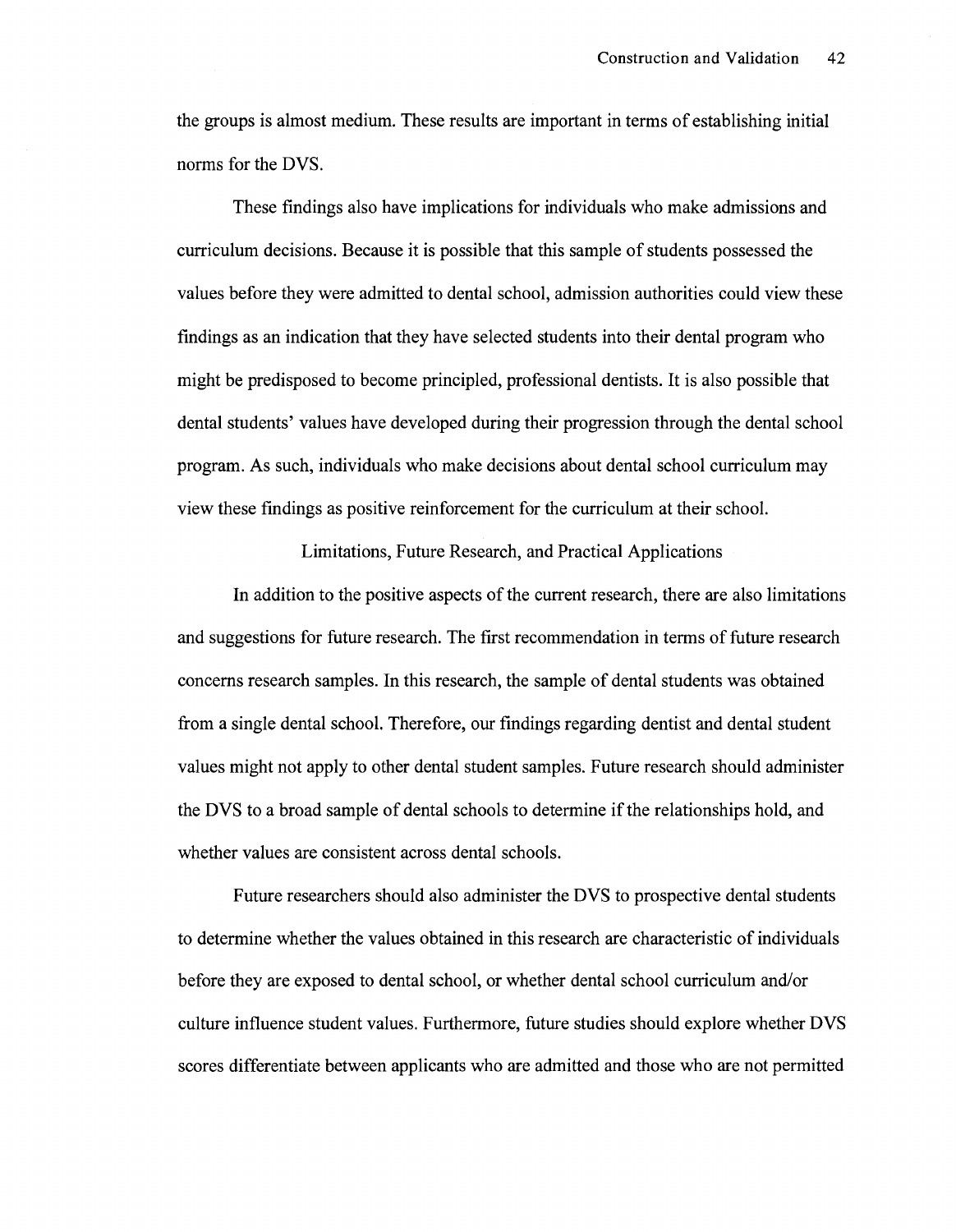into dental school. Information obtained from such studies would position authorities to consider using the DVS for purposes of dental student selection<sup>4</sup> and development.

The DVS should also be administered to the general population and to individuals in other professions. Obtaining such data would assist authorities to determine if DVS values are characteristic of dentists in particular or are representative of the general public and other professions.

Second, the current research did not obtain any criterion-related validity evidence for the DVS. Future studies should obtain performance data from dentists and dental students to determine the extent to which the DVS predicts important outcomes such as job performance, client satisfaction, or success in dental school.

Third, the reliability of the DVS factor Professional Status is not ideal ( $\alpha$  = .66). Therefore, future researchers should focus on increasing the reliability of this particular factor by improving existing scale items or creating new items.

Fourth, future studies should focus on the relationship between Big Five personality factors and values. In the current research, there were few meaningful relationships found between dentists' values and their personality traits. Future researchers should determine whether the lack of meaningful relationships between personality and values in the current research holds across different samples.

Fifth, this research defined an urban practice location as one that has a population of at least 1000. This definition does not differentiate between large cities and smaller towns and, as a result, we risk losing valuable information about dental practice locations.

<sup>&</sup>lt;sup>4</sup> It is possible that admitting individuals based solely on a measure such as the DVS might result in a homogeneous pool of students. Therefore, I recommend that the DVS be used in conjunction with other tools and that processes are implemented to ensure diversity in dental schools and in the dental profession.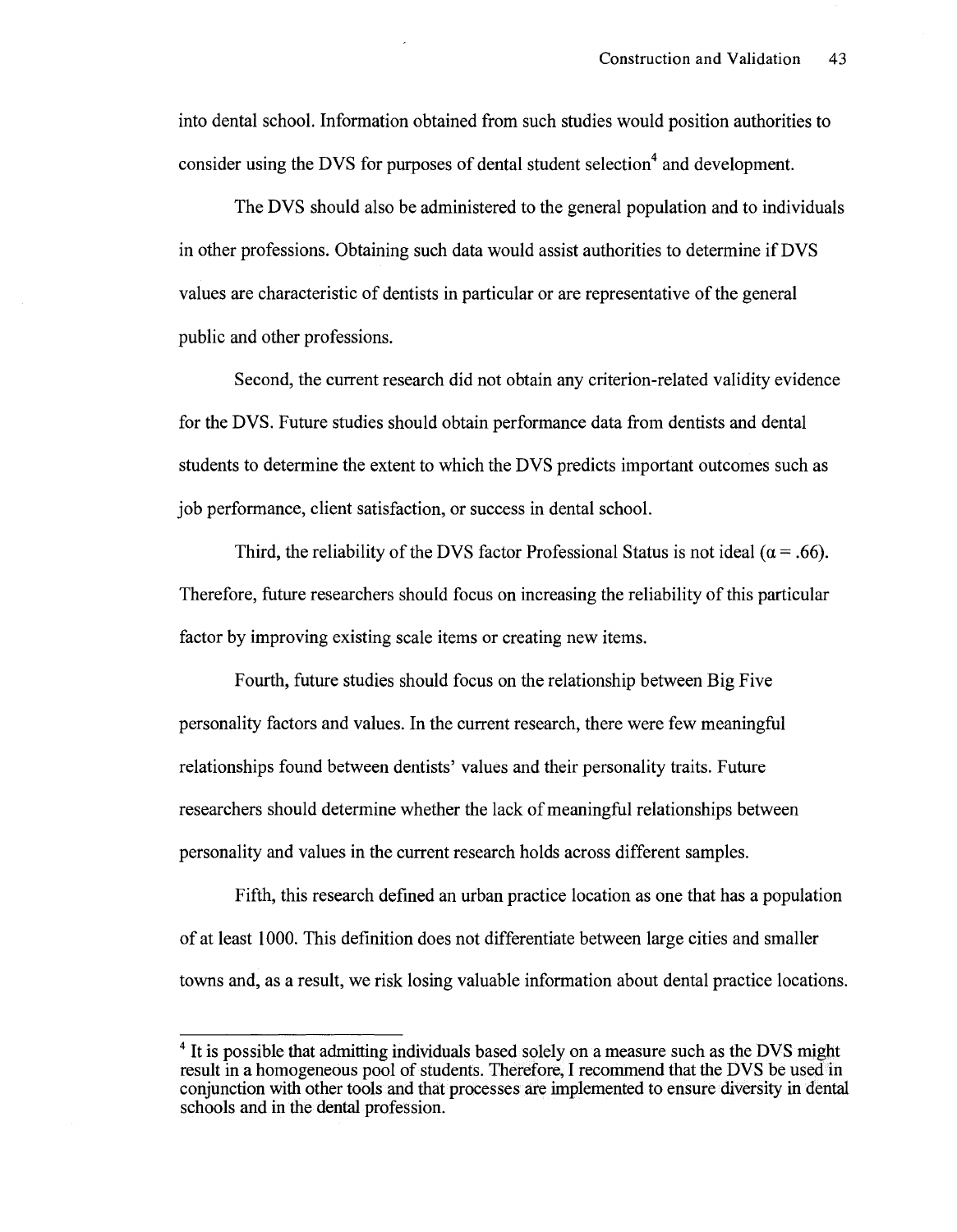Therefore, future researchers should improve the definition of urban. With an improved definition, researchers would be in a position to determine if values of dentists practicing in large cities are different from values of dentists practicing in smaller towns.

Sixth, future research should focus on establishing whether there is a difference between values of dentists who work in various areas of dentistry. For instance, it would be interesting to determine if values of dentists in academia are different than values of dentists in general practice. In this research, sample size in each area of dentistry (i.e., general practice, public health, educational dentistry, research, other specialty) was not large enough to conduct meaningful analysis. Future studies should concentrate on obtaining sample sizes large enough to draw conclusions about the values of dentists in each of these areas. Obtaining such information would equip mentors and dental faculty to council students who are undecided about their specialty about the areas of dentistry to which they might be best suited. For example, students exhibiting high levels of the value Personal Satisfaction might be more suited to pursue a career in academia if dentists in academia also tend to demonstrate high levels of Personal Satisfaction.

Finally, the DVS consisted entirely of positively worded items. As such, results might be influenced by response acquiescence, or the tendency of participants to agree with scale items as a general response pattern (Coolican, 1999). Therefore, results of this research should be interpreted with this caution in mind.

In terms of practical applications for the DVS, the opportunities are numerous. For instance, the scale could be used with dental practitioners, who could view their values scores as an indication about how they compare to other practitioners. If practitioners determine that their values are fundamentally different than values of other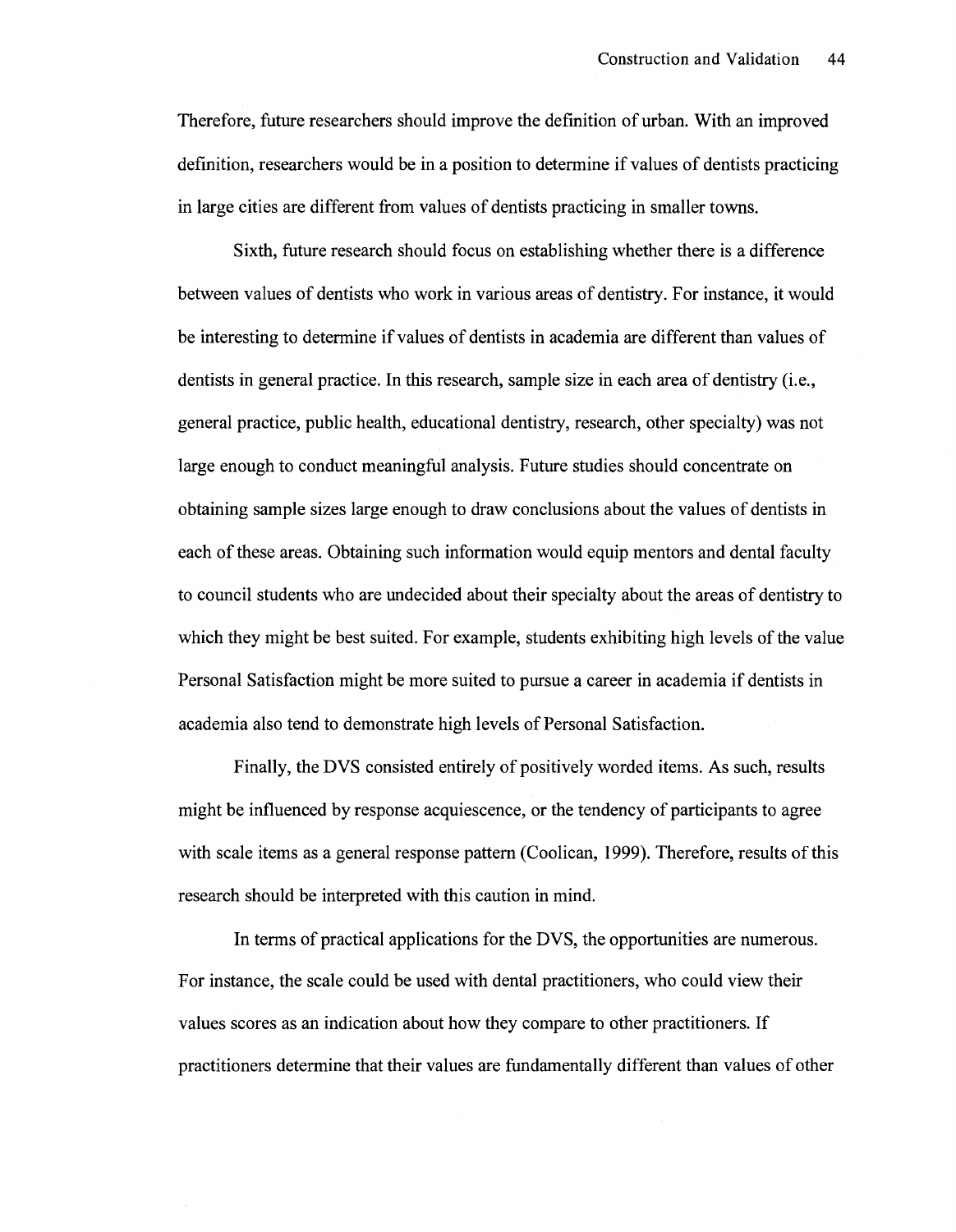practitioners, then they might wish to engage in self-development activities to enhance their values.

The DVS could also be a valuable tool to implement in values training with dental students. If the scale was administered and revealed that students did not exhibit values deemed essential for success in dentistry, then development activities could be implemented to influence and change the students' values. Such activities could include the behaviour of dental faculty. For example, they could mentor students about values and could model values for students to observe. Furthermore, dental schools could make changes to curriculum and include courses on values-related material and could create systems that acknowledge and reward students who demonstrate appropriate values. One school in particular, Dalhousie University Dental School, has already begun the process of enhancing values in its curriculum by initiating a course on mindfulness, which concentrates on issues such as self-awareness and quality of life.

### **CONCLUSION**

In conclusion, our research takes an important initial step in filling a gap in dentistry research by establishing a reliable and valid measure that assesses values specifically related to the dental profession. This research found that there are 5 broad factors that can be used to describe dentists' values: Altruism, Personal Satisfaction, Conscientiousness, and Professional Status. Reliability and correlational analyses indicated that the measurement tool created in the current research reliably and validly assesses these 5 broad factors, but does not capture personality. Because we refined the scale from 91 to 25 items, this scale is also very well suited for use in a practical setting. Furthermore, t-tests indicated that for the values of Altruism and Professional Status,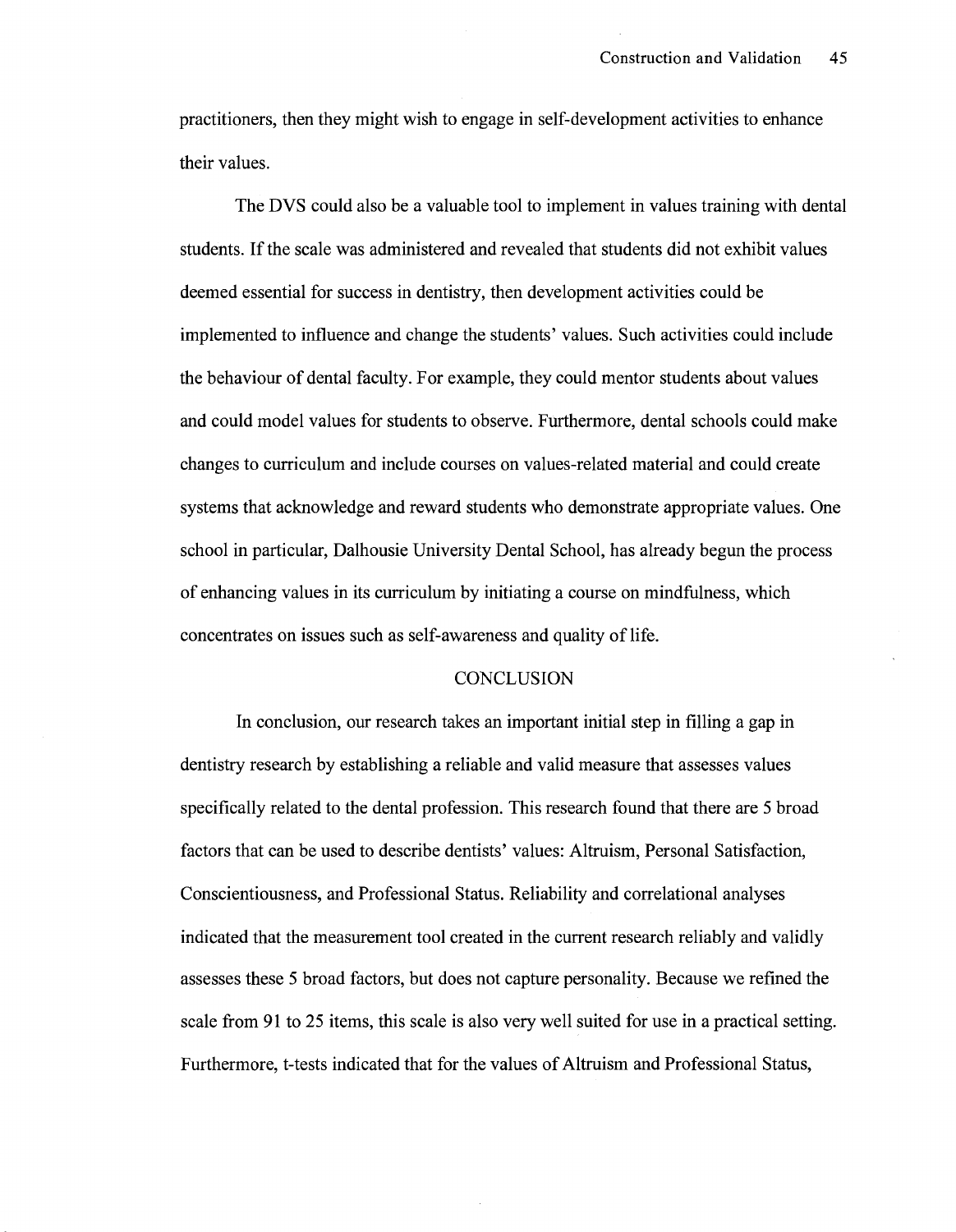dental students demonstrated similar values to dentists, which is encouraging information for individuals who are authorities of the dental school involved in this research. Dental school authorities should consider using this scale to enhance their admissions processes or to establish dental school curriculum.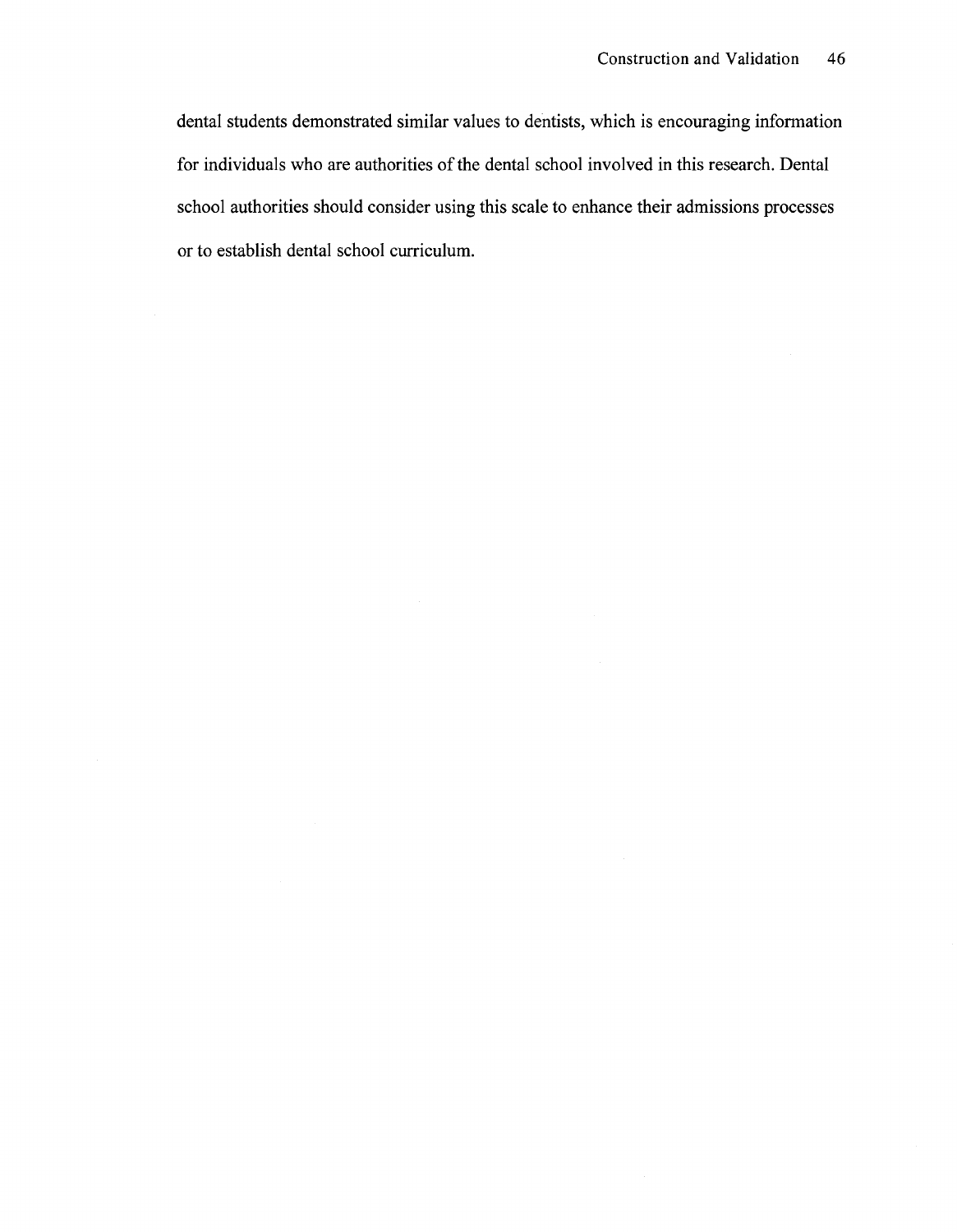#### REFERENCES

- Allport, G., Vernon, P., & Lindzey, G. (1970). *Manual: Study of Values,* Boston: Houghton Mifflin Co.
- Aluja, A., & Garcia, L. F. (2004). Relationships between Big Five personality factors and values. *Social Behavior and Personality, 32,619* - 626.
- Arnold, L. (2002). Assessing professional behavior: Yesterday, today, and tomorrow. *Academic Medicine, 77,* 502 - 515.
- Becker, B. W., Kaldenberg, D. O., & Connor, P. E. (1996). Dentists' personal values: An exploratory investigation. *Journal of the American Dental Association, 127,* 503 - 509.
- Brookhart, S., & Sanford, E. (Eds.). (1995) The Twelfth Mental Measurements Yearbook (Vols. 12). Lincoln, NE: Buros Institute of Mental Measurements.
- Cain, M., Silberman, S., Mahan, J., & Meydrech, E. (1983). Changes in dental students' personal needs and values. *Journal of Dental Education, 47,* 604 - 608.
- Casada, J. P., Willis, D. O., & Butters, J. M. (1998). An investigation of dental student values. *Journal of the American College of Dentists 65,* 36 - 41.
- Chamberlain, T. (2003). Defining and assessing professionalism in dentistry.
- Chamberlain, T., Catano, V., & Cunningham, D. (2005). Personality as a predictor of professional behavior in dental school: Comparisons with dental practitioners. *Journal of Dental Education, 69,* 1222 - 1237.
- Chambers, D. (2001). The role of dentists in dentistry. *Journal of Dental Education, 65,*  1430 - 1440.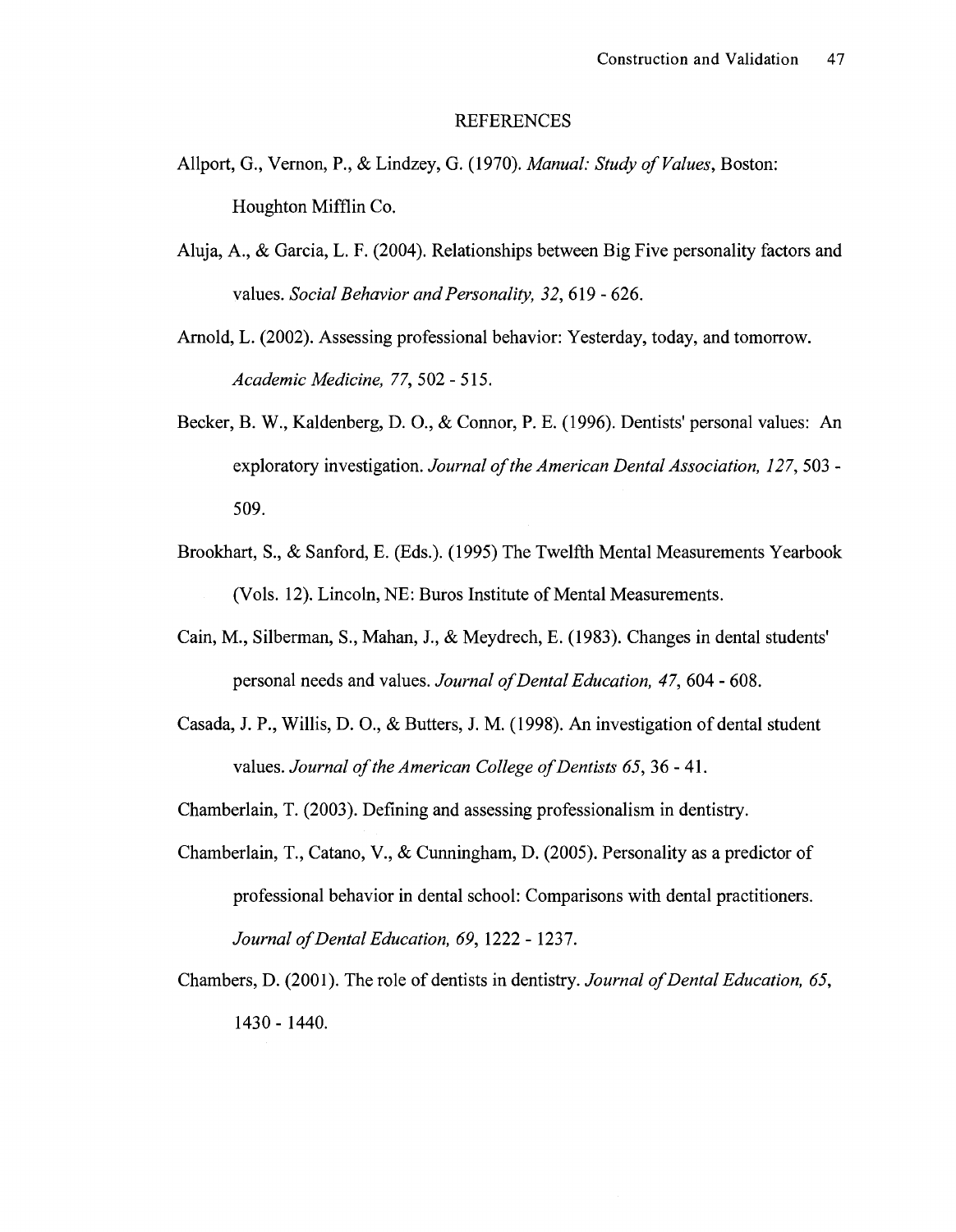Cohen, J. (1988). Statistical Power Analysis for the Behavioral Sciences (2nd ed.). Hillsdale, NJ: Lawrence Earlbaum Associates.

- Coolican, H. (1999). Research Methods in Psychology. *Research Methods in Psychology (3rd ed). London: Hodder & Stoughton.*
- Costa, P., & McCrae, R. (1992). *Revised NEO Personality Inventory (NEO-PI-R) and NEO Five-Factor Inventory (NEO-FFI) Professional Manual:* Odessa, FL: Psychological Assessment Resources Inc.
- Crossley, M. L., & Mubarik, A. (2002). A comparative investigation of dental and medical student's motivation towards career choice. *British Dental Journal, 193, All -* 473.
- Dollinger, S. J., Leong, F. T., & Ulicni, S. A. (1996). On Traits and Values: With special reference to Openness to Experience. *Journal of Research in Personality, 30,* 23 - 41.
- Donnellan, M. B., Oswald, F. L., Baird, B. M., & Lucas, R. E. (2006). The Mini-IPIP Scales: Tiny-yet-effective measures of the Big Five factors of personality. *Psychological Assessment, 18,* 192 -203.
- Dworkin, S. F. (1979). Dental aptitude test as predictors of performance over four years of dental school: Analysis and interpretation. *Journal of Dental Education, 34,* 58 -62.
- Epstein, R., & Hundert, E. (2002). Defining and assessing professional competence. *Journal of the American Medical Association, 287,* 226 - 234.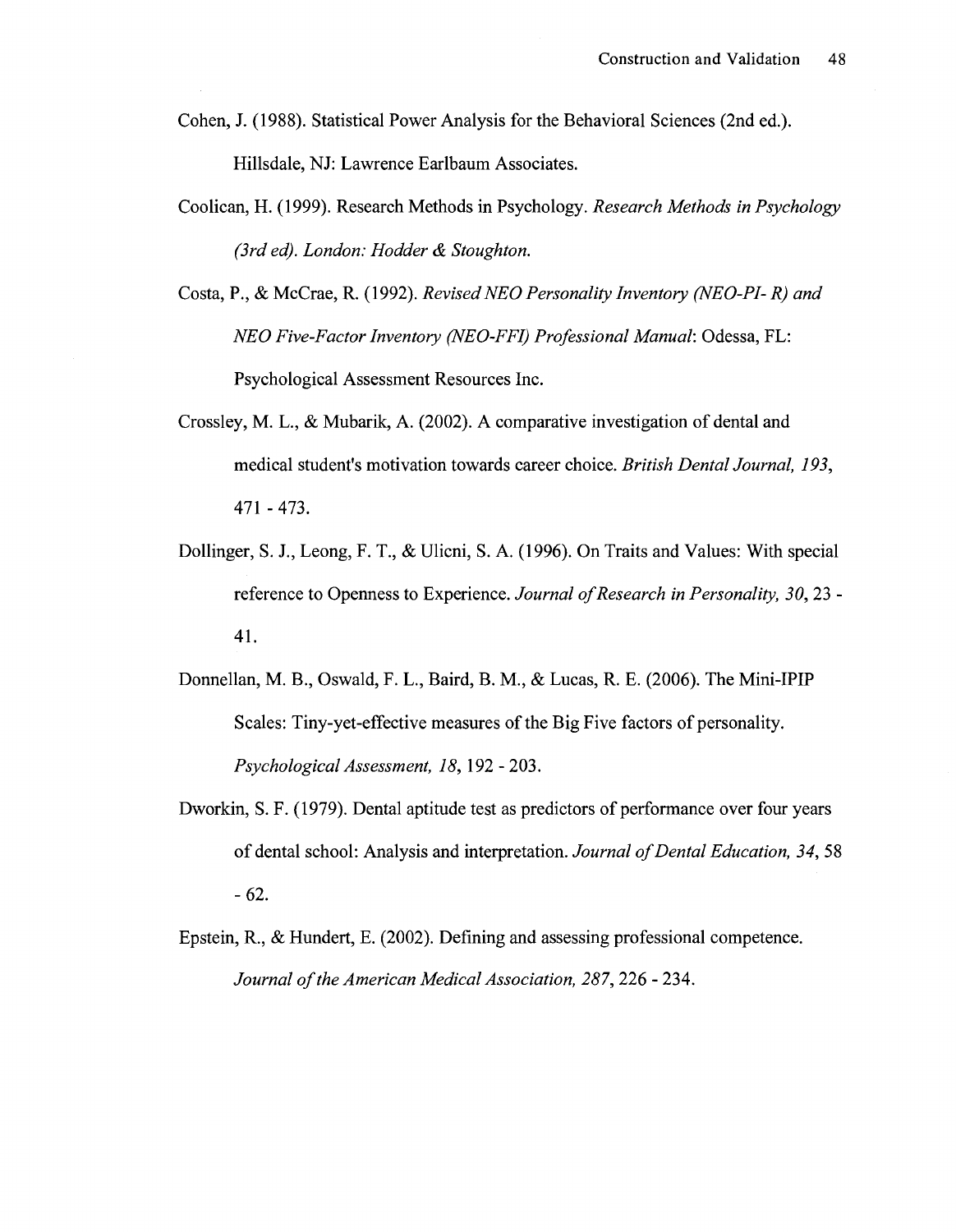- Hartung, P. J., Taber, B. J., & Richard, G. V. (2005). The Physician Values in Practice Scale: Construction and initial validation. *Journal of Vocational Behavior, 67,*  309 - 320.
- Hojat, M., Brigham, T. P., Gottheil, E., Xu, G., Glaser, K., & Veloski, J. J. (1998). Medical students' personal values and their career choices a quarter-century later *Psychological Reports, 83,* 243 - 248.
- Hu, L., & Bentler, P. (1999). Cutoff criteria for fit indexes in covariance structure analyses: Conventional criteria versus new alternatives. *Structural Equation Modeling, 6, 1 - 55.*
- International Personality Item Pool: A Scientific Collaboratory for the Development of Advanced Measures of Personality Traits and Other Individual Differences from [\(http://ipip.ori.org/\)](http://ipip.ori.org/). Internet web site
- Kramer, G. A. (1986). Predictive validity of the Dental Admission Test. *Journal of Dental Education, 50,* 526 - 531.
- Leong, F., Hardin, E., & Gaylor, M. (2005). Career specialty choice: A combined research-intervention project. *Journal of Vocational Behavior, 67,* 69 - 86.
- Loupe, M., Meskin, L., & Mast, T. (1979a). Changes in the values of dental students and dentists over a ten-year period. *Journal of Dental Education, 43,* 171 -175.
- Loupe, M., Meskin, L., & Mast, T. (1979b). Changes in values of dental students and dentists over a ten-year period. *Journal of Dental Education, 43,* 170-175.
- Manhold, J., Shatin, L., & Manhold, B. (1963). Comparison of interest, needs and selected personality factors of dental and medical students. *Journal of the American Dental Association, 52,* 601 -1605.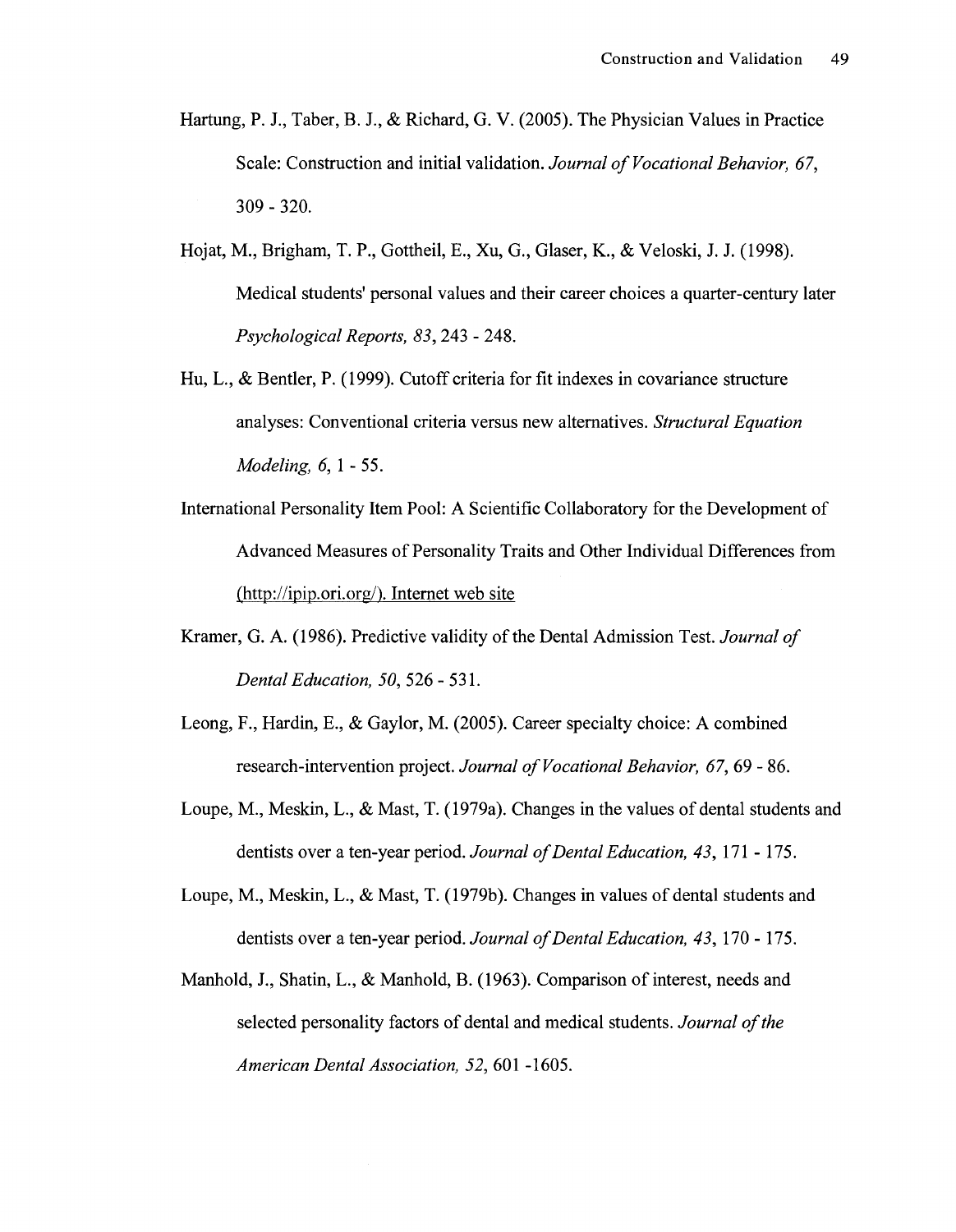- McDaniel, S., Siler, W., & Isenberg, B. (1988). Comparison of personality variables and values among dental students, practitioners, and faculty. *Journal of Dental Education, 52,* 156 - 159.
- Merriam-Webster's Online Dictionary. (2005). *Merriam-Webster Online* Retrieved April 15, 2007, from <http://www.m-w.com/dictionary/professionalism>
- Murdoch, M., Kressin, N., Fortier, L., Giuffre, P. A., & Oswald, L. (2001). Evaluating the psychometric properties of a scale to measure medical students' career-related values. *Academic Medicine, 76,* 157 - 165.
- Nevill, D. D., & Super, D. E. (1986). The values scale: Theory, application, and research. Palo Alto, CA: Consulting Psychologists Press.
- Oudshoorn, W. C. (2003). The utility of Canadian DAT perceptual ability and carving dexterity scores as predictors of psychomotor performance in the first-year of operative dentistry. *Journal of Dental Education, 67,* 1201 - 1208.
- Poole, A., Catano, V., & Cunningham, D. (2007). Predicting performance in Canadian dental schools: The new CDA structured interview, a new personality assessment, and the DAT. *Journal of Dental Education, 71,* 664 - 676.
- Ranney, R., Wilson, M., & Bennett, R. (2005). Evaluation of applicants to predoctoral education programs: Review of the literature. *Journal of Dental Education, 69,*  1095-1105.
- Roccas, S., Sagiv, L., Schwartz, S. H., & Knafo, A. (2002). The Big Five personality factors and personal values. *Personality and Social Psychology Bulletin, 28,* 789 - 801.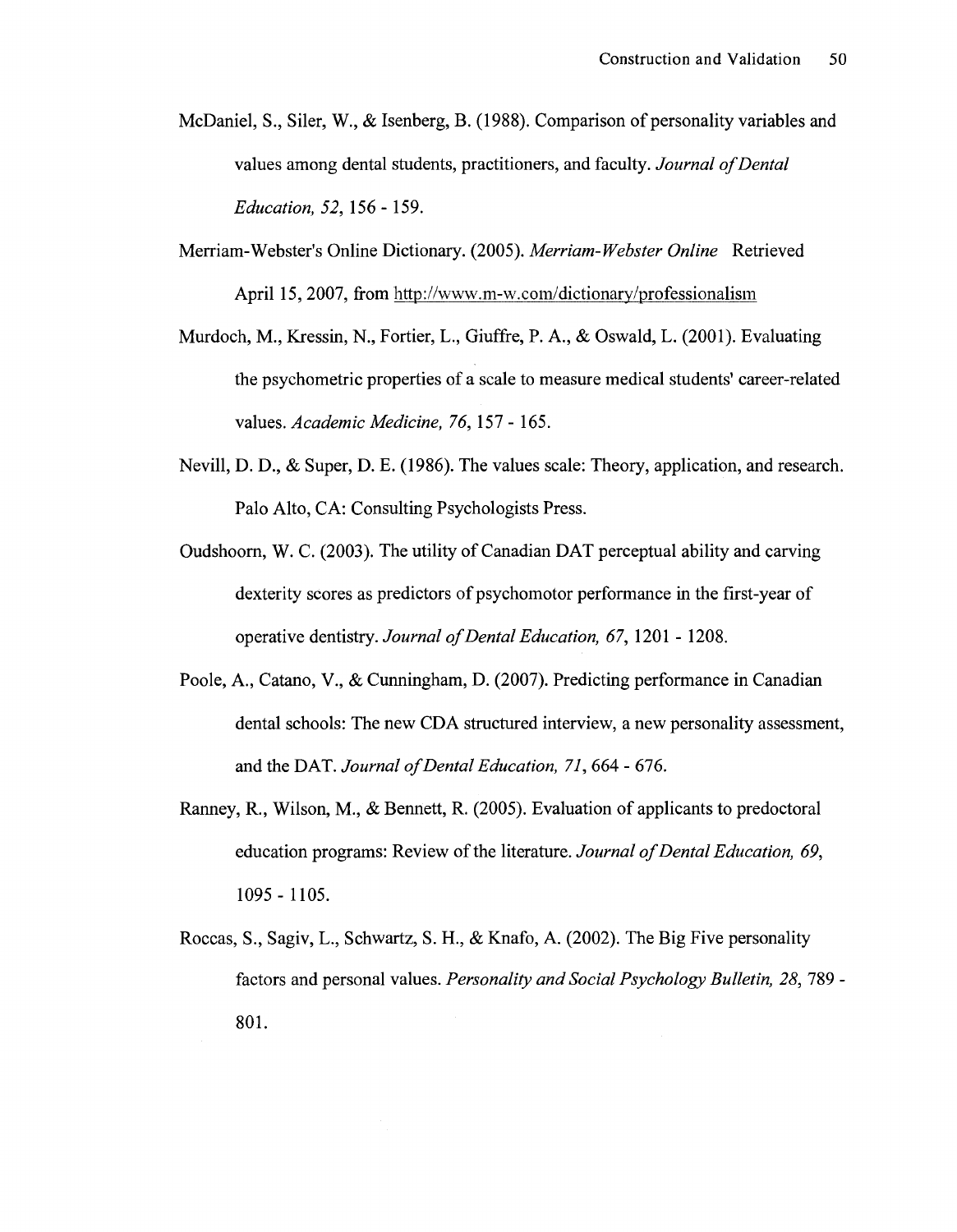- Sandow, P., Jones, A., Peeh, C, Courts, F., & Watson, R. (2002). Correlation of admission criteria with dental school performance and attrition. *Journal of Dental Education, 66,* 385 - 392.
- Schwartz, S. (1994). Are there universal aspects in the structure and contents of human values? *Journal of Social Issues, 50,* 19-45.
- Silberman, S. (1976a). Comparison of personal values among freshman and senior dental students and dental faculty. *Journal of Dental Education, 40,* 334-339.
- Silberman, S. (1976b). Standardization of value profiles of dental students and dental faculty.. *Journal of Dental Research, 55,* 939 - 950.
- Silberman, S. L. (1976a). Comparison of personal values among freshman and senior dental students and dental faculty. *Journal of Dental Education, 40,* 334 - 339.
- Silberman, S. L. (1976b). Standardization of value profiles of dental students and dental faculty. *Journal of Dental Research, 55,* 939 - 950.
- Smithers, S., Catano, V. M., & Cunningham, D. P. (2004). What predicts performance in Canadian dental schools? *Journal of Dental Education, 68,* 598 - 613.
- Tabachnick, B., & Fidell, L. (2007). *Using Multivariate Statistics* (5th ed.). Toronto: Allyn and Bacon.
- Thompson, G. W., Ahlawat, K., & Buie, R. (1979). Evaluation of the dental aptitude test components as predictors of dental school performance. *Journal of the Canadian Dental Association, 45,* 407 - 409.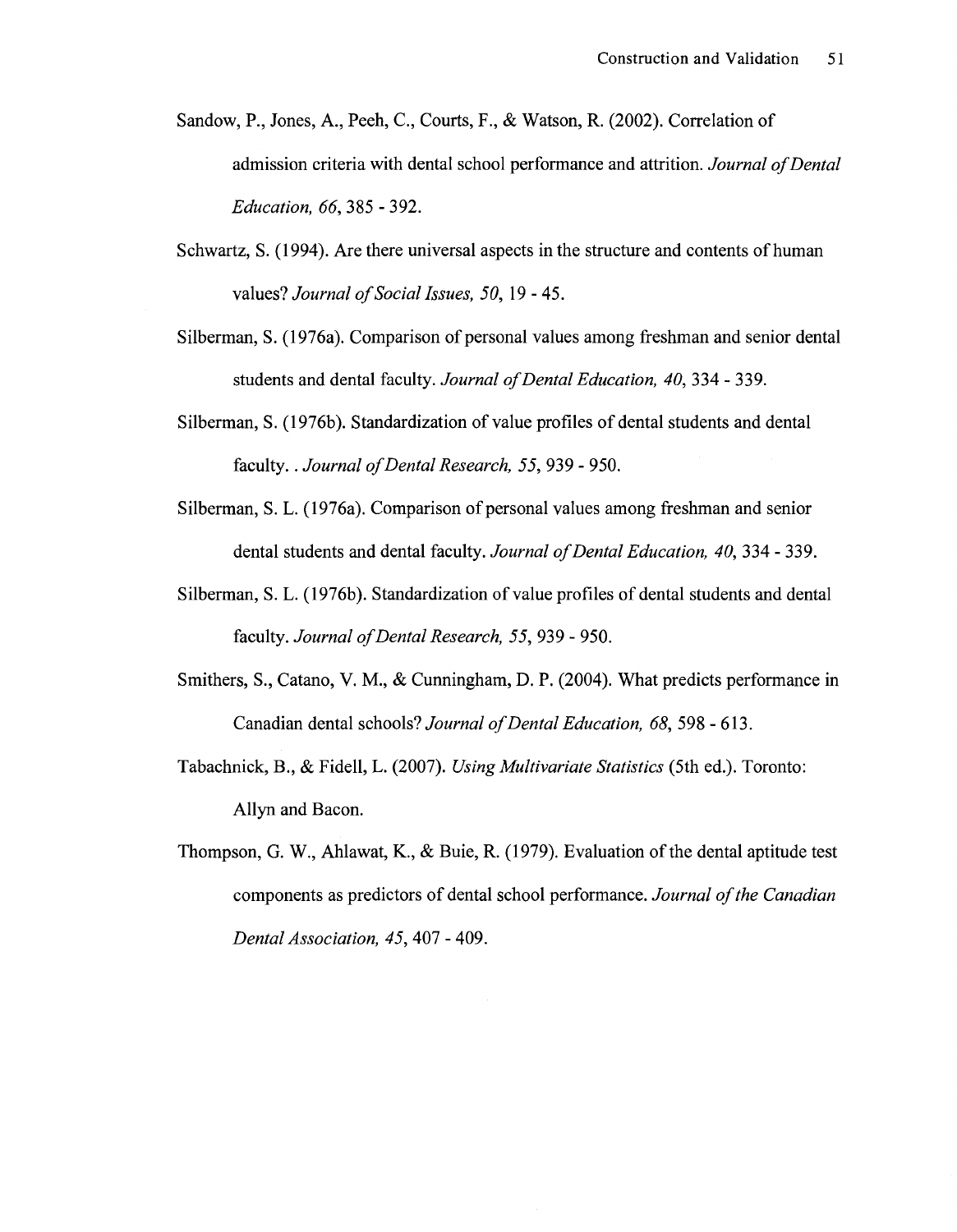### Appendix A

### Initial Dentists' Values Survey

Directions provided to respondents: *The following survey contains a number of statements related to your career as a dentist. Each sentence begins with the phrase "In my work as a dentist, it is now or will be important that.... " Please indicate the extent to which you agree or disagree with each of the statements below.* Response options: *Strongly Disagree, Disagree, Neutral, Agree, Strongly Agree.* 

| 1. | I am open-minded                                                   | 14. I carry out my work conscientiously    |
|----|--------------------------------------------------------------------|--------------------------------------------|
| 2. | I provide the best possible care to my 15. I am honest             |                                            |
|    | patients                                                           | 16. I am satisfied with my life outside of |
| 3. | I maintain independence                                            | work                                       |
| 4. | I am benevolent                                                    | 17. I am happy                             |
| 5. | I am ambitious                                                     | 18. I am loyal                             |
| 6. | I am able to spend time with my family 19. I am a rational thinker |                                            |
|    | and friends                                                        | 20. I behave ethically                     |
| 7. | I work with my hands                                               | 21. I have control over my work life       |
| 8. | I have harmony in my life                                          | 22. I am dependable                        |
| 9. | Patient relations are a priority                                   | 23. I am sincere                           |
|    | 10. I am comfortable with who I am                                 | 24. I am satisfied with my work/career     |
|    | 11. I display cultural sensitivity                                 | 25. I achieve personal satisfaction        |
|    | 12. I have a social conscience                                     | 26. I am not focused on money              |
|    | 13. I have autonomy in how I carry out my 27. I am practical       |                                            |
|    | work                                                               | 28. I am accepting of everyone             |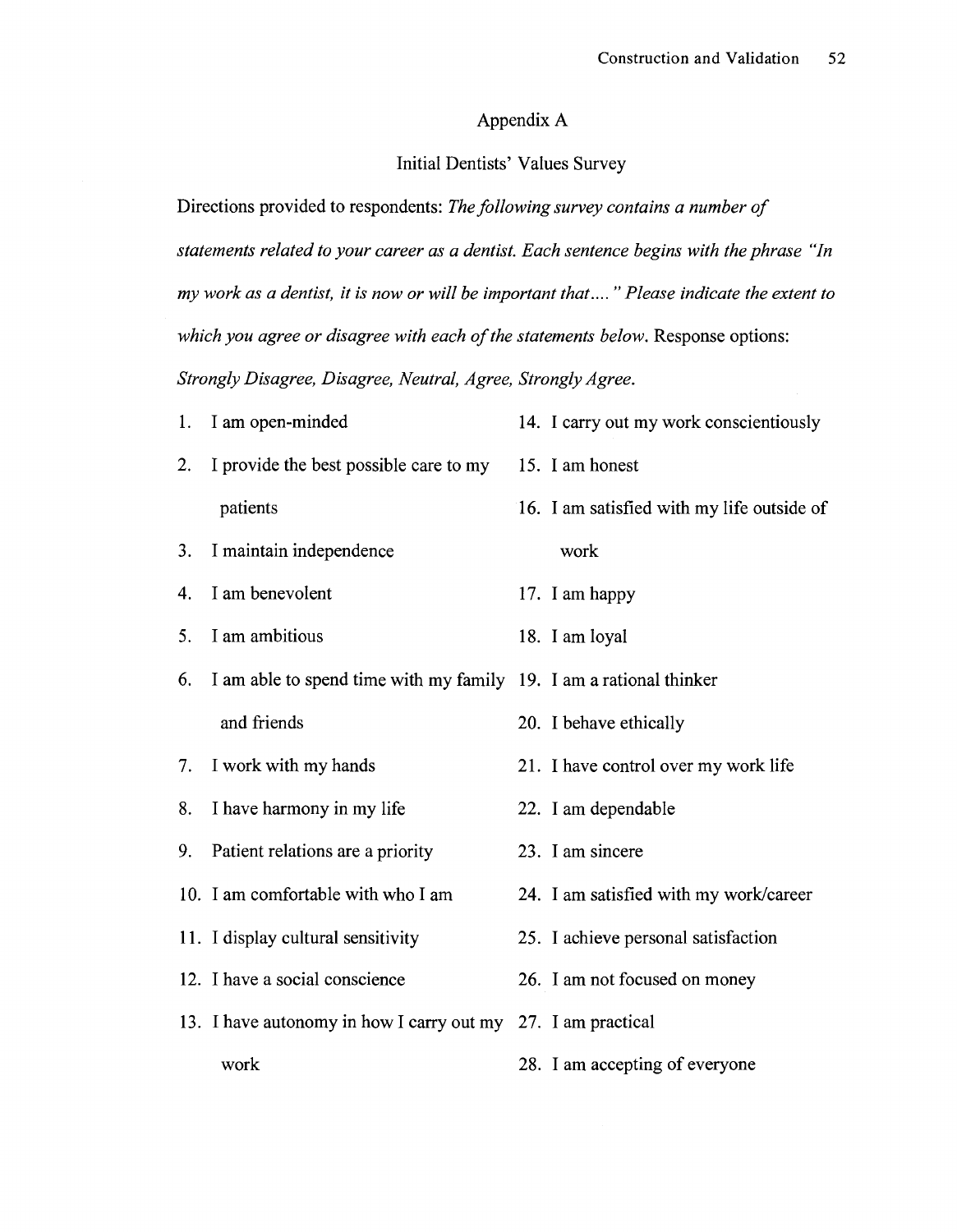| 29. I achieve financial stability           | 50. I maintain my own personal health         |
|---------------------------------------------|-----------------------------------------------|
| 30. I have freedom to make my own           | 51. I respect others                          |
| decisions                                   | 52. I have artistic ability                   |
| 31. I am detail oriented                    | 53. I am flexible                             |
| 32. I maintain integrity (in my profession) | 54. I have excellent technical skills         |
| 33. My job is enjoyable                     | 55. I am understanding                        |
| 34. I get to use my hands in a helpful way  | 56. I am involved in my community             |
| 35. I am competent                          | 57. My lifestyle is comfortable               |
| 36. I possess intellectual skills           | 58. I am able to help others                  |
| 37. I am analytical                         | 59. I am responsible                          |
| 38. I am aware of the values of different   | 60. I have quality time away from work        |
| cultures                                    | 61. I have self-respect                       |
| 39. I earn a good living                    | 62. I have the ability to cope with difficult |
| 40. I display empathy toward my patients    | situations                                    |
| 41. I am a perfectionist                    | 63. I have an exceptional clinical            |
| 42. I belong to a respected profession      | education                                     |
| 43. I am creative                           | 64. I am considerate                          |
| 44. I am capable to carry out my work       | 65. I am helpful to society                   |
| 45. I am logical                            | 66. I maintain financial security             |
| 46. I am kind to others                     | 67. I behave compassionately                  |
| 47. I demonstrate professionalism           | 68. I am a hard worker                        |
| 48. I am well paid                          | 69. I have a high quality of life             |
| 49. I am caring                             | 70. I have confidence in myself               |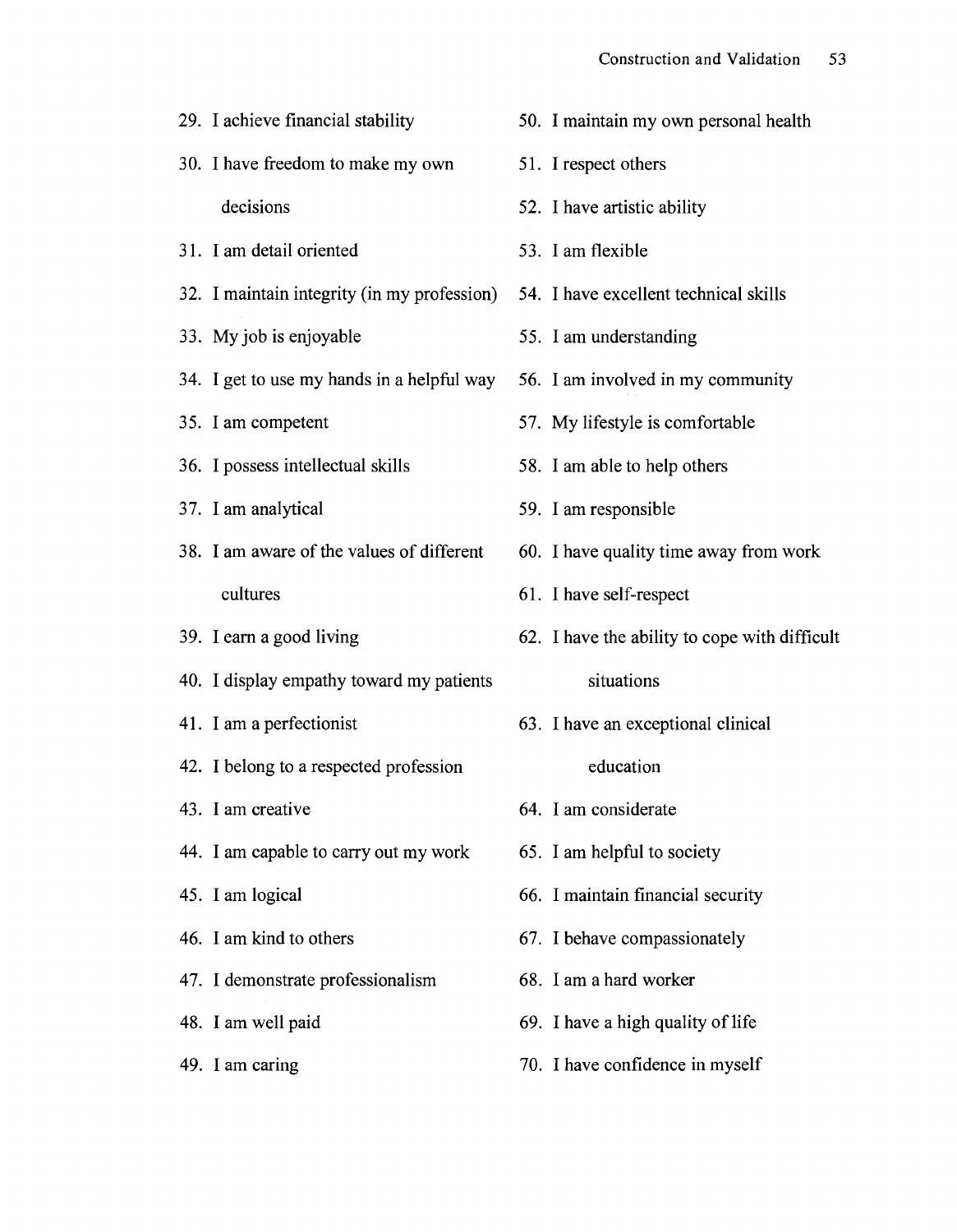- 71. My quality of work is high
- 72. I provide healthcare to others
- 73. I am committed to continual learning
- 74. My work brings me pleasure
- 75. All patients have access to affordable

### dentistry

- 76. I earn a reasonable income
- 77. I am devoted to my job
- 78. My life is enjoyable
- 79. I achieve prestige
- 80. I work with a variety of patients
- 81. My work is related to the medical field
- 82. I recognize the value in other people
- 83. I find joy in my life
- 84. I am my own boss
- 85. I am sensitive toward others
- 86. I persevere in difficult times
- 87. I am successful (in my career)
- 88. I achieve work-life balance
- 89. I accept others despite their flaws
- 90. I am able to work with people
- 91. I am pleased by the work I do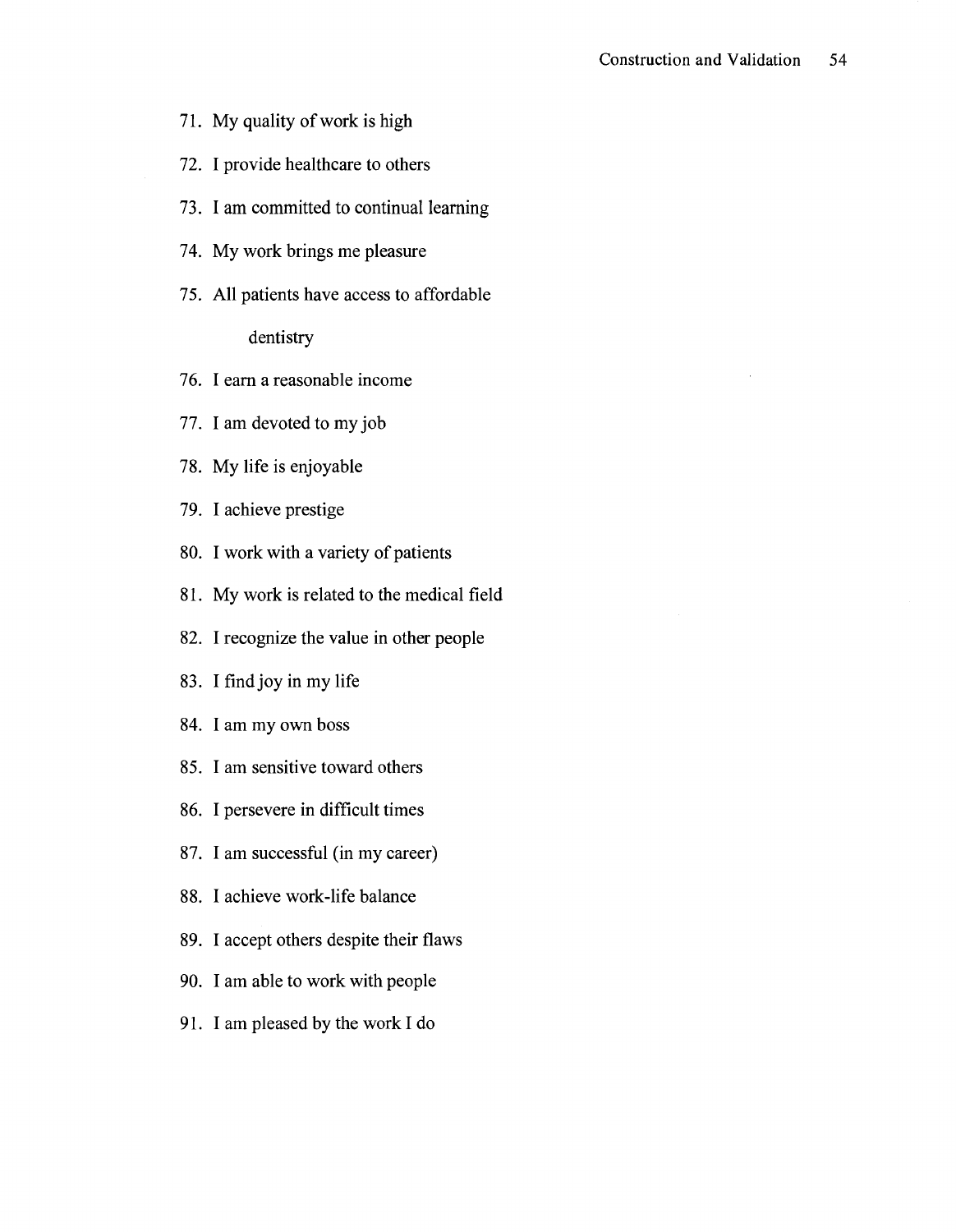### Appendix B

### Dentist Recruitment Email

### **Dentists Needed to Fill Out** Survey

Angela Langille, a graduate student from the department of psychology at Saint Mary's University in Halifax, Nova Scotia, is asking Canadian dentists to participate in her master's thesis research on dentists' values. She is conducting this research under the supervision of Dr. Tom Boran, Dalhousie University and Dr. Vic Catano, St. Mary's University.

Access the short survey from CDA's website.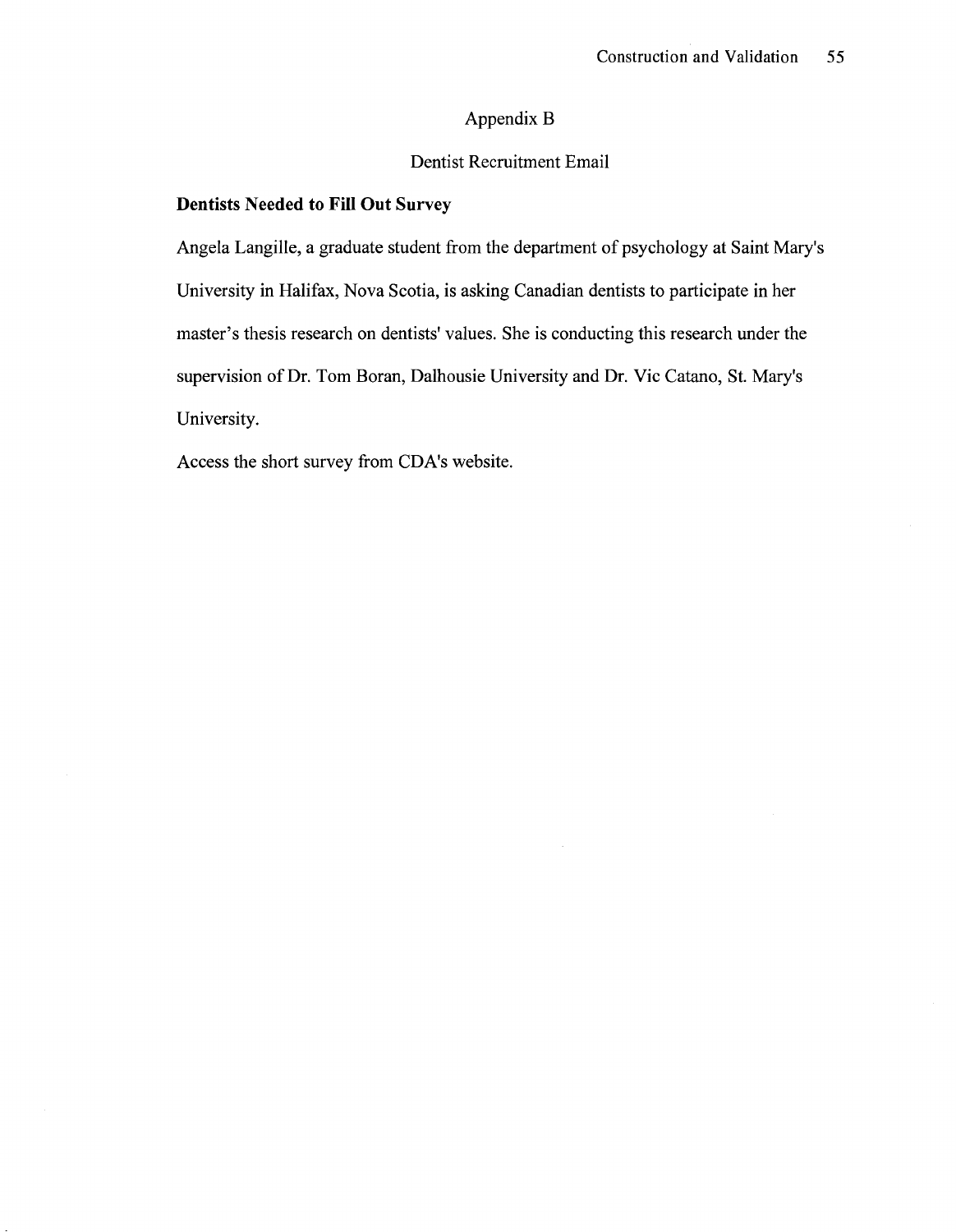Appendix C Informed Consent Form, Study 1 **Informed Consent Form Dentist's Values Angela Langille Department of Psychology Saint Mary's University Halifax, NSB3H3C3** 

### **Phone: (902) 420-5862; Email: [angela.langille@smu.ca](mailto:angela.langille@smu.ca)**

I am graduate student in the Department of Psychology at Saint Mary's University. As part of my master's thesis, I am conducting research under the supervision of Dr. Vic Catano and Dr. Tom Boran, and I am inviting you to participate in my study. The purpose of the study is to create an instrument that will accurately determine dentists' values. The results of this study should help decision makers and researchers who are interested in measuring values related to the dental profession.

This study involves completing online surveys related to values. By completing the surveys online and clicking the 'submit' button upon completion, you are indicating that you fully understand the information provided on this information sheet and agree to participate in this study. This study should take approximately **15 minutes** to complete.

**Your participation is completely voluntary. You may withdraw from this study at any time without penalty.** You may withdraw from this study until you submit your completed survey. At that time, it will be impossible to distinguish your responses from those of other participants. All information obtained in this study will be kept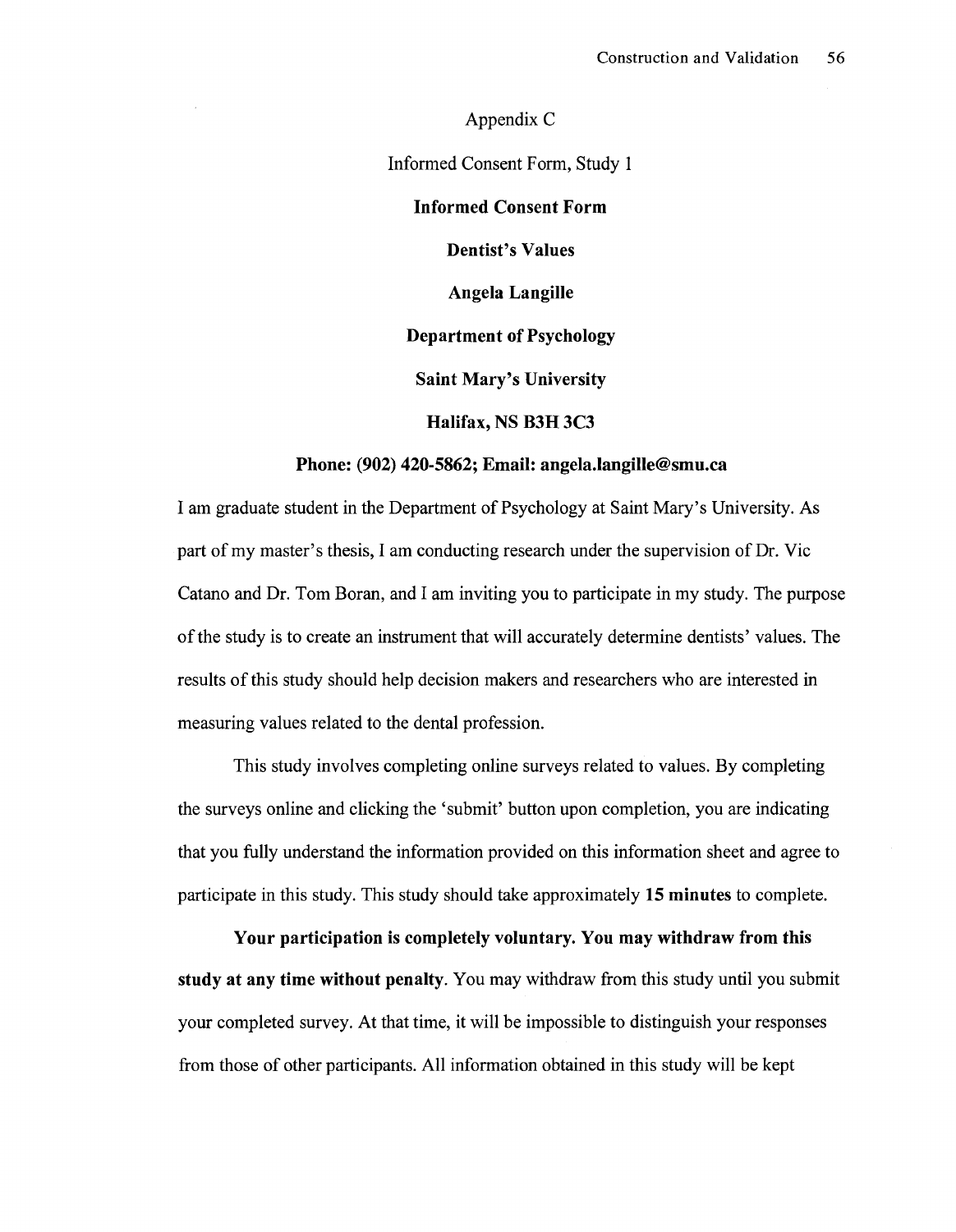strictly **confidential and anonymous.** We will not be able to identify how you responded to this survey. Results of this study will be examined and reported at the group level, and no individual participants will be identified. Please do not put any identifying information on the surveys.

If you have any questions, please contact the student researcher, Angela Langille, at (902) 420-5862 or [angela.langille@smu.ca.](mailto:angela.langille@smu.ca) You may also contact Dr. Vic Catano at (902) 420-5845 or [vic.catano@smu.ca.](mailto:vic.catano@smu.ca)

This research has been reviewed and approved by the Saint Mary's University Research Ethics Board. If you have any questions or concerns about the study, you may contact Dr. Veronica Stinson, Chair of the Saint Mary's University Research Ethics Board at ethics  $@smu.ca$  or 420-5728.

**Please read this information form carefully. By completing the survey online you are indicating that you understand the information provided in this form and agree to participate in this study.** 

**Please keep one copy of this form for your own records.**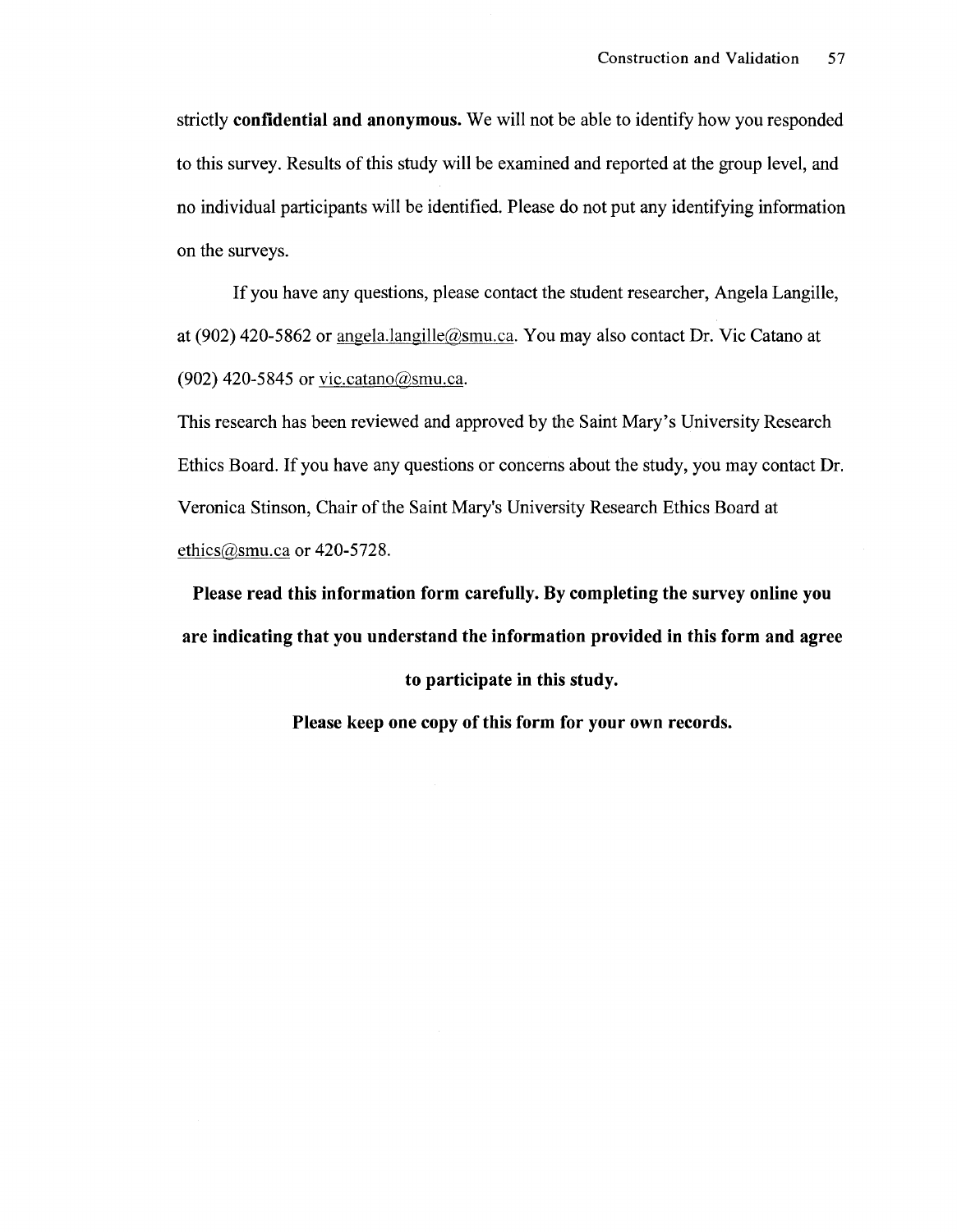### Appendix D

### Schwartz Value Survey

Directions provided to respondents: *The survey below contains a number of words describing principles people use to guide their behaviour. Please use the rating scale provided to indicate the extent to which these words are guiding principles in your life.*  Response options: *Opposed to my values, Of Minimal Importance, Somewhat Important, Of Supreme Importance.* 

| 1. | Equality                      | 17. Moderate             | 32. Social power             |
|----|-------------------------------|--------------------------|------------------------------|
| 2. | Preserving public             | 18. Independent          | 33. Authority                |
|    | image                         | 19. Self-discipline      | 34. Clean                    |
| 3. | Accepting one's               | 20. Social justice       | 35. Freedom                  |
|    | portion in life               | 21. Obedient             | 36. Protecting the           |
| 4. | Ambitious                     | 22. Enjoying life        | environment                  |
| 5. | World at peace                | 23. Forgiving            | 37. Helpful                  |
| 6. | Influential                   | 24. Self-indulgent       | 38. Social order             |
| 7. | Choosing own goals 25. Humble |                          | 39. Daring                   |
| 8. | Devout                        | 26. Honoring parents and | 40. Reciprocation of favours |
| 9. | Unity with nature             | elders                   | 41. Varied life              |
|    | 10. Pleasure                  | 27. Exciting life        | 42. Family security          |
|    | 11. Politeness                | 28. Respectful           | 43. Loyal                    |
|    | 12. Capable                   | 29. Wealth               | 44. National security        |
|    | 13. Wisdom                    | 30. Broadminded          | 45. Responsible              |
|    | 14. Curious                   | 31. Creativity           | 46. Honest                   |
|    | 15. Successful                |                          |                              |

16. World of beauty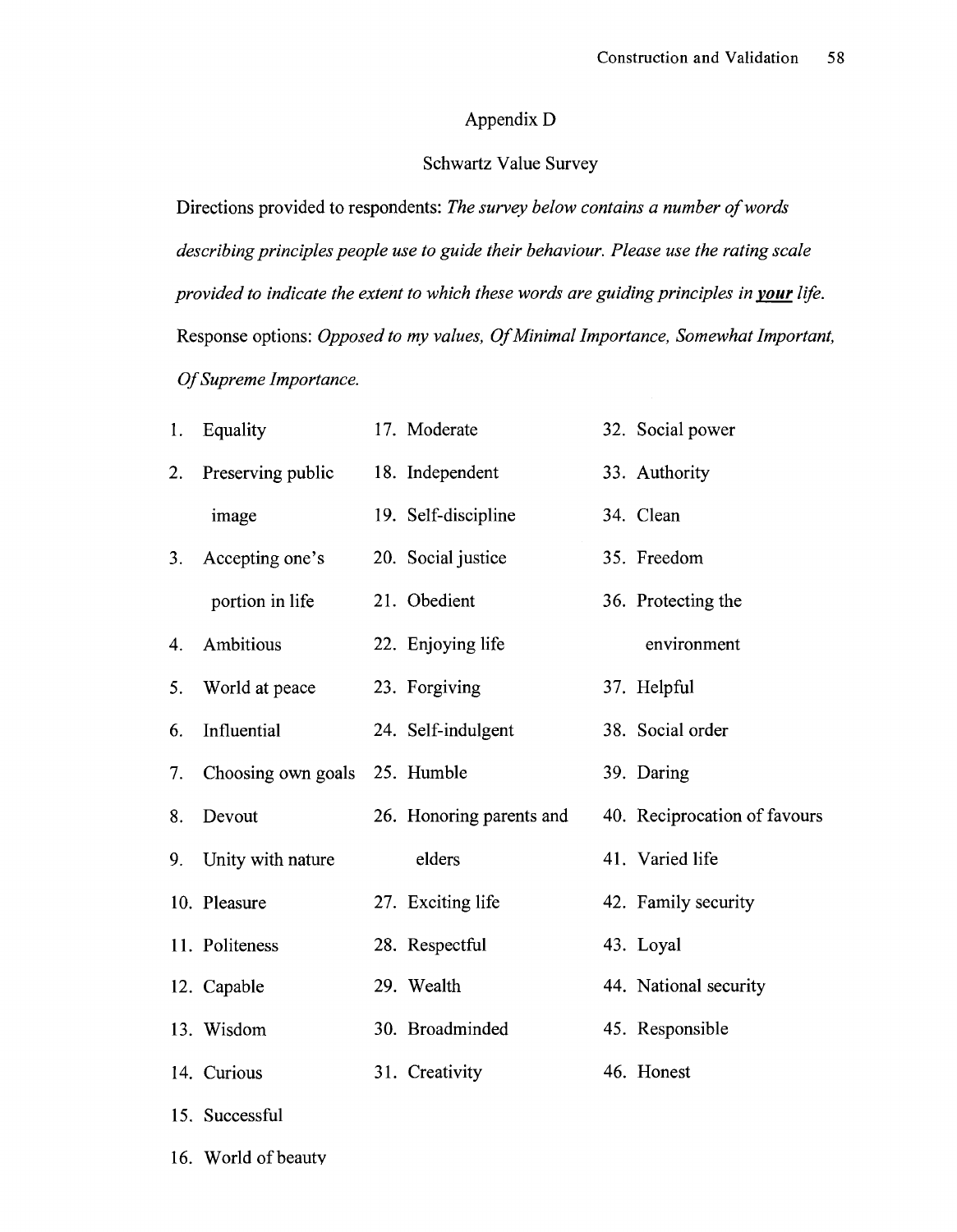### Appendix E

#### Mini-International Personality Item Pool

Directions provided to respondents: *The following survey contains a number of phrases describing people's behaviours. Please use the rating scale below to describe how accurately each statement describes you. Describe yourself as you generally are now, not as you wish to be in the future. Describe yourself as you honestly see yourself in relation to other people you know of the same sex as you are, and roughly your same age.*  Response options: *Very Accurate, Moderately Accurate, neither Inaccurate nor Accurate, Moderately Inaccurate, Very Accurate.* 

1. Am the life of the party 12. Feel others' emotions 2. Sympathize with others' feelings 13. Like order 3. Get chores done right away 4. Have frequent mood swings 5. Have a vivid imagination 6. Don't talk a lot 14. Get upset easily 15. Have difficulty understanding abstract ideas 16. Keep in the background 7. Am not interested in other people's 17. Am not really interested in others problems 8. Often forget to put things back in their proper place 9. Am relaxed most of the time 18. Make a mess of things 19. Seldom feel blue 20. Do not have a good imagination

10. Am not interested in abstract ideas

11. Talk to a lot of different people at

parties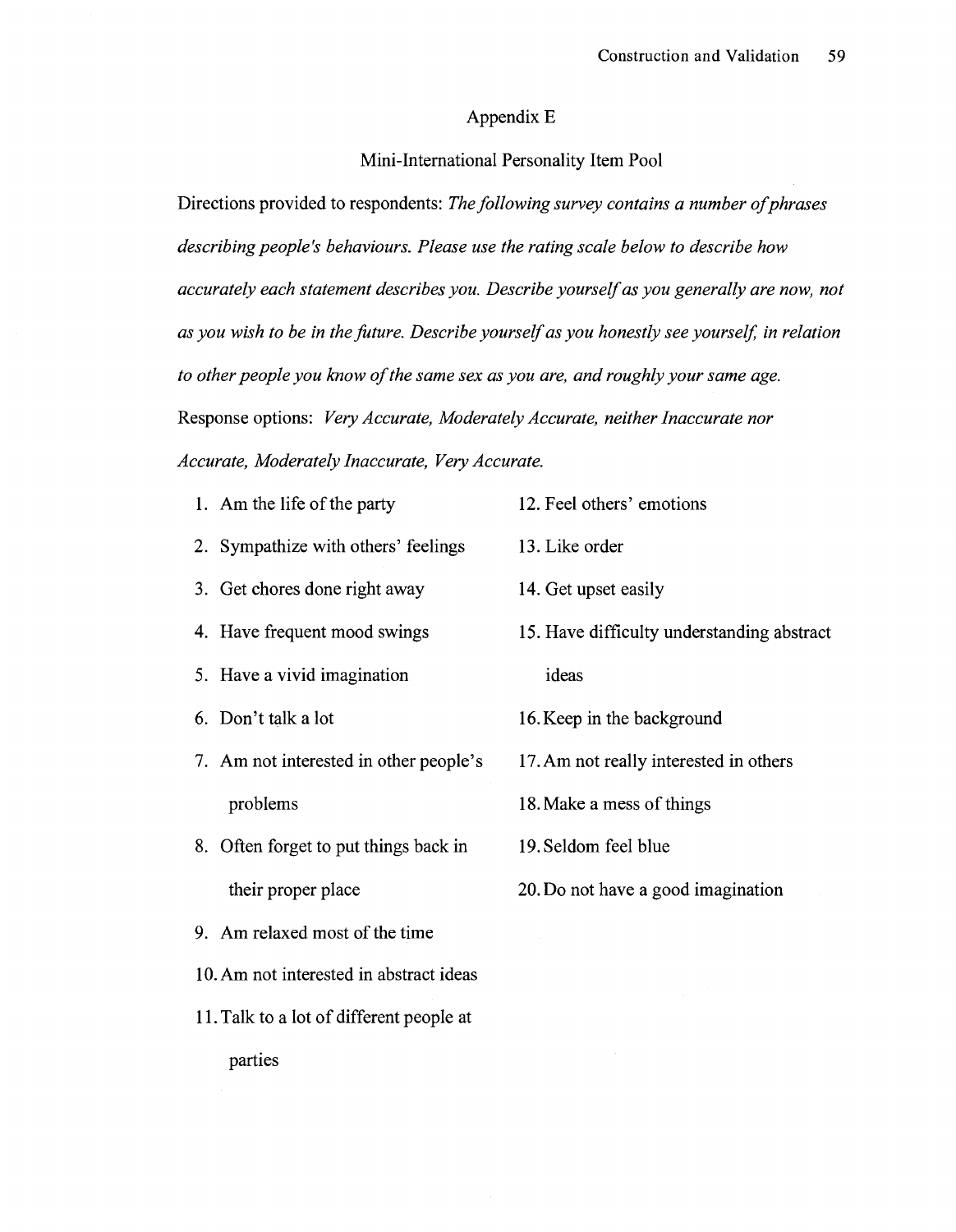### Appendix F

### Dental Student Recruitment Email 1

Dear D.D.S Students,

I am graduate student in the Department of Psychology at Saint Mary's University. As part of my Masters thesis, I am conducting research under the supervision of Dr. Boran (Dalhousie University), Dr. Catano (St. Mary's University), Dr. Cunningham (Dalhousie University), and Dr. Cleghorn (Dalhousie University). The purpose of the current study is to determine the relationship between dentists' and dental students' values. The results of this study should help decision makers and researchers who are interested in measuring and studying values related to the dental profession.

In approximately two days, you will receive an email containing an attached Informed Consent Form and a short survey. Should you wish to participate in the study, complete the survey and return it to me at angela.langille $@s$ smu.ca.

Your participation is greatly appreciated, If you have any questions please contact Angela Langille at [angela.langille@smu.ca.](mailto:angela.langille@smu.ca)

Sincerely,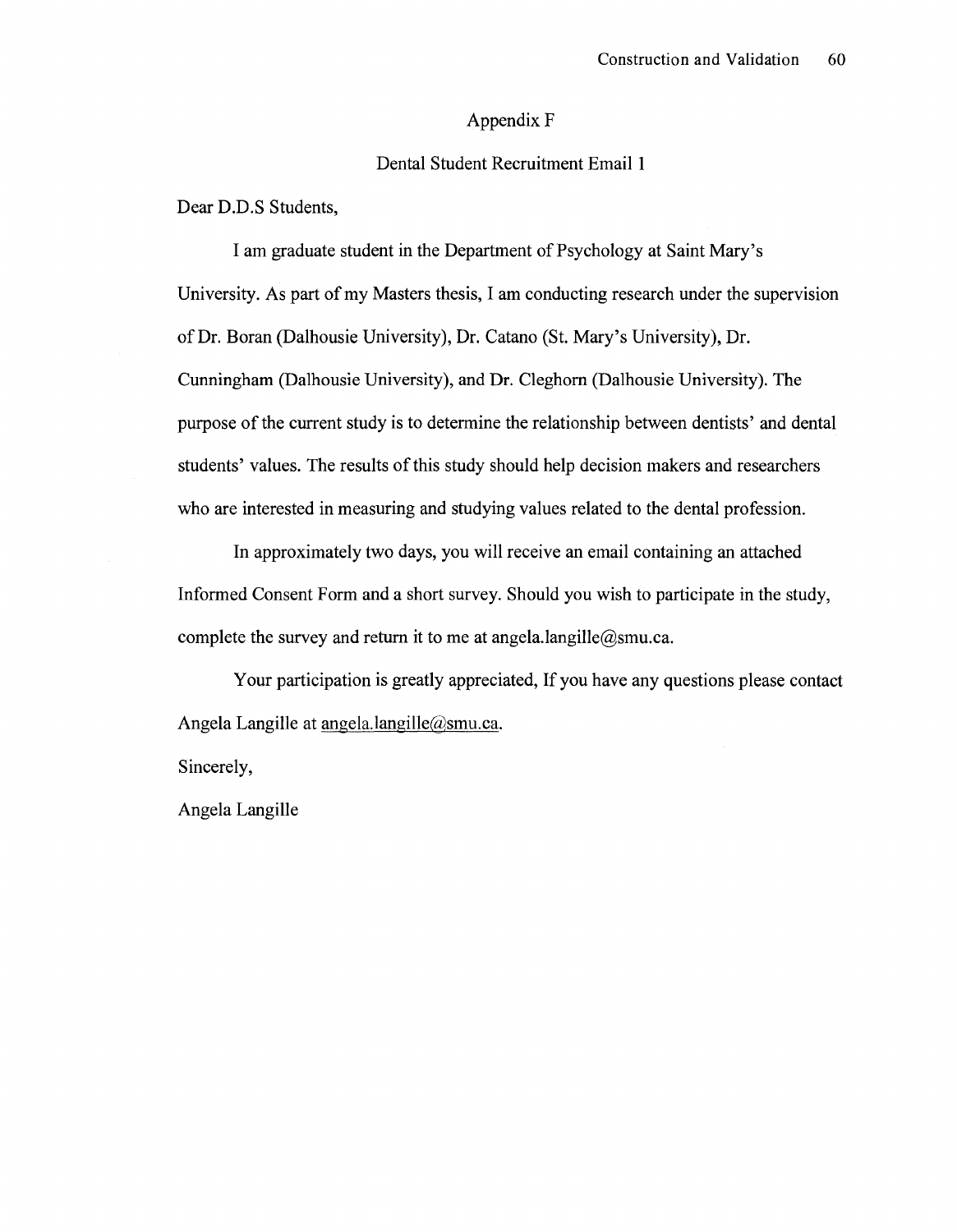### Appendix G

### Informed Consent Form, Study 2

Department of Psychology<br>
Saint Mary's University<br>
Dalhousie University<br>
Dalhousie University Saint Mary's University<br>923 Robie St. 923 Robie St. 5981 University Avenue<br>
Halifax, Nova Scotia<br>
Halifax, Nova Scotia Halifax, Nova Scotia Halifax, Nova Scotia

Canada B3H 1W2

### **Informed Consent Form**

**Title of Project:** Development and Validation of the Dentists' Values Scale: Study 2

### **Contact Person**

Participants in this study are encouraged to contact Angela Langille in the event of any unusual occurrences or difficulties related to this research project, or to receive more information or clarification about the study procedure at any time. Angela Langille can be reached at (902) 420- 5862 or by email at [angela.langille@smu.ca.](mailto:angela.langille@smu.ca) You may also contact Dr. Tom Boran at (902) 494-1911 or thomas.boran $\omega$ dal.ca.

### **Introduction**

We invite you to take part in a research study at the Faculty of Dentistry. Taking part in this study is completely voluntary. You may withdraw from the study at any time without penalty. Your performance as a student and your progress in the dental program will not be affected in any way by whether you participate or not in this study. The study is described below. This description tells you about the risks, inconvenience, or discomfort you might experience. Participating in this study will not benefit you, but we might learn things that will benefit others. As indicated above, you should discuss any questions you have about this study with Angela Langille or Dr. Tom Boran.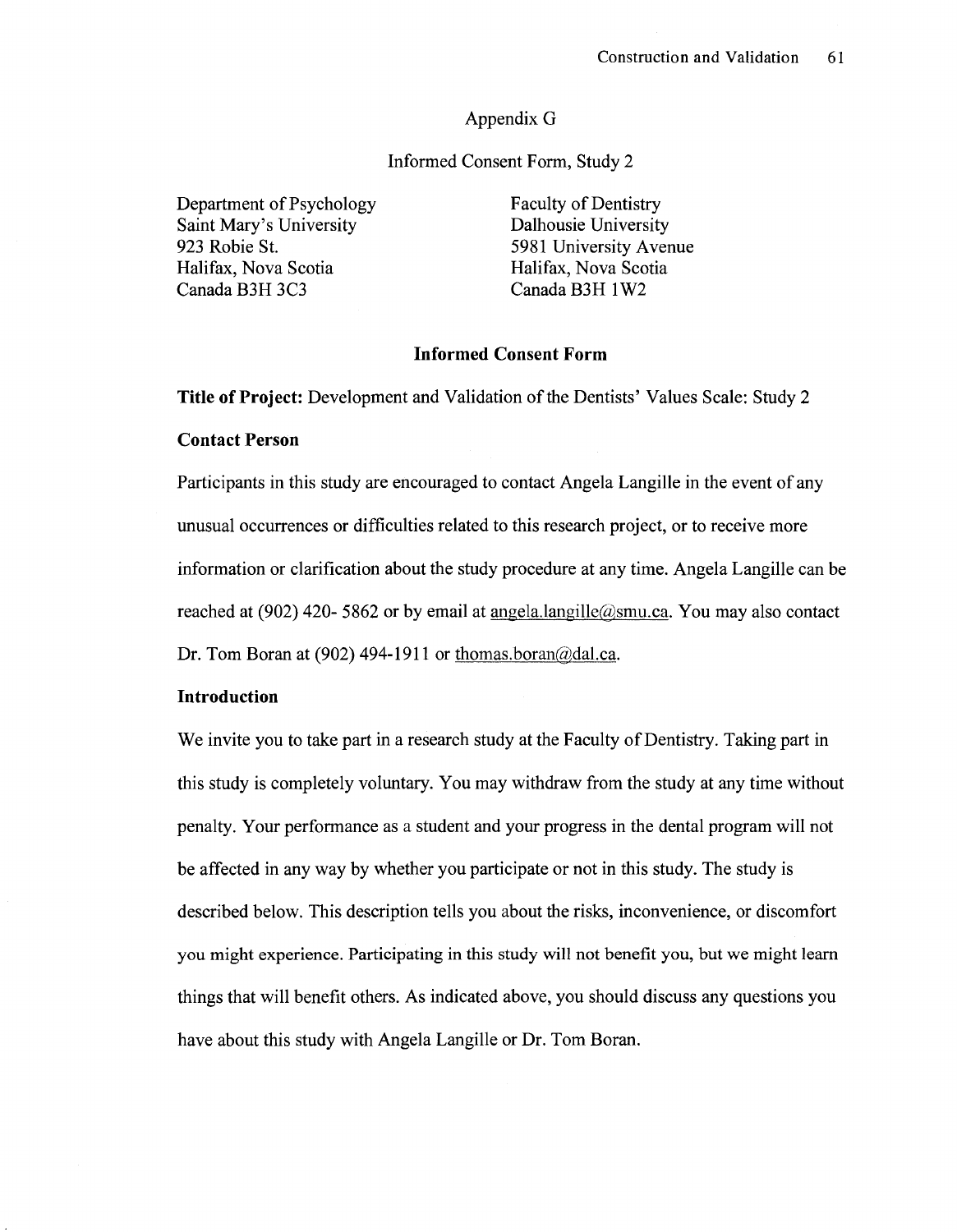### **Purpose of Study**

The purpose of this study is to use a newly developed a scale to determine the relationship between values of dentists and dental students.

### **Study Design**

This study will look at the relationship between values of dentists and dental students. The data used in this study will be collected via email survey.

### **Who Can Participate in the Study**

Any student in the four-year D.D.S. program may participate in this study.

### **Who Will be Conducting the Research**

The Principle Investigator and Co-Investigators named above will conduct the study. Angela Langille is a graduate student at Saint Mary's University and this research will constitute part of her Masters thesis project. Dr. Boran is the Assistant Dean of the Faculty of Dentistry at Dalhousie University. Dr. Catano is a Psychologist employed at Saint Mary's University. Dr. Cleghorn is a dentist and faculty member at Dalhousie University. Dr. Cunningham a faculty member at Dalhousie University.

### **What You Will be Asked to Do**

You will be asked to complete a survey relating to values, or principles that guide one's behaviour. We will also ask you to permit us to use the data from this survey as part of this study. The survey should take approximately 10 minutes to complete.

### **Possible Risks and Discomforts**

There are no adverse events or side effects anticipated with participation in this study. There are no known or perceived risks to you health, safety, or welfare by participating in this study. However, it is possible that you might experience mild discomfort in reflecting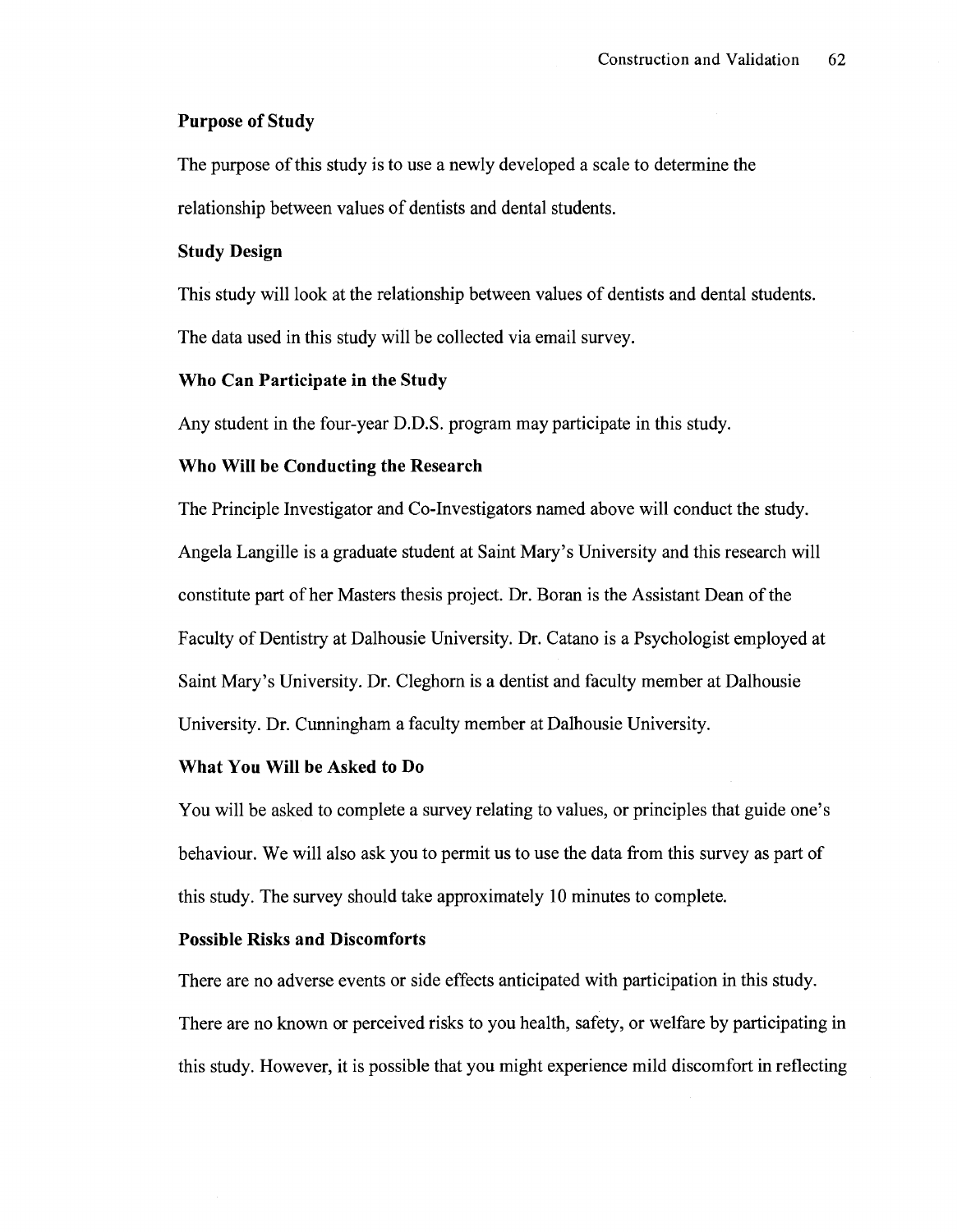on your values. If you feel discomfort for any reason you are free to withdraw from the study without penalty.

#### **Possible Benefits**

You will not benefit directly from participation in this study.

### **Compensation**

You will not be paid or receive any other compensation for participating in this study.

### **Confidentiality**

You will not be identified in any reports or publications and the dataset will not contain any personal identifiers. All data will be grouped together and only the group statistics will be reported. The database will be under secure control of the Principal Investigator. This data will only be seen by the investigators and will not be used in any way to evaluate your performance as part of the dental program nor will it have any effect on your progress in the program. Do not put any identifying information on the survey. After you submit your survey, it will be impossible to distinguish your data from other participants' data. When the study is finished the data will remain in the possession of the Principle Investigator for 5 years post-publication. The data will be stored electronically and will not contain any identifying information.

### **Questions**

If you have any questions about participating in this study, now or in the future, please address those questions to one of the contact persons listed above.

### Summary

Please keep a copy of this consent form for your records. As well, at the end of the study a report will be available to all participants. If you would like a copy of that report, please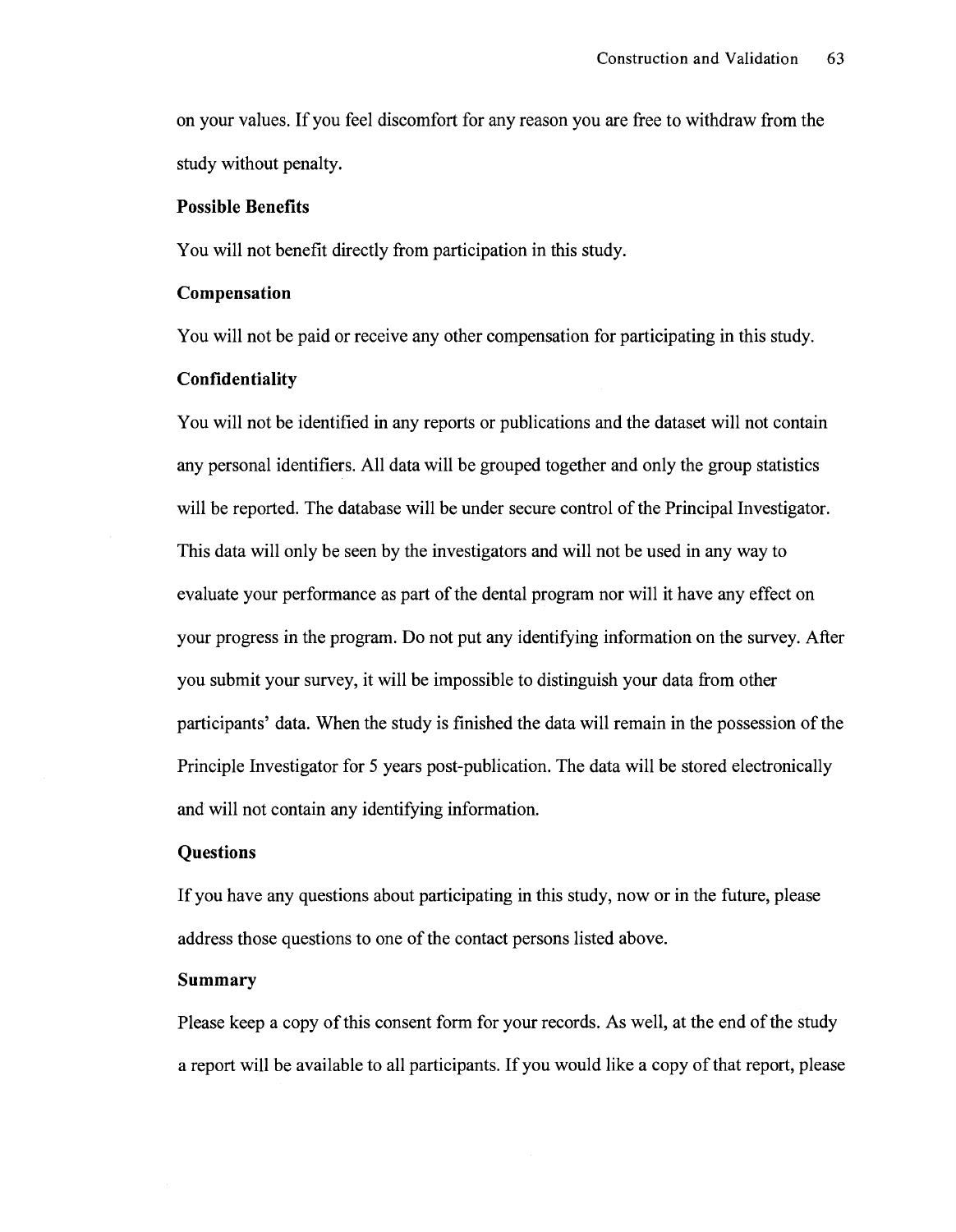email, fax, or telephone the Principle Investigator and we will send you an electronic summary of the results of the study when it is complete.

### **Termination**

You may terminate your participation in this study at any time and for any reason until you submit the survey. Once you submit your survey, we cannot distinguish your answers from other participants' answers. Termination will have no effect on the evaluation of your performance as a student in the faculty of dentistry or your progress in the program.

### **Problems or Concerns**

In the event that you have any problems or difficulties with, or wish to voice concern about and aspect of your participation in this study, you may contact the Human Research Ethics/Integrity Coordinator at Dalhousie University's office of Human Research Ethics and Integrity for assistance: (902) 494-1462.

**Title of Project:** Construction and Validation of the Dentists' Values Scale: Study 2

### **Consent**

By completing and submitting the survey, you are indicating that you have read the explanation about this study. You agree that you have been given opportunity to discuss the study and have any questions answered to your satisfaction. **By completing and submitting the survey, you consent to take part in this study.** However, you realize that your participation is voluntary and you are free to withdraw from the study at any time until you submit the survey. Print a copy of this consent form to keep for your own records.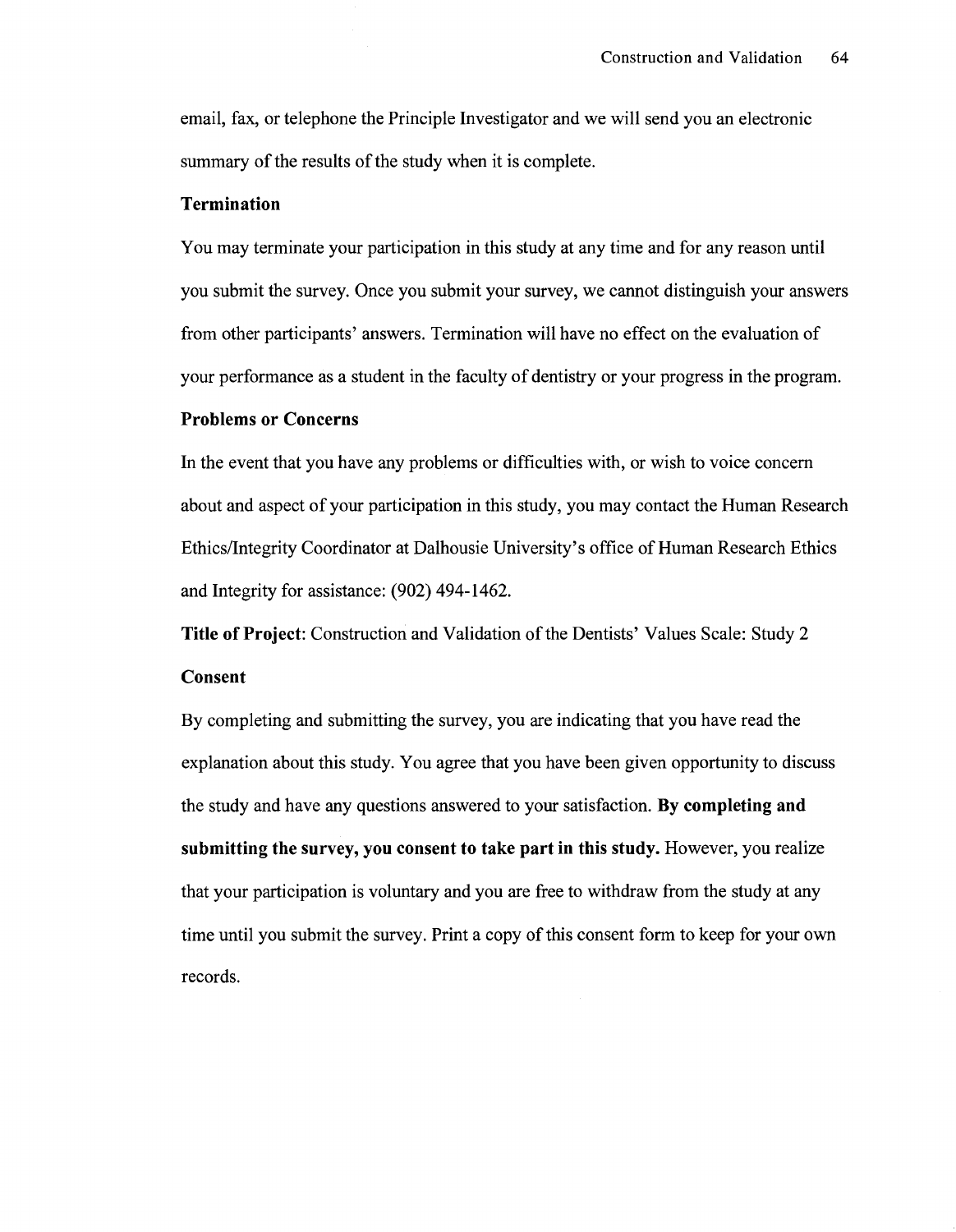### Appendix H

### Dental Student Recruitment Email 2

Dear D.D.S. Students,

As indicated by my previous email, I am a Masters student from St. Mary's University and as part of my thesis I am researching dentists' values. You are invited to participate in my research. Attached is an Informed Consent Form and short survey. Should you wish to participate in the research after reading the Informed Consent Form, complete and return the attached survey to me at  $\text{anglel}$ .langille( $\text{@smu.ca.}$  You will receive a reminder email about the survey in approximately one week.

Thank you for your participation. If you have any questions please contact Angela Langille at [angela.langille@smu.ca.](mailto:angela.langille@smu.ca)

Sincerely,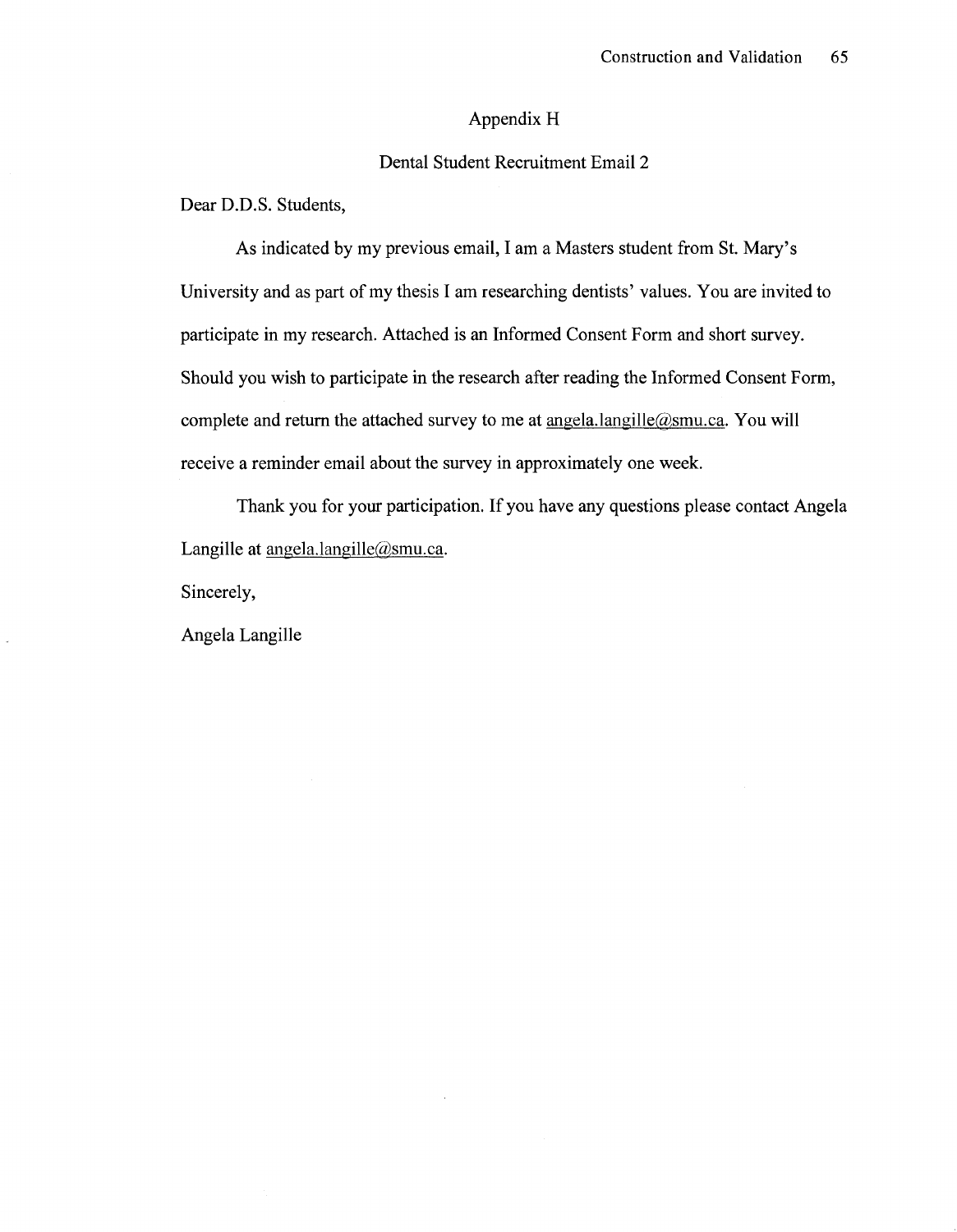### Appendix I

### Dental Student Recruitment Email 3

Dear D.D.S. Students,

As a follow-up to my previous emails, I am inviting you to participate in my research on dentists' values. If you wish to participate and have not already done so, please read the attached Informed Consent Form and complete and return the survey to [angela.langille@smu.ca.](mailto:angela.langille@smu.ca)

Thank you for your participation. If you have any questions please contact Angela Langille at angela.langille@smu.ca. Please disregard this message if you have already completed the survey or if you do not wish to participate in the study.

Sincerely,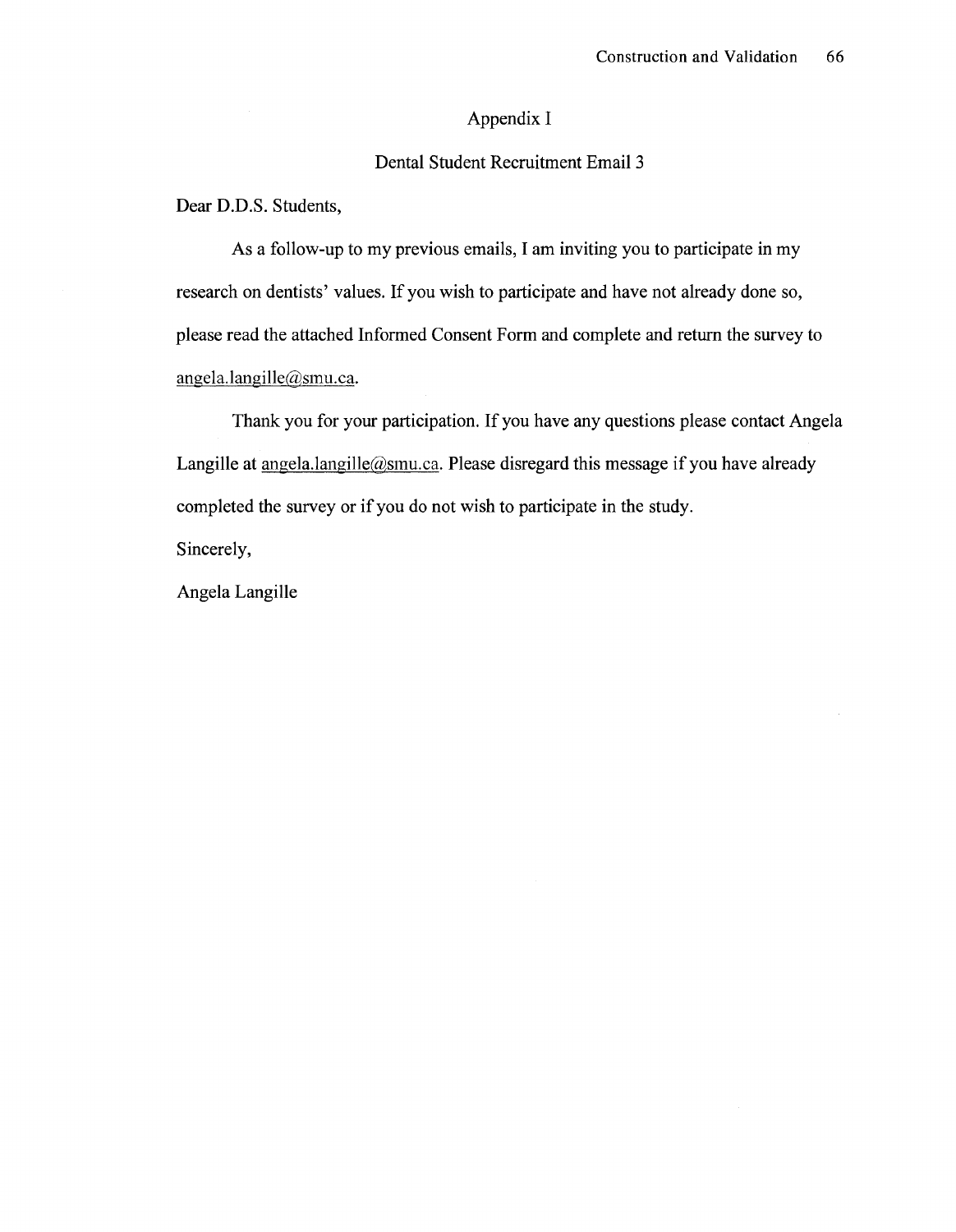### Appendix J

Dental Student Recruitment Email 4

Dear D.D.S. Students,

As a follow-up to my previous emails, I am inviting you to participate in research on dentists' values. If you wish to participate and have not already done so, I am offering you another opportunity to complete the values survey.

On [DATE] at [TIME], you will have the opportunity to complete the short survey in the dental building in room. At approximately [TIME], after you finish the survey, we will draw for prizes. Following the draw, you are invited to the third floor student lounge for pizza.

The draw is for three gift cards from Chapters  $(1 \times $100$  gift card and  $2 \times $50$  gift cards). Everyone who participates in the study will be eligible to receive one of these prizes.

If you have already completed the survey and returned it by email, you are eligible to win one of the prizes and are welcome to come for pizza. Just join us in room 3156 shortly after [TIME] on [DATE] for the draw. YOU DO NOT NEED TO COMPLETE THE SURVEY AGAIN.

If you wish to participate in the research but are unavailable on [DATE], complete the attached survey and return it to me at  $\text{anglel}$ . langille@smu.ca. Also, to ensure you are entered into the draw, send me an email with your name and contact information.

Thank you for your participation. If you have any questions please contact Angela Langille at [angela.langille@smu.ca.](mailto:angela.langille@smu.ca)

Sincerely,